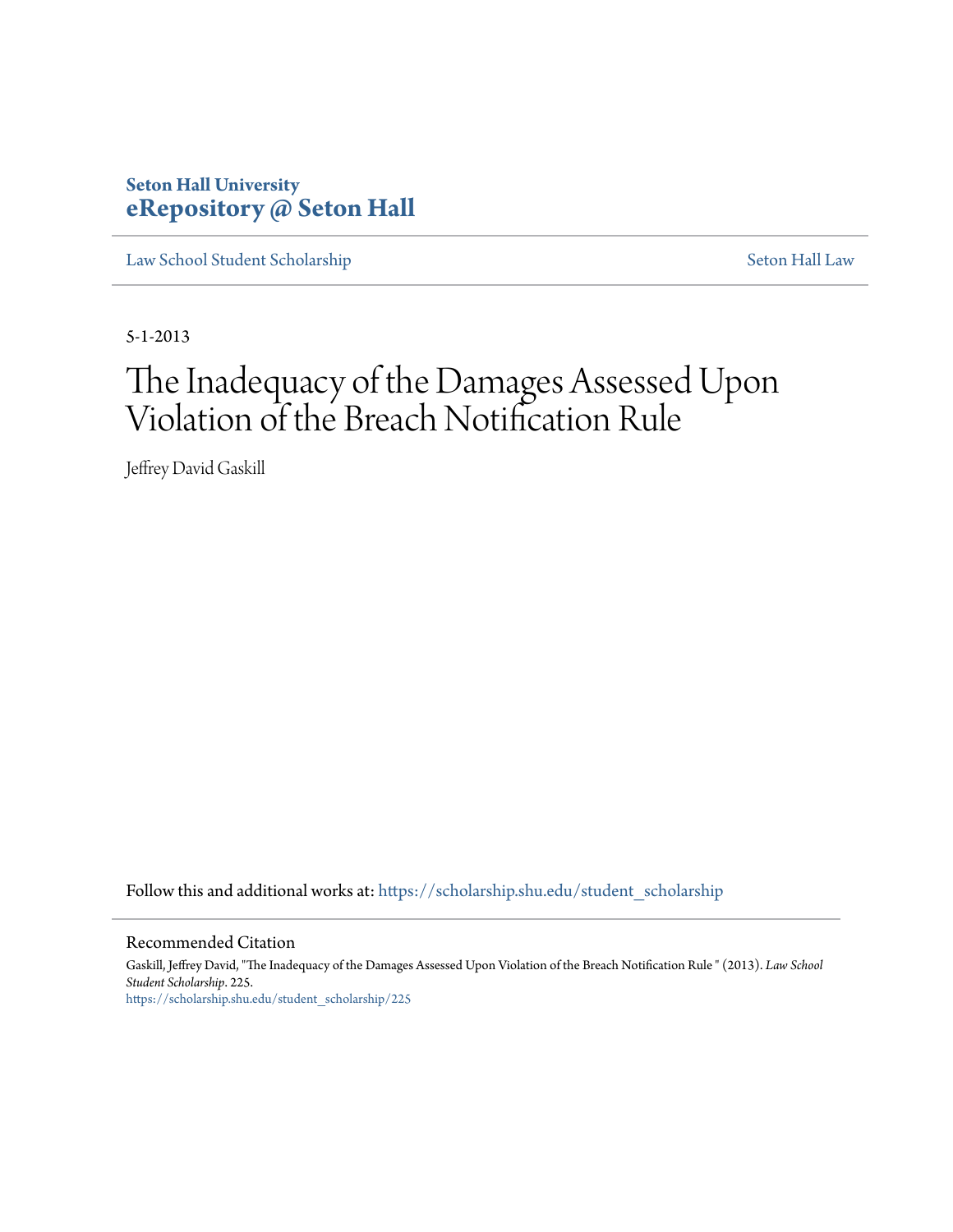# The Inadequacy of the Damages Assessed Upon Violation of the Breach Notification Rule

# JEFFREY GASKILL

#### **INTRODUCTION**

 $\overline{\phantom{a}}$ 

As the world becomes increasingly digitalized, the importance of the security and privacy of client information rises as well. Congress has acknowledged this issue with the passage and proposals of various bills such as: The Privacy Act of 1974, the Gramm-Leach-Biley Act, the Personal Data Privacy and Security Act of 2011, the Personal Data Protection and Breach Accountability Act of 2011, and the SAFE Data Act.<sup>1</sup> "Information security laws are designed to protect personally identifiable information from compromise, unauthorized disclosure, unauthorized acquisition, unauthorized access, or other situations where unauthorized persons have access or potential access to such information for unauthorized purposes.<sup>32</sup> However, despite statutory provisions and penalties designed to protect the public against the disclosure of personal health information, there have been about 55,500 instances of unsecured health information breach since 2009, with nearly 500 hundred of which having affected 500 or more individuals.<sup>3</sup>

This paper examines the Breach Notification Rule under the Health Information Technology for Economic and Clinical Health Act (HITECH Act). Part I introduces a few cases of recent health data breaches that illustrate a need for stronger statutory provisions. Part II briefly discusses the legislative history of the Breach Notification Rule and looks to the pertinent statutory text. Part III looks at common causes of data breach and associated costs related to data

 $^1$  Gina Stevens, Cong. Research Serv., R42475, Data Security Breach Notification Laws 2 (2012).

 $^{2}$  GINA STEVENS, CONG. RESEARCH SERV., RL34120, FEDERAL INFORMATION SECURITY AND DATA BREACH NOTIFICATION LAWS 2 (2010).

<sup>3</sup> Lucas Mearian, *'Wall of Shame' exposes 21M medical record breaches*, COMPUTERWORLD (Aug. 7, 2012, 6:00 AM),

http://www.computerworld.com/s/article/9230028/\_Wall\_of\_Shame\_exposes\_21M\_medical\_record\_breaches.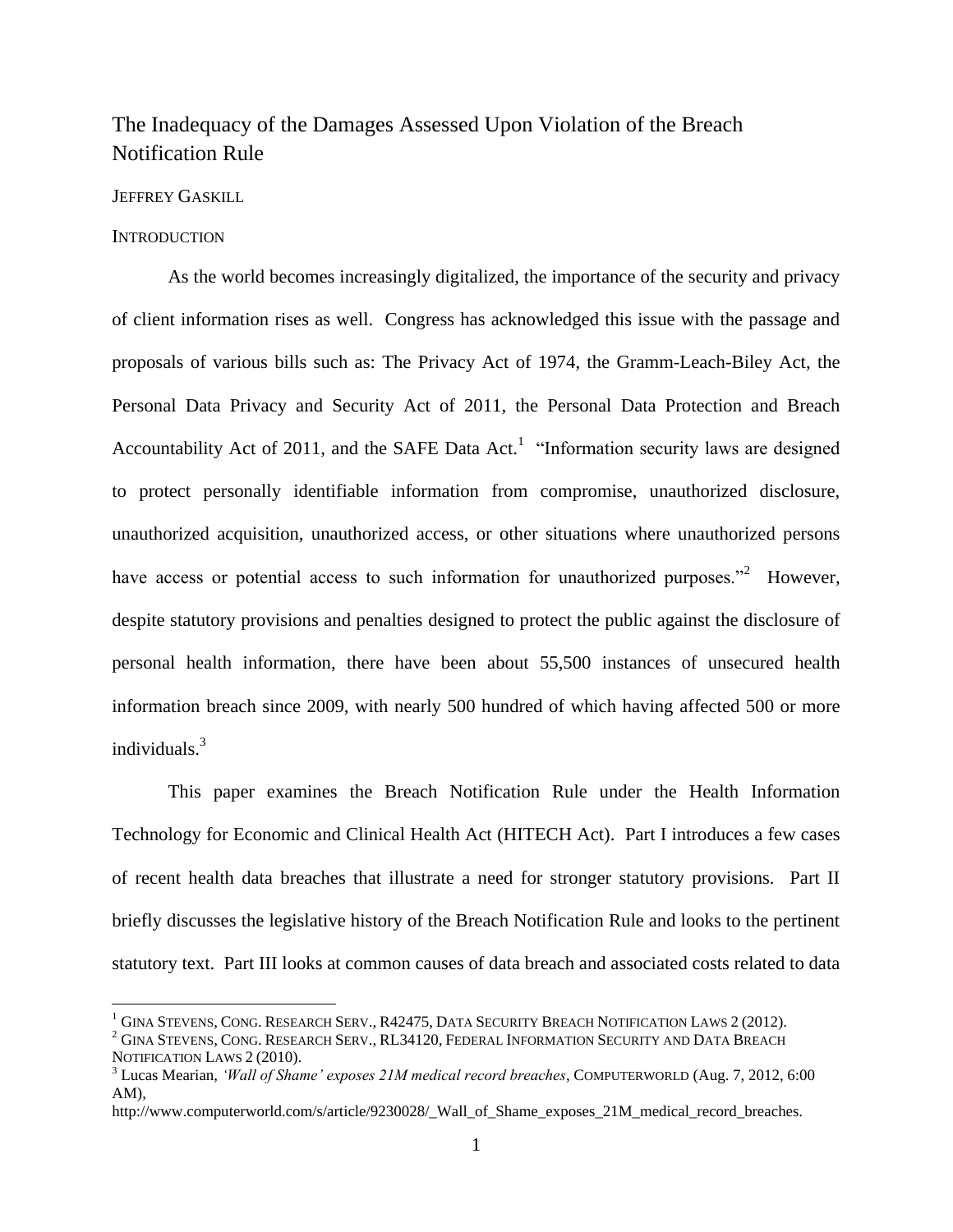breaches. Part IV details what covered entities should be doing to ensure that they are compliant with pre-breach best practices and how to properly handle breaches once they occur. Part V outlines the current causes of actions that can be brought by either the Secretary of the Department of Health and Human Services or state attorney generals. Part VI examines some of the current, pending class action lawsuits that have been filed under state law privacy statutes and how a private cause of action would benefit the Breach Notification Rule. Finally, Part VII introduces suggested statutory amendments, partially drawn from state law and other areas of health, which should help to reduce the number of and severity of future health data breaches.

#### I. THE NEED FOR STATUTORY REVISIONS TO THE BREACH NOTIFICATION RULE

Congress has taken admirable steps in attempting to ensure the privacy of patient health records through the passage of the Health Information Technology for Economic and Clinical Health Act (HITECH); a section of the American Recovery and Reinvestment Act which amended and added to the Health Insurance Portability and Accountability Act (HIPAA) of 1996. Unfortunately, the Breach Notification Rule of the HITECH Act has been difficult for the Department of Health and Human Services (HHS) to finalize, partly because of the everychanging dynamic of the health information technology field and a large response to a call for public comment on the interim Breach Notification Rule.<sup>4</sup> Acknowledging the complexity of the issues at hand, HHS has withdrawn a developed final rule from the Office of Management and

<sup>4</sup> *Breach Notification Final Rule Update*, U.S. DEPARTMENT OF HEALTH & HUMAN SERVICES,

http://www.hhs.gov/ocr/privacy/hipaa/administrative/breachnotificationrule/finalruleupdate.html (last visited Dec. 6, 2012). A contributing factor was the passage of the Affordable Care Act which has increased the speed in which health records are being converted to electronic medium. *See also Your Health and Your Privacy: Protecting Heath Information in a Digital World: Hearing Before the Subcomm. On Privacy, Technology, and the Law*, 112<sup>th</sup> Cong. (2011), *available at* 

http://www.judiciary.senate.gov/hearings/hearing.cfm?id=9b6937d5e931a0b792d258d9b332c04d.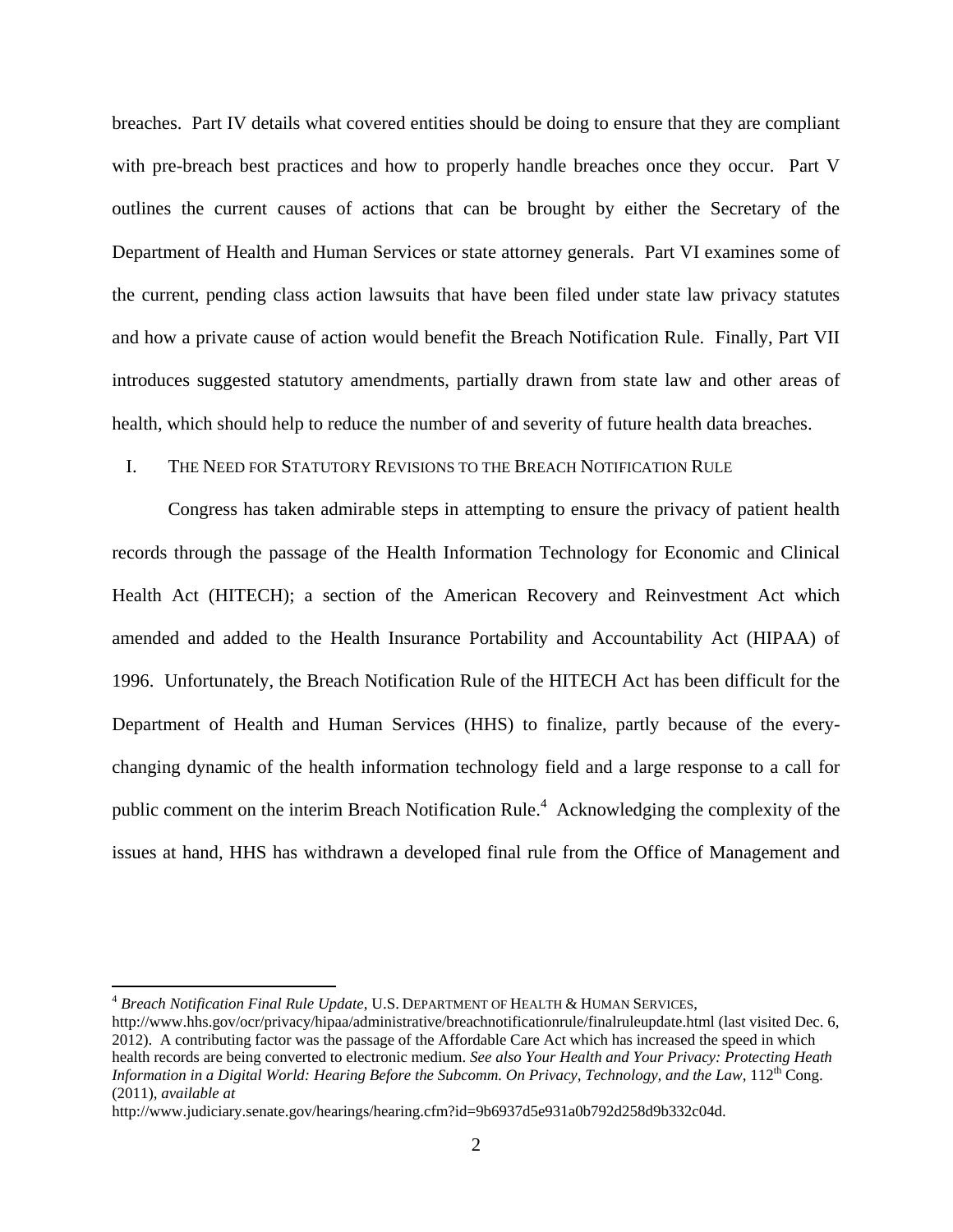Budget "to allow for further consideration."<sup>5</sup> Given the number of breaches that have invoked the notification requirement and the subjectively lenient treatment thereof, the interim breach notification rule is insufficient as a means of deterrence against the wrongful disclosure of unsecure health information and the protection of patient privacy.<sup>6</sup>

The disclosure of patient-identifiable health records is an issue worthy of significant protection because patients maintain a fundamental right to privacy<sup>7</sup> (encompassing things like medical diagnoses, use of prescription medication, etc.) and more importantly, from a fiscalsense, disclosure may place patients in danger of identity theft. $8$  It is for these reasons that particular instances of health data breach are so frightening and why the Breach Notification Rule and resulting penalties must be tailored as a proper deterrence. The following two examples illustrate how breaches can transpire and will be useful in reading the rest of this paper.

#### *A. The University of Miami Hospital Breach*

 $\overline{\phantom{a}}$ 

In July 2012, law enforcement officers discovered that two University of Miami Hospital employees had been stealing patient "face sheets," containing "names, addresses, dates of birth, insurance policy numbers and reasons for the visit."<sup>9</sup> There is a possibility that the employees had sold the data to a third party and were immediately discharged from employment.<sup>10</sup> The

8 *See generally About Identity Theft*, FIGHTING BACK AGAINST IDENTITY THEFT,

<sup>5</sup> *Breach Notification Final Rule Update*, U.S. DEPARTMENT OF HEALTH & HUMAN SERVICES, http://www.hhs.gov/ocr/privacy/hipaa/administrative/breachnotificationrule/finalruleupdate.html (last visited Dec. 6, 2012).

<sup>6</sup> *Breach Affecting 500 or More Individuals*, U.S. DEPARTMENT OF HEALTH & HUMAN SERVICES: HEALTH INFORMATION PRIVACY,

http://www.hhs.gov/ocr/privacy/hipaa/administrative/breachnotificationrule/breachtool.html (last visited Dec. 6, 2012).

<sup>&</sup>lt;sup>7</sup> See generally Samuel D. Warren & Louis D. Brandeis, The Right to Privacy, 4 Harv. L. Rev. 193 (1890) (distinguishing a right to privacy under theories of life, liberty and property).

http://www.ftc.gov/bcp/edu/microsites/idtheft/consumers/about-identity-theft.html (last visited Dec. 6, 2012) (discussing the nature of identity theft, how it is committed, and how the information can be used).

<sup>9</sup> Alicia Caramenico, *U of Miami Hospital suffers patient data breach*, FIERCE HEALTHCARE (Sept. 12, 2012), http://www.fiercehealthcare.com/story/u-miami-hospital-suffers-patient-data-breach/2012-09-12.

<sup>10</sup> Dan Snyder, *University of Miami Hospital Data Incident: July 2012: Frequently Asked Questions*, UNIVERSITY OF MIAMI HOSPITAL, http://www.umhdataincident.med.miami.edu/ (last visited Dec. 6, 2012); Using patient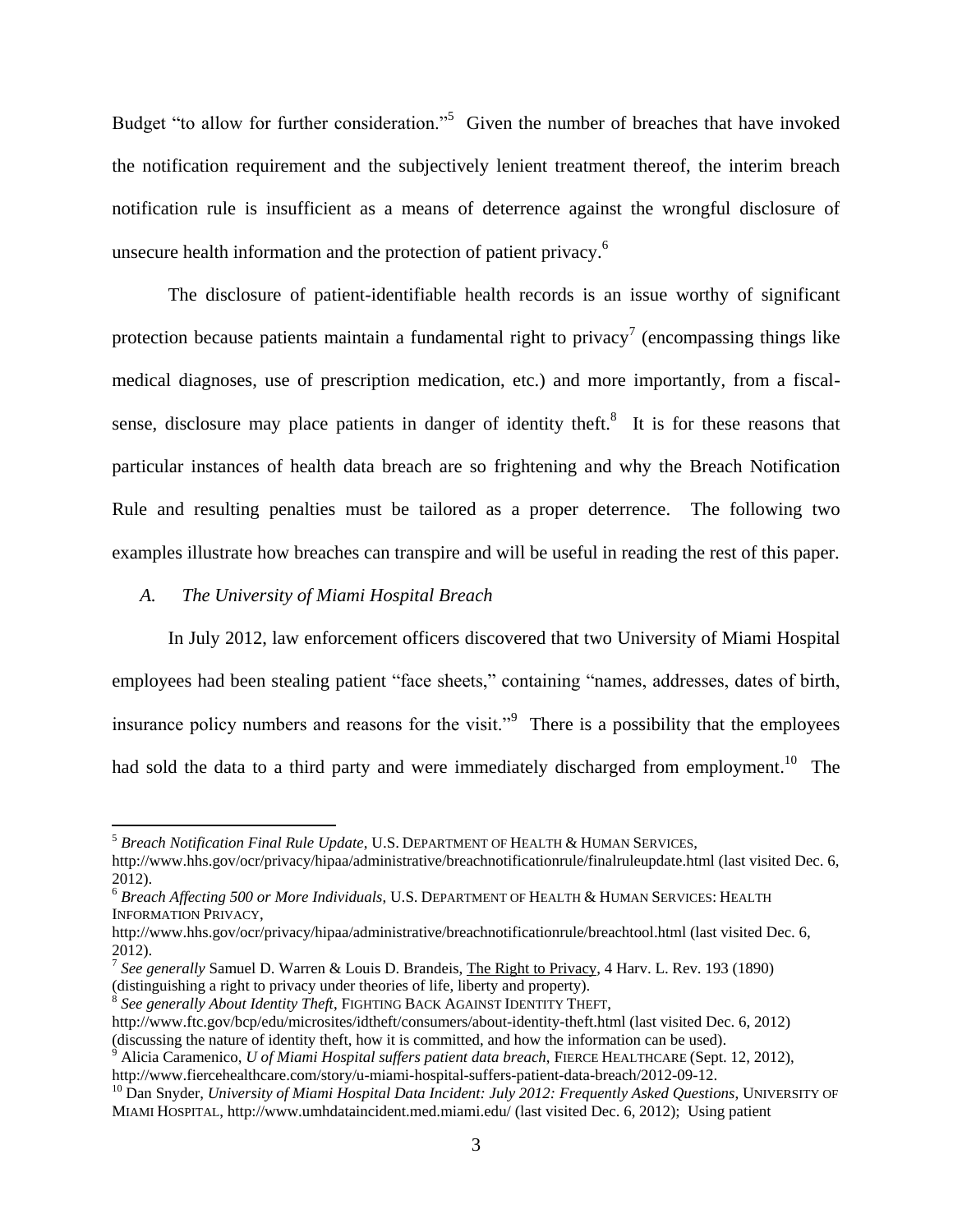malfeasance allegedly occurred over a 22-month period beginning in October 2010 and affected thousands of patients, though an exact total is unknown.<sup>11</sup> While the "face sheets" did not contain financial information, Social Security Numbers were used as the insurance policy number for Medicare and Medicaid patients.<sup>12</sup>

Law enforcement delayed notification to the public in order to conduct a criminal investigation, as permitted by the Breach Notification Rule.<sup>13</sup> In compliance with the statute, the hospital sent a letter to affected individuals in September 2012 detailing the breach.<sup>14</sup> In addition, the hospital stated that it would review its practices to protect against future incidents and also offered two years of credit monitoring to affected individuals.<sup>15</sup>

The University of Miami Hospital breach is illustrative of several aspects of the Breach Notification Rule, many of which are discussed in detail *infra*. First, the hospital's lack of sufficient records kept them from gauging the scope of the breach. This surely increased the cost of providing credit monitoring since there were few parameters as to who it was offered to. Second, the involvement of law enforcement officials will likely result in criminal charges against the employees, but the fact that law enforcement discovered the breach could be indicative of the hospital having not complied with various security regulations. Finally, given that the actions of the hospital *employees* went undiscovered for so long, it is even more

information with the intent to sell is punishable with a fine of not more than \$250,000 and/or imprisonment of not more than 10 years. 42 USCA § 1320d-6(b)(3) (West).

<sup>&</sup>lt;sup>11</sup> John Dorschner, *Two University of Miami Hospital employees may have stolen, sold patient data*, THE MIAMI HERALD (Sept. 7, 2012), http://www.miamiherald.com/2012/09/07/2990379/two-university-of-miami-hospital.html. <sup>12</sup> Erin McCann, *Miami hospital data breach due to employee offense*, HEALTHCARE IT NEWS (Sept. 11, 2012), http://www.healthcareitnews.com/news/u-miami-data-breach-due-employee-offense.

<sup>&</sup>lt;sup>13</sup> Dan Snyder, *University of Miami Hospital Data Incident: July 2012: Frequently Asked Questions*, UNIVERSITY OF MIAMI HOSPITAL, http://www.umhdataincident.med.miami.edu/ (last visited Dec. 6, 2012); 42 USCA § 17932(g) (West).

<sup>14</sup> Dan Snyder, *University of Miami Hospital Data Incident: July 2012: Letter*, UNIVERSITY OF MIAMI HOSPITAL, http://www.umhdataincident.med.miami.edu/letter.html (last visited Dec. 6, 2012).

<sup>&</sup>lt;sup>15</sup> *Id.* Claiming to review practices may be solely procedural since the hospital had suffered a breach less than a year prior to this affecting 1,219 patients. Erin McCann, *Miami hospital data breach due to employee offense*, HEALTHCARE IT NEWS (Sept. 11, 2012), http://www.healthcareitnews.com/news/u-miami-data-breach-dueemployee-offense.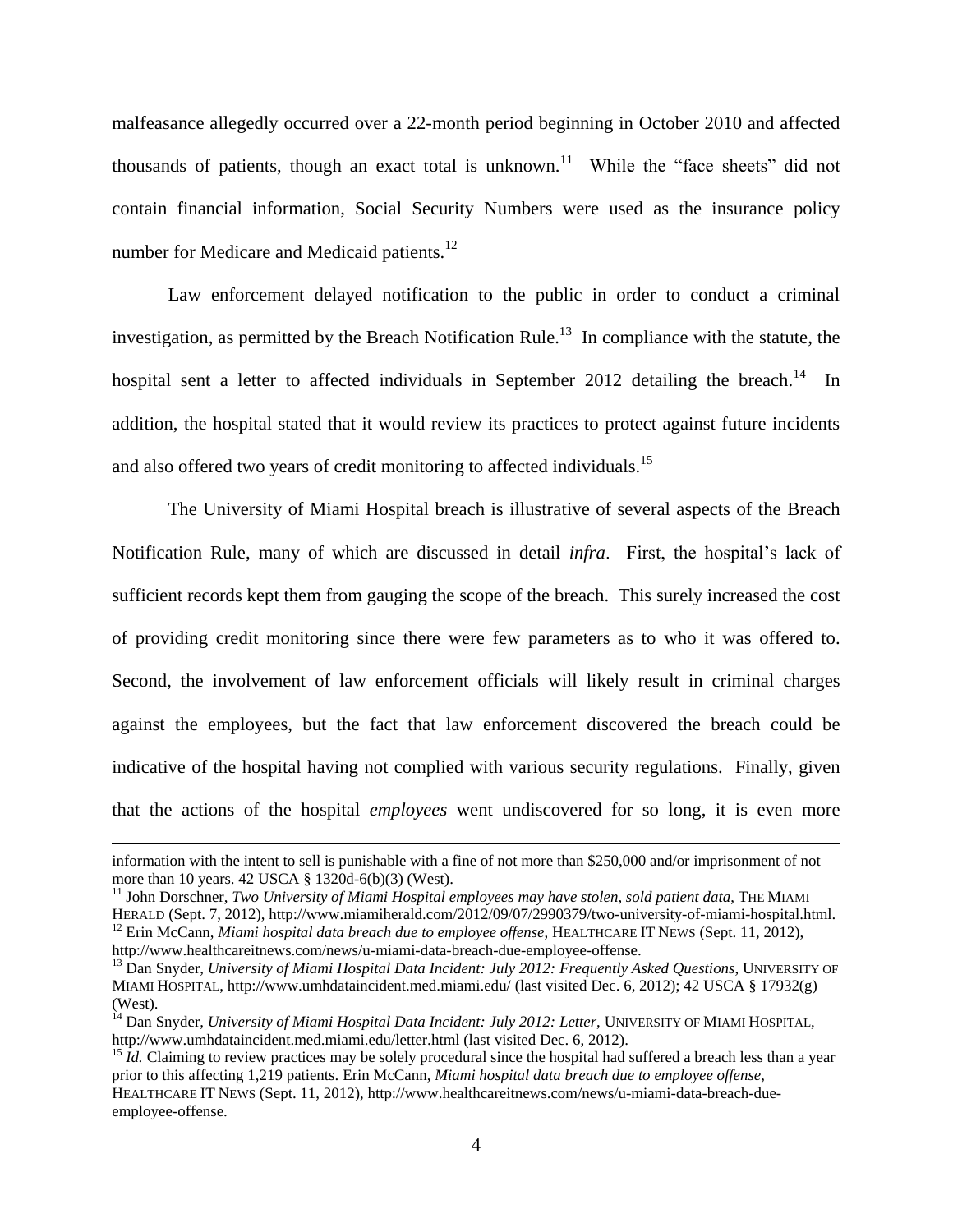disconcerting that breaches can come from outside the organization and remain unknown until there is harm. In August 2012, it was disclosed to the media that hackers had encrypted a server of The Surgeons of Lake County which stored electronic medical records.<sup>16</sup> They demanded payment in return for the password, oblivious to the fact that the doctors were capable of turning off the server and rendering it inaccessible to either party.<sup>17</sup> Both cases demonstrate the increasing dangers to the privacy and security of patients as more health records are converted to electronic records.

#### <span id="page-5-0"></span>*B. The Accretive Health Breach*

In 2011, two laptops were stolen from employees of Accretive Health Inc. in Minnesota, resulting in the disclosure of over 23,000 personal health records.<sup>18</sup> The data contained on the laptops was unencrypted and disclosed information such as the patient's name, address, phone number, date of birth, Social Security Number, and diagnostic information.<sup>19</sup> Accretive Health did utilize an encryption system, but the system was not up to date on 30 of the 1,400 laptops in use and these two particular laptops, while being password protected, were not encryption compliant.<sup>20</sup> What distinguishes this case from the Miami University case is that Accretive is not a HIPAA covered-entity; it was a business associate of two Minnesota hospitals: Fairview Health Services and North Memorial Health Care.<sup>21</sup>

<sup>16</sup> Jordan Robertson, *Hackers Encrypt Health Records and Hold Data for Ransom*, BLOOMBERG (Aug. 10, 2012, 1:00 PM), http://www.bloomberg.com/news/2012-08-10/hackers-encrypt-health-records-and-hold-data-forransom.html.

<sup>17</sup> *Id.*

<sup>&</sup>lt;sup>18</sup> Response to Inquiry by Senator Al Franken, ACCRETIVE HEALTH (May 11, 2012),

http://docs.ismgcorp.com/files/external/2012\_05\_11\_Franken\_Response.pdf [hereinafter *Franken Response*]. *See also* Second Amended and Supplemental Complaint at 20-26, State v. Accretive Health, Inc., No. 12-145 RHK/JJK (D. Minn. 2012), 2012 WL 2891151 [hereinafter Accretive Complaint].

<sup>19</sup> *Franken Response supra* not[e 18.](#page-5-0)

<sup>20</sup> *Id.*

<sup>21</sup> Accretive Complaint *supra* note [18](#page-5-0) at 1, 13.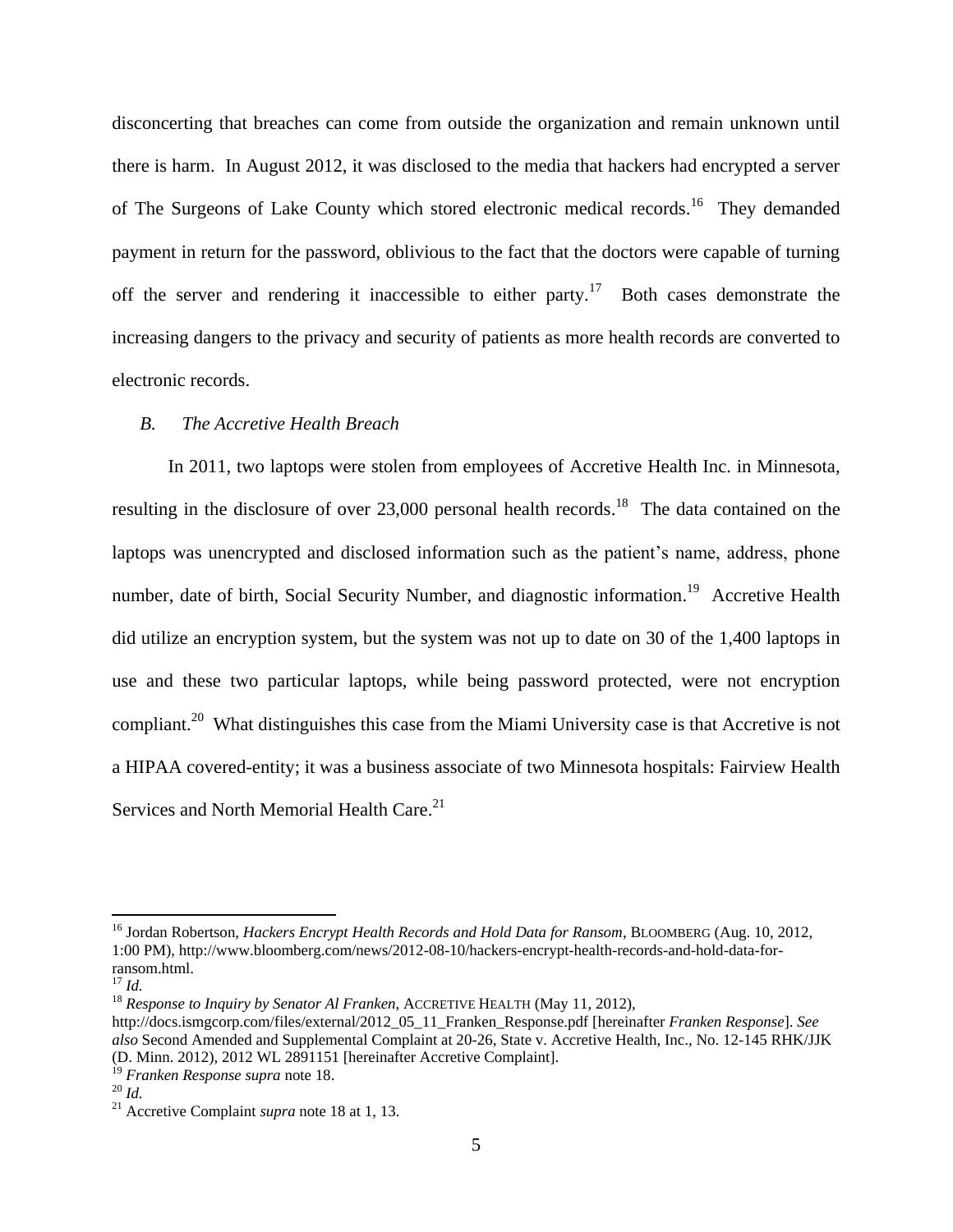Accretive Health manages the "Revenue Cycle Operations" of client hospitals.<sup>22</sup> Their functions include "scheduling, eligibility verification, registration, admissions, coding and clinical documentation, dealing with third party payors, billing, and collection and payment functions."<sup>23</sup> The HITECH amendments to HIPAA included business associates under the Breach Notification Rule and, as such, they must meet many of the same standards as covered entities.<sup>24</sup> Accretive failed to live up to many of these standards and were alleged to have failed to limit access to patient data only to those employees that needed access, failed to use a limited data set, failed to meet minimum encryption requirements, and failed to sufficiently train employees.<sup>25</sup> Under the statutory cause of action, Minnesota State Attorney General, Lori Swanson, brought a civil action on behalf of the affected clients.<sup>26</sup>

<span id="page-6-0"></span>The parties settled, agreeing to monetary damages of \$2,490,400 to be paid to the patients, the administration of the settlement, and remaining funds to the Treasury of the State. $^{27}$ This amounted to \$100 per affected patient, the maximum amount permitted, but exceeded the statutory limitation of \$25,000 in a single calendar year.<sup>28</sup> The settlement also enjoined Accretive from operating within the state for a period of six years, a remedy that is unprecedented in HITECH Breach Notification Rule case  $law.^{29}$  While this may seem like a substantial penalty, Accretive shareholders anticipated much worse and the stock price rose 37%

<sup>22</sup> Accretive Complaint *supra* note [18](#page-5-0) at 24.

<sup>23</sup> Accretive Complaint *supra* note [18](#page-5-0) at 24.

<sup>&</sup>lt;sup>24</sup> 42 U.S.C.A. § 17932.

<sup>25</sup> Accretive Complaint *supra* note [18](#page-5-0) at 47, 49, 58.

<sup>26</sup> 42 U.S.C.A. § 1320d-5(d); *See generally* Accretive Complaint *supra* note [18.](#page-5-0) The action included count against Accretive for the use of unlawful collections practices.

<sup>&</sup>lt;sup>27</sup> Settlement Agreement, Release and Order at 17, State v. Accretive Health, Inc., No. 12-145 RHK/JJK (D. Minn. 2012) , 2012 WL 3065397 [hereinafter Accretive Settlement].

 $^{28}$  42 U.S.C.A. § 1320d-5(d)(2).

<sup>29</sup> Accretive Settlement *supra* not[e 27](#page-6-0) at 13-16.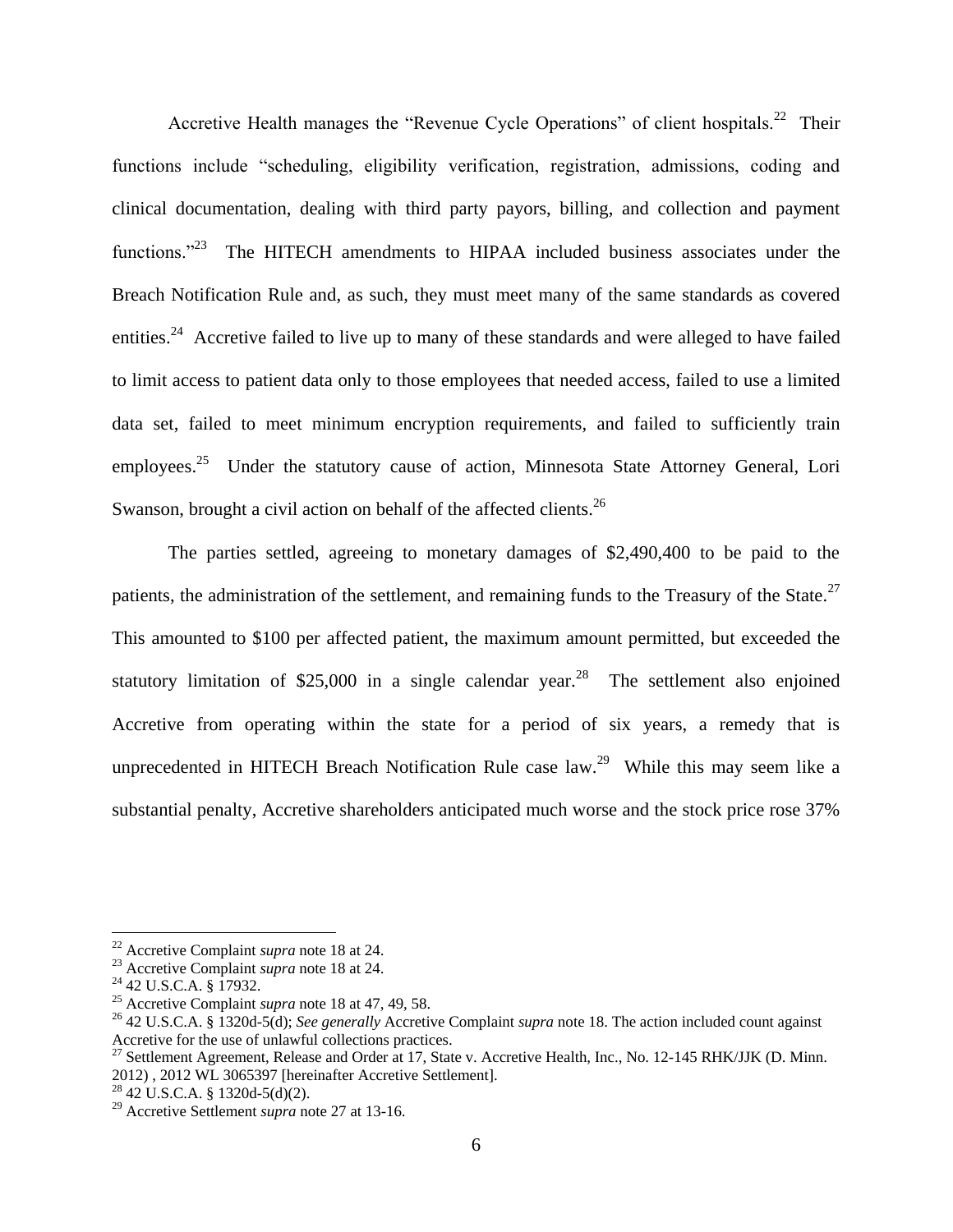the day the settlement was announced.<sup>30</sup> The fine is relatively insubstantial given Accretive is valued at around \$1.2 billion and had a net income of over \$29 million in 2011.<sup>31</sup>

The Accretive case is best illustrative of the insufficient penalties to breaching parties. The Department of Health and Human Services may first bring an action under the Breach Notification Rule, but the monetary penalties are not to exceed \$1.5 million during a calendar year.<sup>32</sup> Had the Accretive case been brought to trial and ruled for the State, monetary damages for the breach would have been limited to \$25,000, so the settlement penalty was focused more on improper collections practices rather than the breach of patient data.<sup>33</sup> With such inadequate penalties and the inexistence of a finalized rule, HHS cannot expect covered entities and business associates to invest in the required safeguards that would protect personal health records from breach.

#### II. THE STATUTORY TEXT OF THE BREACH NOTIFICATION RULE UNDER HITECH

While this paper also examines safeguards to data breach and proposed amendments to the damages applicable under HIPAA, it is necessary to detail the statutory text of the Breach Notification Rule as guidance for the covered entities and business associates governed by the rule. Covered entities include health plans, health care clearinghouses, and health care providers who transmit any health information in electronic form.<sup>34</sup> The term business associate encompasses those whom perform or assist in the performance of a function or activity involving the *use or disclosure* of individually identifiable health information.<sup>35</sup> In this context,

<sup>30</sup> Brian D. Pacampara, *Why Accretive Health Shares Skyrocketed*, THE MOTLEY FOOL (July 31, 2012), http://www.fool.com/investing/general/2012/07/31/why-accretive-health-shares-

skyrocketed.aspx?source=itxsitmot0000001&lidx=6.

<sup>&</sup>lt;sup>31</sup> *Accretive Health, Inc. (AH), YAHOO!* FINANCE, http://finance.yahoo.com/q?s=AH, (last visited Oct. 17, 2012).

 $32$  42 U.S.C.A. § 1320d-5(a)(3)(D).

 $33$  42 U.S.C.A. § 1320d-5(d)(2).

<sup>34</sup> 45 C.F.R. § 160.102.

<sup>35</sup> 45 C.F.R. § 160.103 (emphasis added).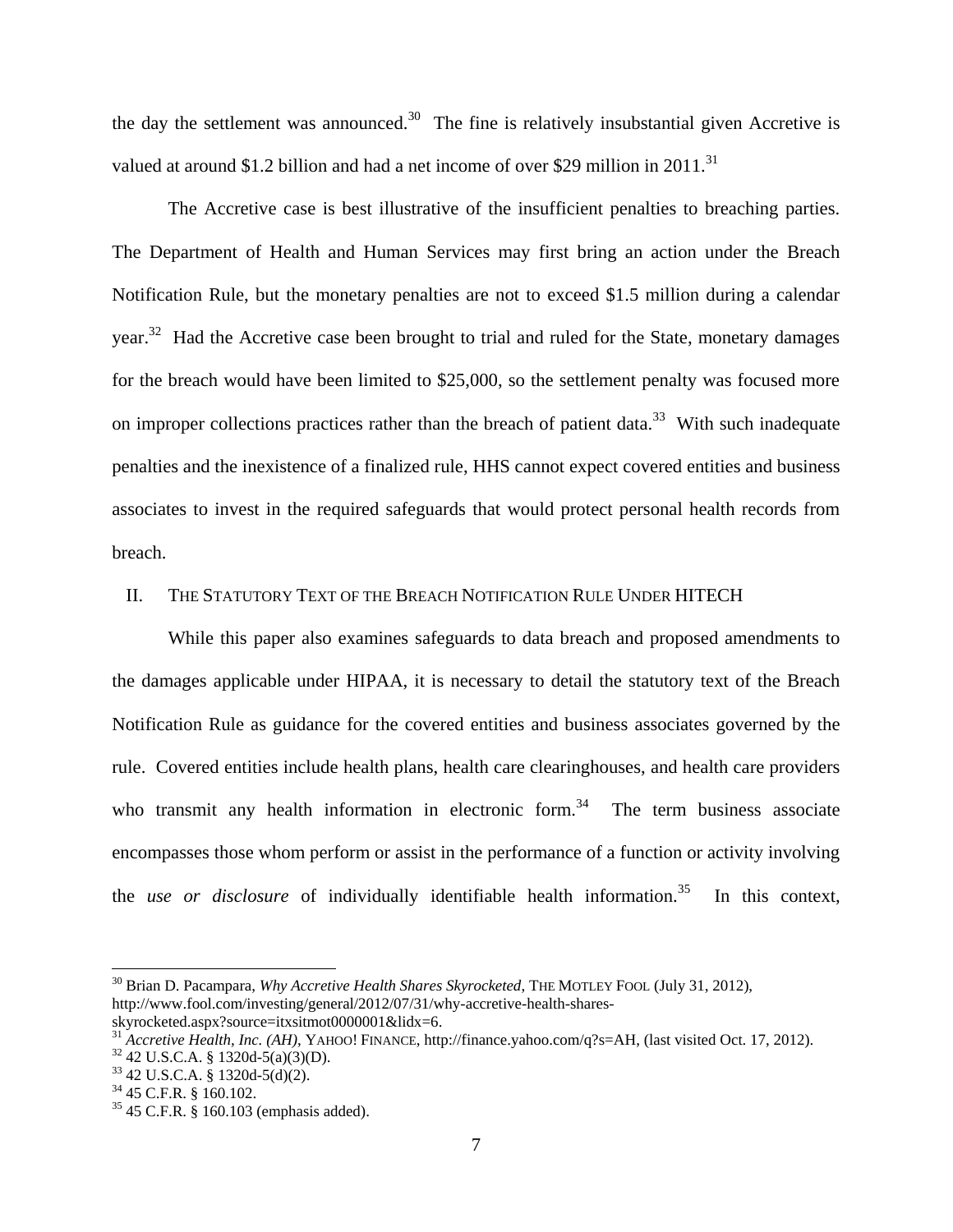"disclosure means the release, transfer, provision of, access to, or divulging in any other manner of information outside the entity holding the information."<sup>36</sup> Under the rule:

A covered entity that accesses, maintains, retains, modifies, records, stores, destroys, or otherwise holds, uses, or discloses unsecured protected health information…in the case of a breach…[must] notify each individual whose unsecured protected health information has been or is reasonably believed by the covered entity to have been, accessed, acquired, or disclosure as a result of such breach. 37

The Code of Federal Regulations defines a breach as "the acquisition, access, use, or disclosure of protected heath information…which compromises the security or privacy of the protected health information.<sup>33</sup> It is important to note that this includes actions like improper disposal of health records, where the data is not actually used or seen by a third party.

Once a breach occurs, there are a number of requirements that the covered entity or business associate must comply with. First, notifications must be made without unreasonable delay and in no later than 60 days after the discovery of the breach.<sup>39</sup> Notification must be made to all affected individuals by first class mail and should be posted on the homepage of the entity's web site if there are 10 or more individuals with insufficient contact information.<sup>40</sup> If the breach affects 500 or more individuals within a state or jurisdiction, then notification must be made to prominent media outlets within the state; and notification must be made to the Secretary of the Department of Health and Human Services regardless of the size of the breach.<sup>41</sup>

The notifications must include a description of the breach, a description of the unsecured health information that was breached, how individuals should protect themselves from potential

 $36$  45 C.F.R. § 160.103.

<sup>37</sup> 42 U.S.C. § 17932.

<sup>38</sup> 45 C.F.R. §164.402.

 $39$  42 U.S.C. § 17932(d). There is provision delaying notification if requested by law enforcement.

 $40$  42 U.S.C. § 17932(e).

<sup>&</sup>lt;sup>41</sup> 42 U.S.C. § 17932(e). Notification to the Secretary need not be immediate breaches affecting less than 500.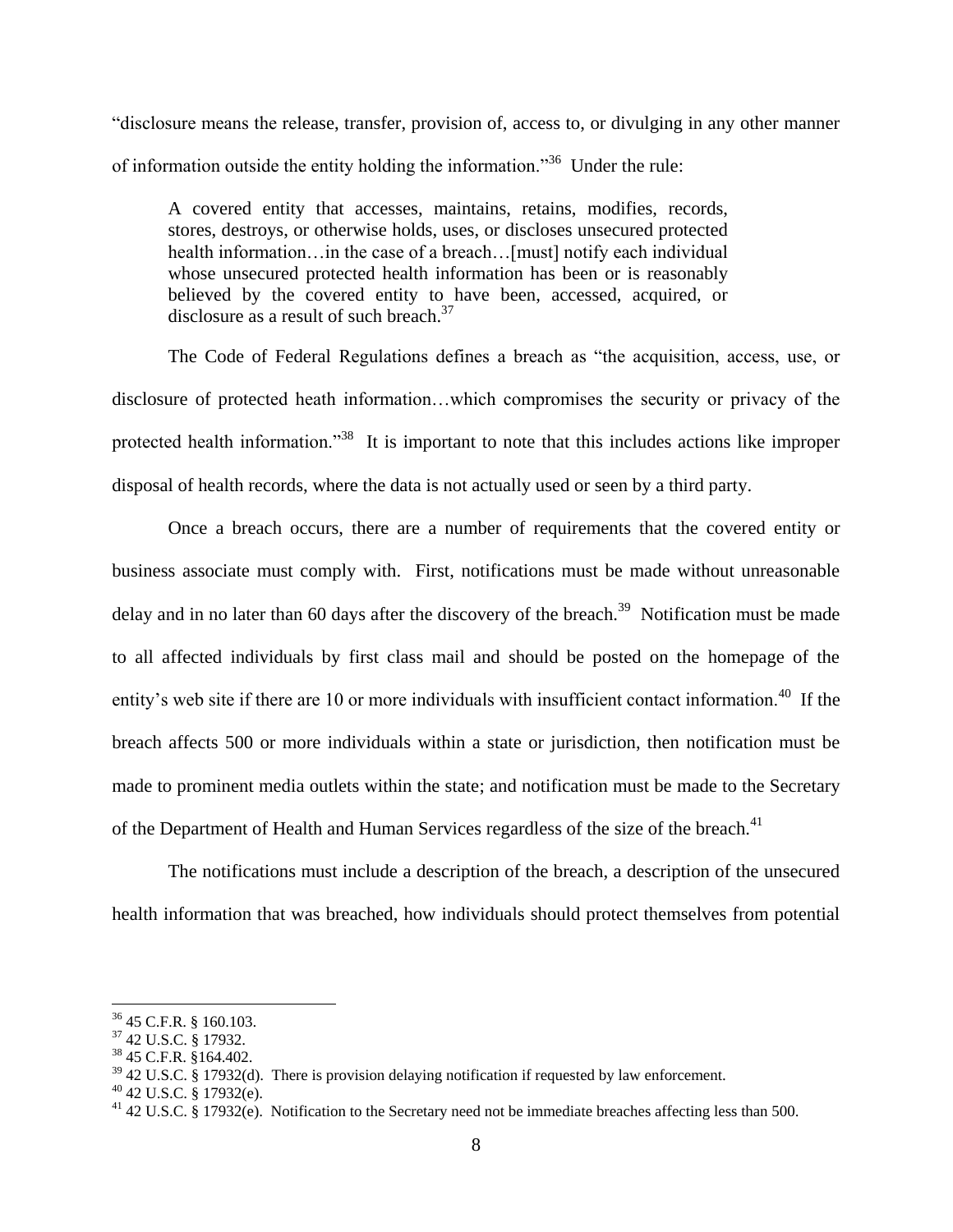harm, a description of how the entity will investigate the breach, mitigate losses, and protect from future breaches, and contact information for individuals to contact the entity. $42$ 

#### III. THE VALUE OF HEALTH INFORMATION: HOW AND WHY THE DATA IS BREACHED

There are several factors that explain why the number of health data breaches has been remarkably high since the HITECH Act was passed in 2009. The most apparent reasons include the shift of medical records to electronic form, the resistance shown by doctors and hospitals in converting their records, and the natural time it takes for federal regulations to be issued and for entities to come under compliance with those regulations.

Initially, the push towards electronic health records was an objective of the George W. Bush administration.<sup>43</sup> At the time less than 10 percent of physicians were using electronic records.<sup>44</sup> The HITECH Act was passed in 2009 and included a "meaningful use" provision which gives government-backed incentives to doctors and eligible hospitals for converting their paper records and filing systems to electronic health records, among several other technology based objectives.<sup>45</sup> In 2011, only 55 percent of physicians had taken the leap with resistance from older physicians and smaller practices.<sup>46</sup> This shift to digitalization means that patients are becoming increasingly susceptible to medical data breach because it is now more accessible and more valuable.

#### *A. Causes of Health Data Breach*

 $42$  U.S.C. § 17932(f).

<sup>43</sup> Alvin Powell, *U.S. Lagging in adoption of electronic health records*, HARVARD UNIVERSITY GAZETTE (Oct. 12, 2006), http://www.news.harvard.edu/gazette/2006/10.12/13-healthrecords.html; *see also* Nicolas P. Terry & Leslie P. Francis, *Ensuring the Privacy and Confidentiality of Electronic Health Records*, 2007 U. Ill. L. Rev. 681, 681(2007).

<sup>44</sup> *Id.*

<sup>45</sup> *See generally* Nicholas P. Terry, *Certification and Meaningful Use: Reframing Adoption of Electronic Health Records as a Qualitative Imperative*, 8 Ind. Health L. Rev. 43 (2011).

<sup>46</sup> Jamoom, Eric et al, *Physician Adoption of Electronic Health Record Systems: United States, 2011*, NCHS Data Brief 98 (July 2012), http://www.cdc.gov/nchs/data/databriefs/db98.pdf.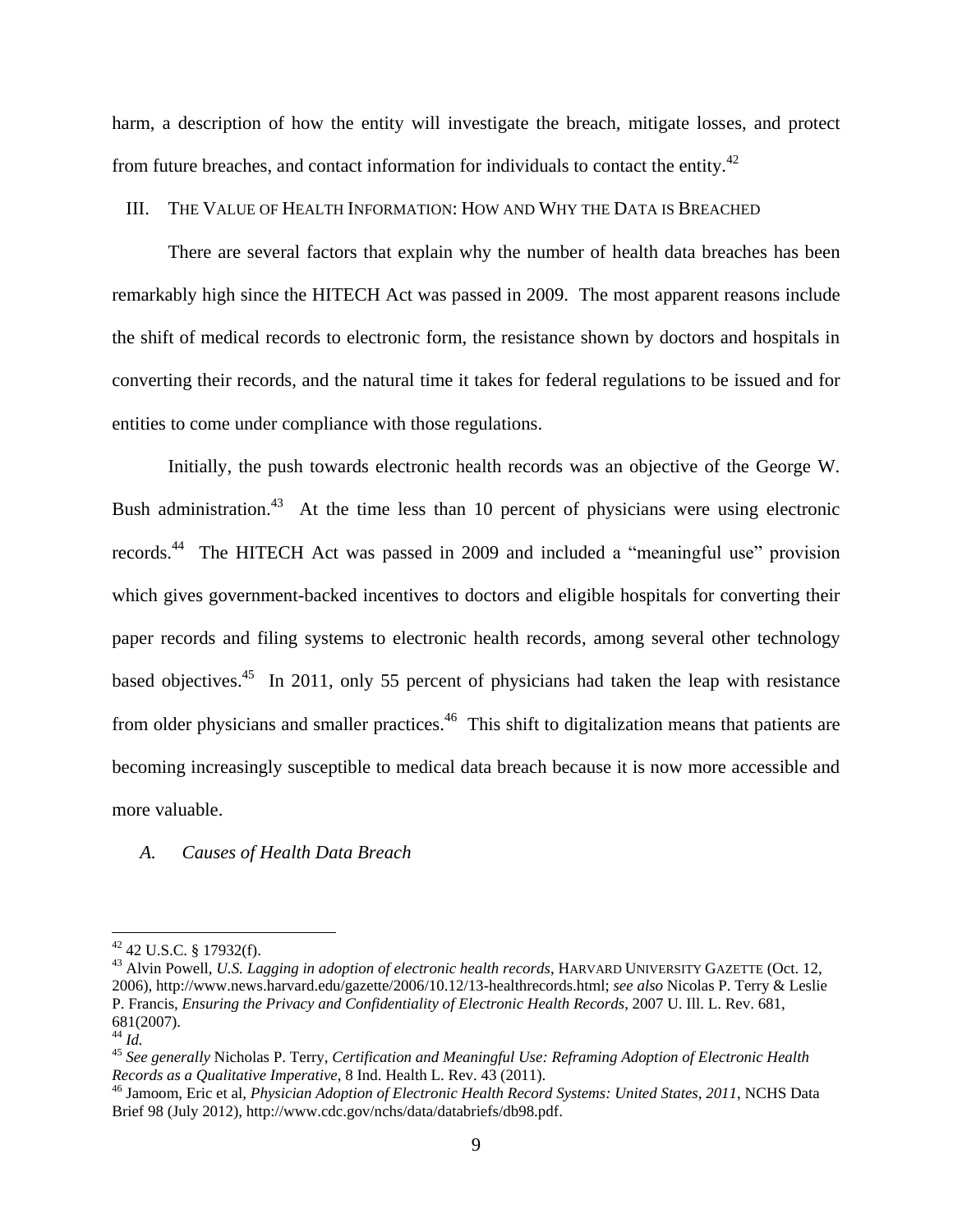<span id="page-10-0"></span>As of November 2012, there have been over 500 reported cases of health data breaches affecting 500 or more and these breaches have affected over 21 million patients.<sup>47</sup> Theft is now the most prevalent form of breach affecting covered entities and business associates, constituting over half of the breaches affecting 500 or more.<sup>48</sup> This is logical since stealing thousands of electronic health records is far easier than stealing a filing cabinet full of patient folders, although nearly a quarter of these breaches involved paper records.<sup>49</sup>

Paper records are far more susceptible to improper disposal, loss, and improper access, while electronic records stored on laptops, desktop computers, or portable electronic devices are generally the cause of breaches by theft.<sup>50</sup> This harps on both the accessibility and the value of health data that is stored electronically. The records are more accessible because more people have access to them, especially when the records are interoperable and accessed through networked hard drives. For instance, stolen laptops, which can either house the data or access it, have been one of the major causes of data breaches and this generally results from simple carelessness. 51

The fact that it is likely that there will be more records in a concentrated place makes the records more valuable to identity thieves. Identify theft can come in the form of either financial

<sup>48</sup> Keckley, Paul H. et al, *Privacy and Security in Health Care: A fresh look*, DELOITTE, available at http://www.deloitte.com/us/privacyandsecurityinhealthcare#. [hereinafter Deloitte]. *See also* David Holtzman, Breach Notification for HIPAA Covered Entities and Business Associates at the NIST/OCR HIPAA Security Conference (June 7, 2012) *available at* http://csrc.nist.gov/news\_events/hiipaa\_june2012/day2/day2- 4\_dholtzman\_ocr-hitech-breach-notifcation-rule.pdf [hereinafter Holtzman Presentation].

<sup>47</sup> *BAs Involved in One of Nine New Reported Breaches*, HIPAA & BREACH ENFORCEMENT STATISTICS FOR DECEMBER 2012, http://www.melamedia.com/HIPAA.Stats.home.html (last visited Dec. 6, 2012).

<sup>49</sup> Holtzman Presentation *supra* note [48.](#page-10-0)

<sup>50</sup> *Breaches Affecting 500 or More Individuals*, U.S. DEPARTMENT OF HEALTH & HUMAN SERVICES, http://www.hhs.gov/ocr/privacy/hipaa/administrative/breachnotificationrule/breachtool.html (last visited Dec. 6, 2012).

<sup>51</sup> Deloitte *supra* not[e 48](#page-10-0) at 2.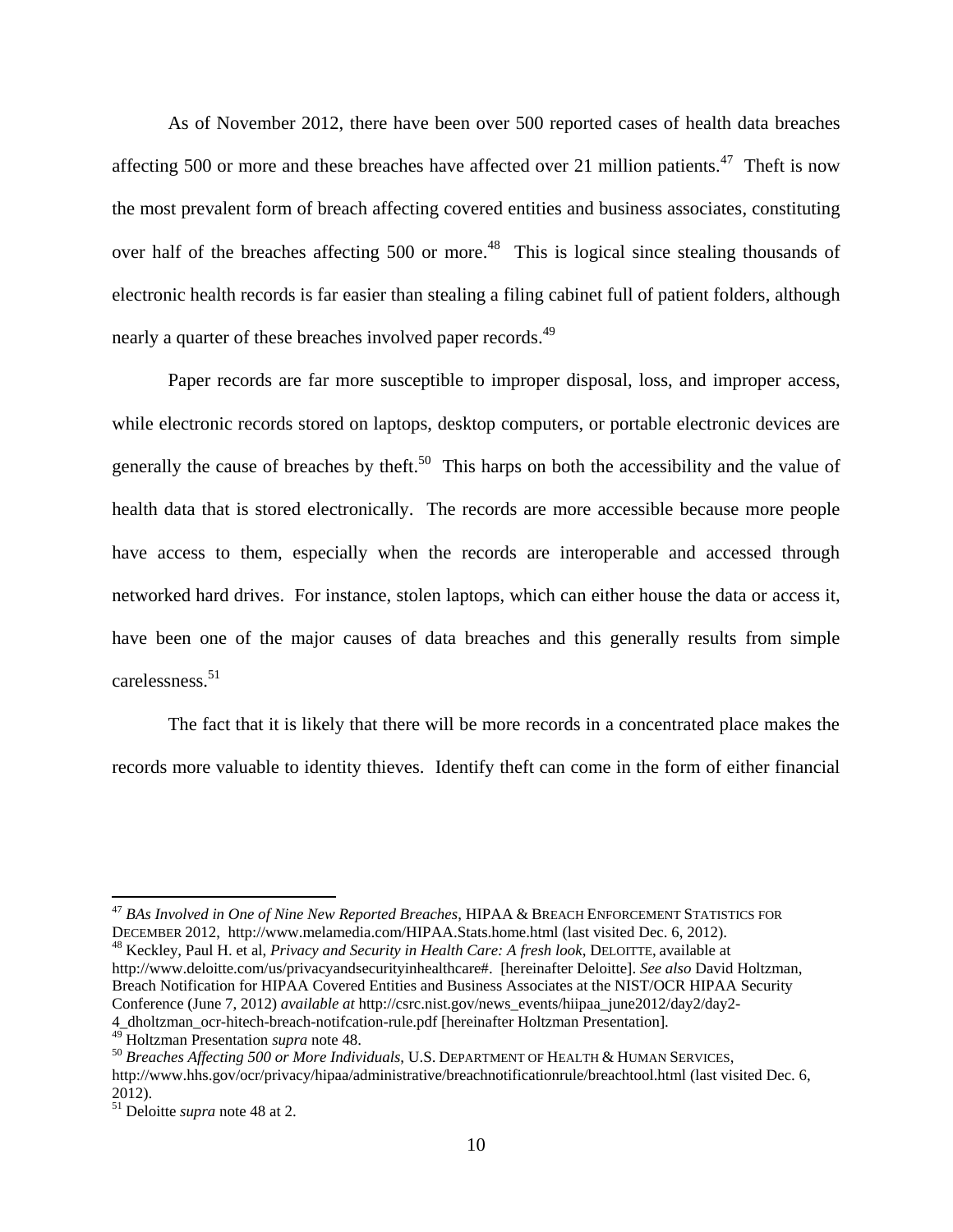<span id="page-11-0"></span>identity theft or medical theft, the dangers of which are both well documented.<sup>52</sup> One's medical identity can be used by others to receive medical treatment, potentially at the cost of the aggrieved party.<sup>53</sup> While it is often the case that a stolen laptop will not result in identity theft because the purpose of theft was the hardware and not it's content, there are a number of cases of data being stolen for the purpose of identity theft and this is why compliance with the Privacy and Security Rules is so imperative.

#### *B. Consequential Costs of a Health Data Breach to a Covered Entity*

It is no secret that health data breaches can be extremely costly to the covered entity. A 2011 study on the costs of data breaches found that the cost per record lost in the healthcare industry was \$240, making healthcare the fourth most costly among the industries examined.<sup>54</sup> Another study found that the average medical data breach resulted in over \$2 million in related expenses.<sup>55</sup> These costs did not include monetary penalties sanctioned by the government, which could reach as high as \$1.5 million, or resulting lawsuits brought by the patients.<sup>56</sup>

The consequential costs of a breach would include actions the covered entity must take in reacting to the breach such as: investigating the breach, mailing notices to patients, offering credit monitoring services to the patients, and hiring counsel.<sup>57</sup> On top of these costs there are others that are not as easily calculated, like time and productivity loss, brand or reputation loss,

<sup>52</sup> *Second Annual Benchmark Study on Patient Privacy & Data Security*, PONEMON INSTITUTE at 16 (Dec. 2011), http://www2.idexpertscorp.com/assets/uploads/PDFs/2011\_Ponemon\_ID\_Experts\_Study.pdf. [hereinafter Ponemon Study].

<sup>53</sup> *Medical Identity Theft*, WWW.IDENTITYTHEFT.INFO, http://www.identitytheft.info/medical.aspx (last visited Dec. 6, 2012).

<sup>54</sup> *2011 Cost of Data Breach Study*, PONEMON INSTITUTE at 15 (Mar. 2012),

http://www.symantec.com/content/en/us/about/media/pdfs/b-ponemon-2011-cost-of-data-breach-us.en-

us.pdf?om\_ext\_cid=biz\_socmed\_twitter\_facebook\_marketwire\_linkedin\_2012Mar\_worldwide\_\_CODB\_US. <sup>55</sup> Ponemon Study, *supra* not[e 52](#page-11-0) at 1.

<sup>&</sup>lt;sup>56</sup> The statutory authority on monetary fines is discussed *infra*, as is an analysis of pending class action suits brought under state privacy laws.

<sup>57</sup> Ponemon Study, *supra* not[e 52](#page-11-0) at 1.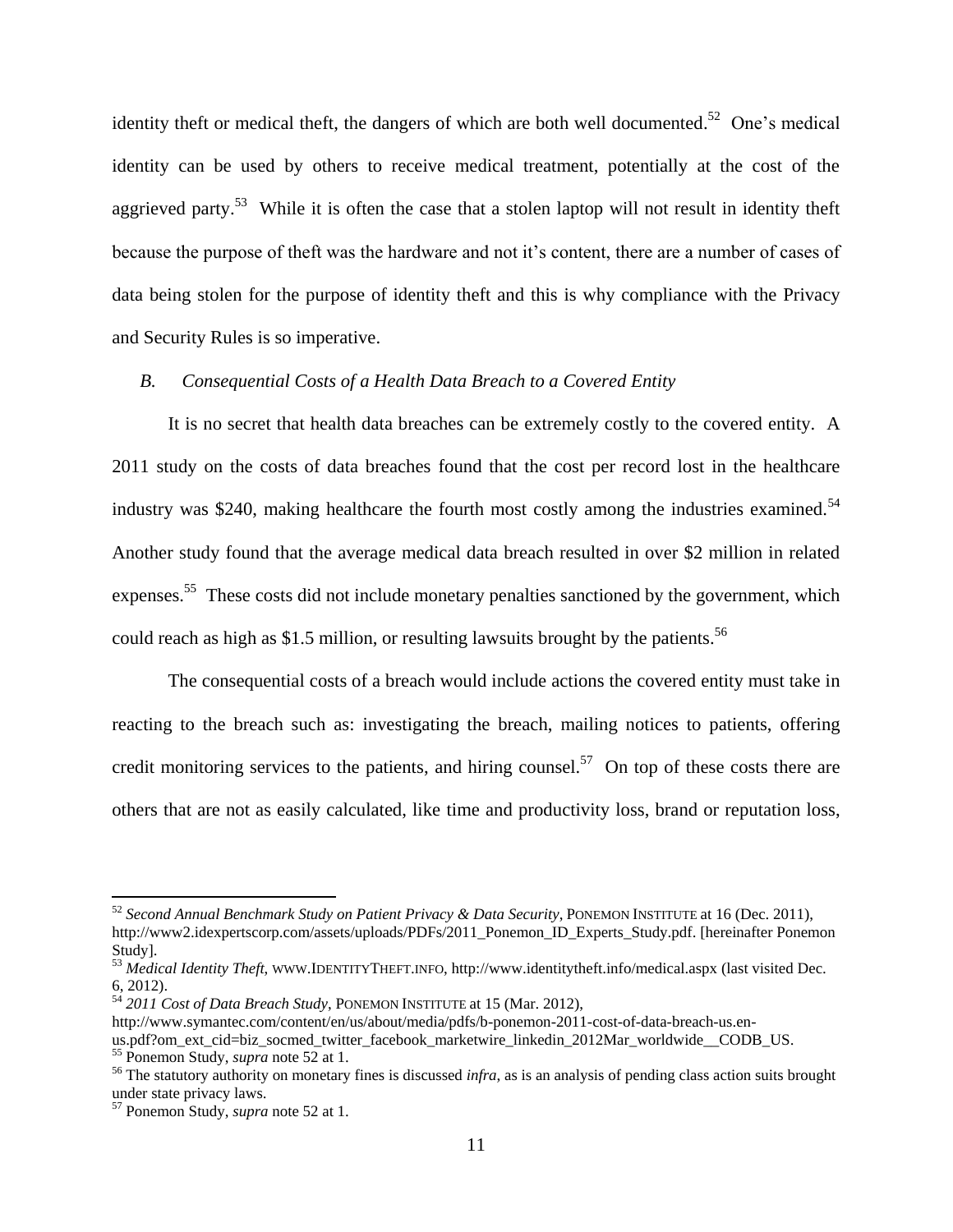and loss of patient goodwill.<sup>58</sup> At 4.2%, the healthcare industry has one of the highest "churn" rates, the percentage of patients who will no longer use the provider after a breach of personal information.<sup>59</sup> Each of these patients is worth over \$100,000 over the course of their lifetime, so a hypothetical breach affecting 1,000 patients could cost the entity \$4.2 million in loss of patient goodwill alone.<sup>60</sup> Taking this into account, in addition to the monetary fines, civil liability, and other related costs, a covered entity would likely lose several million dollars in dealing with a data breach. Unfortunately, these costs, offset by the risk of suffering from a data breach, often do not constitute enough of an expense to encourage covered entities to improve their existing data security protocol.<sup>61</sup>

# IV. STEPS COVERED ENTITIES AND BUSINESS ASSOCIATES SHOULD TAKE TO COMPLY AND SAFEGUARD ELECTRONIC HEALTH DATA

As the use of electronic health records has risen, so too has the use of information technology consultants and internal HIPAA compliance officers.<sup>62</sup> However, despite the availability of hundreds of information technology security firms, there are many basic steps that covered entities and business associates could take to meet statutory requirements, best deter the chance of data breach, and to alleviate the costs and damages post breach.

## *A. Federal Regulations*

The first step in properly protecting patient data is by meeting the baseline federal requirements on personal health information privacy. The Department of Health and Human Services has the statutory authority to issue regulations and guidance on the interim Breach

<sup>58</sup> Ponemon Study, *supra* not[e 52](#page-11-0) at 1.

<sup>59</sup> *2011 Cost of Data Breach Study*, PONEMON INSTITUTE at 7 (Mar. 2012),

http://www.symantec.com/content/en/us/about/media/pdfs/b-ponemon-2011-cost-of-data-breach-us.en-

us.pdf?om\_ext\_cid=biz\_socmed\_twitter\_facebook\_marketwire\_linkedin\_2012Mar\_worldwide\_\_CODB\_US.

<sup>60</sup> Ponemon Study, *supra* not[e 52](#page-11-0) at 2.

<sup>61</sup> *Id.* at 2.

<sup>62</sup> Bernie Monegain, *High demand for Health IT consulting*, HEALTHCARE IT NEWS (Oct. 2, 2012), http://www.healthcareitnews.com/news/high-demand-health-it-consulting.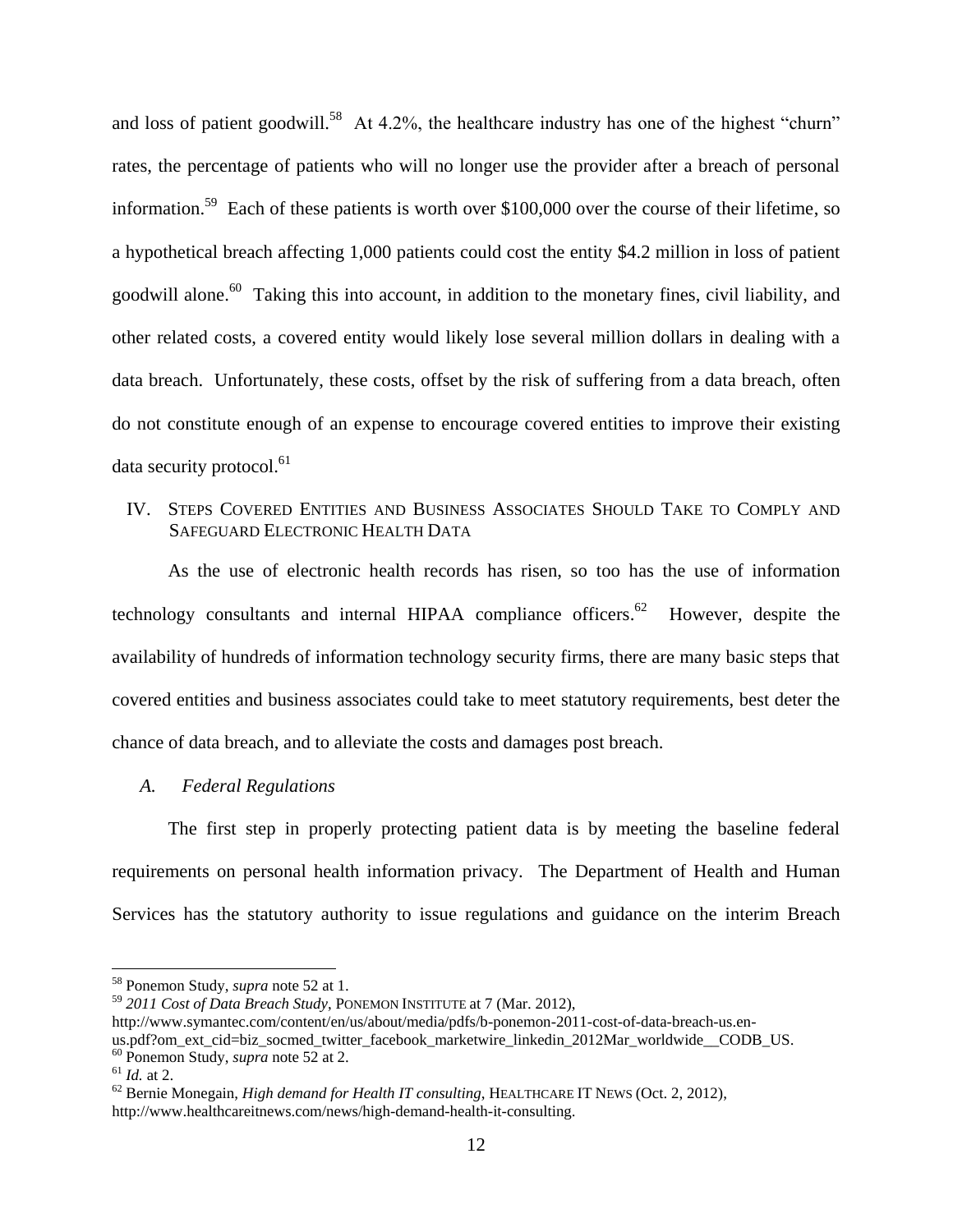Notification Rule under HITECH and under the HIPAA Privacy and Security Rules.<sup>63</sup> The importance of complying with these regulations cannot be understated. The general enforcement of these rules has been scarce, but upon a data breach of 500 or more the Office of Civil Rights will perform a review assessing the cause of the breach, compliance with the Privacy and Security Rules, and how the breach has been handled. $64$  HHS has discretion in issuing a monetary penalty based on the OCR report and is far more likely to do so when there is a lack of compliance because these constitute additional violations.<sup>65</sup>

The regulations state that some rules are requirements, while others are merely addressable issues and their utilization should take into account factors such as the size of the covered entity, its technical infrastructure, the costs of the security measurements, and the probability of potential risks.<sup>66</sup> Complying with these considerations should not call for a drastic overhaul of a covered entity's existing protocol and exist to set minimum requirements that entities should hope to exceed. Unfortunately, many covered entities fail to meet even these standards.<sup>67</sup>

In 2011, the Office of Inspector General released the results of an audit of seven covered entities conducted between October 2008 and March 2010 and concluded that the Centers for Medicare & Medicaid Services were not sufficiently ensuring compliance by covered entities of the HIPAA Security Rule.<sup>68</sup> The investigation uncovered 151 specific vulnerabilities (124 of which were deemed high impact) in the protection of electronic personal health information

<sup>63</sup> 42 U.S.C. § 17932(j); 42 U.S.C. § 1320d-2(264).

<sup>64</sup> Holtzman Presentation *supra* note [48.](#page-10-0)

<sup>65</sup> *See generally Your Health and Your Privacy: Protecting Heath Information in a Digital World: Hearing Before the Subcomm. On Privacy, Technology, and the Law, 112<sup>th</sup> Cong. (2011), <i>available at* 

http://www.judiciary.senate.gov/hearings/hearing.cfm?id=9b6937d5e931a0b792d258d9b332c04d.  $66$  45 C.F.R. § 164.306(b).

<sup>67</sup> Daniel R. Levinson, *Nationwide Rollup Review of the Centers for Medicare & Medicaid Services Health Insurance Portability and Accountability Act of 1996 Oversight*, Office of Inspector General, May 2011 [hereinafter OIG Report].

<sup>68</sup> *Id.* at iii.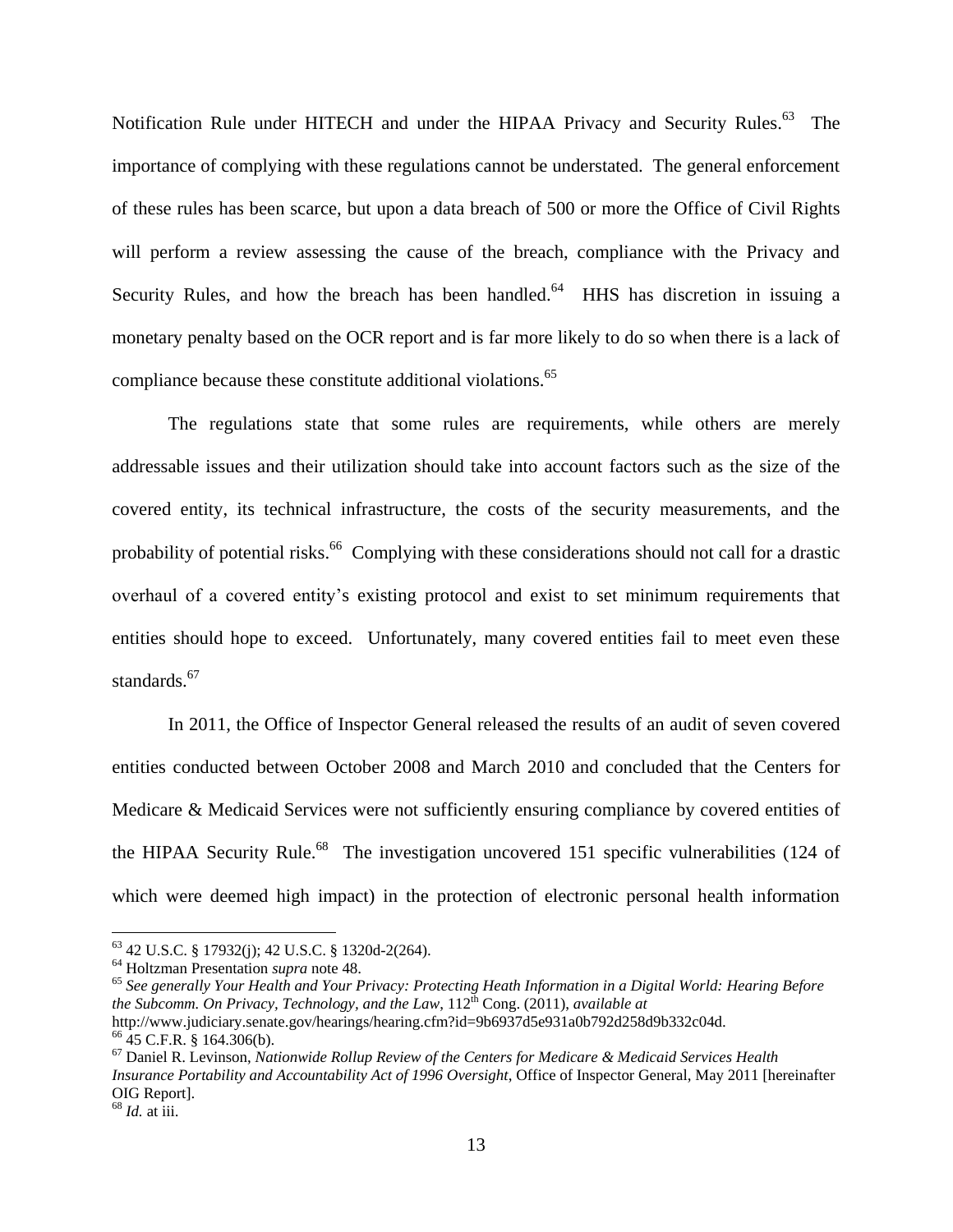$(ePHI)$  that left the covered entities susceptible to data breach.<sup>69</sup> These vulnerabilities are helpful in examining the following federal regulations which are divided into administrative safeguards, physical safeguards, and technical safeguards.

### *1. Administrative Safeguards*

The Administrative Safeguards listed within the Federal Regulations outline a number of general concerns that the corporate policies and procedures of covered entities should seek to comply with. Specifically, rules should be in place in determining who may access and work with certain ePHI and who may enter the areas in which the information is stored.<sup>70</sup> Additionally, procedures should be developed to quickly verify whether ePHI has been accessed by an authorized or unauthorized workforce member, along with procedures for terminating access to the material when an employee is dismissed or leaves the position.<sup>71</sup>

In order to properly implement these procedures it is essential that the entity's security software is consistently updated to account for evolving threats and malicious software.<sup>72</sup> The system should be sophisticated enough to produce audit trails for personal log-in attempts with automatic alerts for discrepancies.<sup>73</sup> In this regard, the software should allow for the creation of user passwords, which need to be changed periodically.<sup>74</sup> The passwords should be properly safeguarded in terms of data protection and in terms of employee disregard for their purpose.<sup>75</sup>

The entity must create a contingency plan in case of emergencies, such as fire, vandalism, system failure, or natural disaster.<sup>76</sup> The plan must call for the maintenance of backup exact

<sup>69</sup> *Id.* 

 $70\,45$  C.F.R. § 164.308(a)(3).

<sup>71</sup> *Id.* 

 $72$  45 C.F.R. § 164.308(a)(5).  $^{73}$  *Id.* 

<sup>74</sup> *Id.*

<sup>75</sup> *Id.*

<sup>76</sup> 45 C.F.R. § 164.308(a)(7).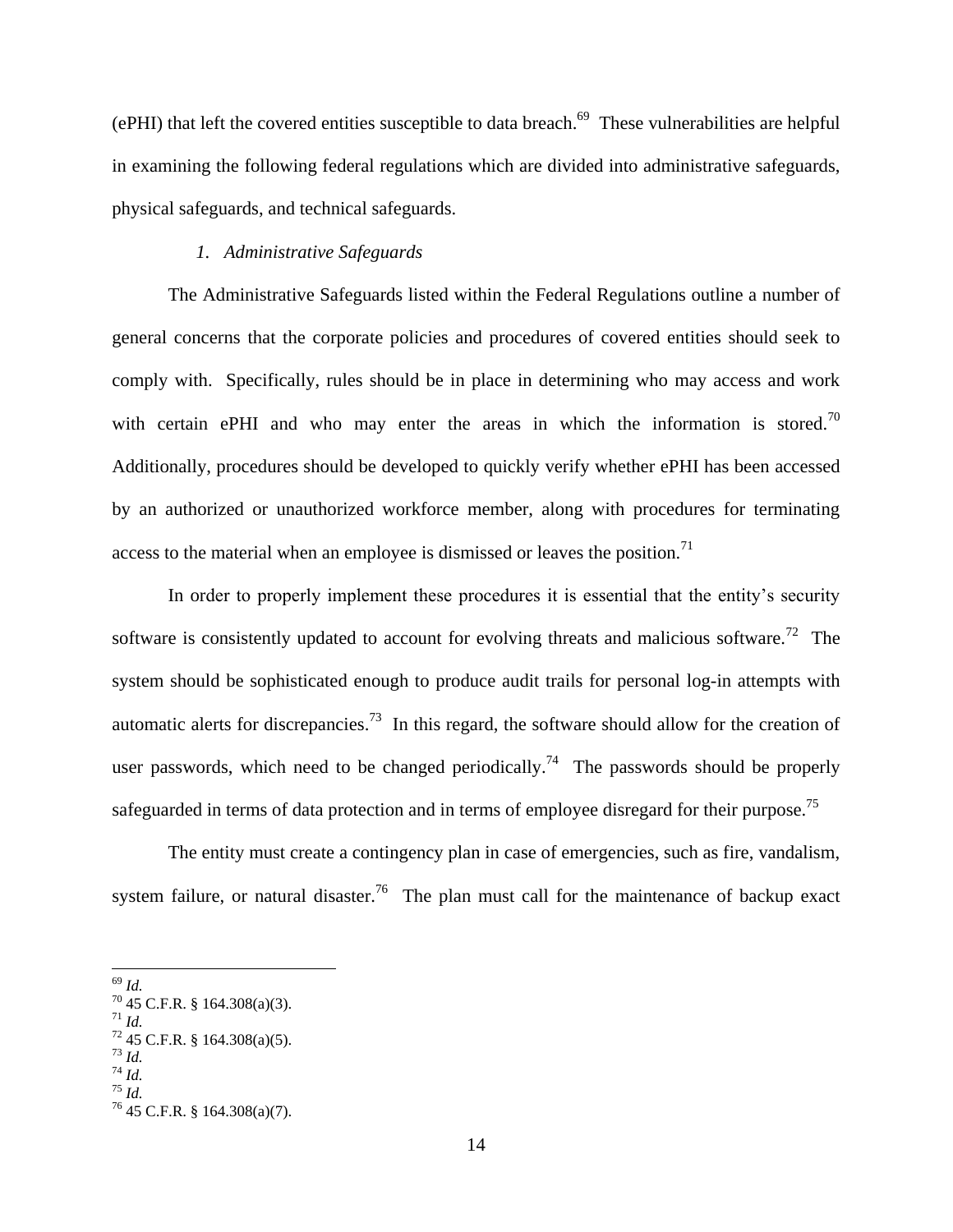copies of ePHI and a means of recovering any lost data.<sup>77</sup> The entity must also create a protocol for emergency mode operation, meaning they must be able to continue to perform critical business processes while dealing with the emergency.<sup>78</sup>

#### *2. Physical Safeguards*

The Federal Regulations define physical safeguards as "physical measures, policies, and procedures to protect a covered entity's electronic information systems and related buildings and equipment, from natural and environmental hazards, and unauthorized intrusions."<sup>79</sup> The safeguards are mainly designed as a means of enforcing the administrative safeguards noted above. For example, the administrative safeguards require entities to have policies as to whom may have access to areas where ePHI is stored and the physical safeguards require policies that limit physical access to these areas.  $80$  This includes not only where the data is stored, but also restriction of physical access to workstations that may contain ePHI.<sup>81</sup>

Another physical safeguard that entities must comply with is proper disposal of  $e$ PHI.<sup>82</sup> This requires the implementation of policies and procedures to remove and dispose of records from electronic media before it's re-use.<sup>83</sup> The regulations also recommend that entities maintain records of hardware and electronic media and those responsible for handling it and that entities create exact copies of ePHI before physical movement of the equipment.<sup>84</sup>

 $\overline{a}$ <sup>77</sup> *Id.* 

<sup>78</sup> *Id.*

<sup>79</sup> 45 C.F.R. § 164.304.

 $80$  45 C.F.R. § 164.310(a)(1). <sup>81</sup> *Id.*

 $82$  45 C.F.R. § 164.310(d)(2).

<sup>83</sup> *Id.*

 $^{84}$  *Id.*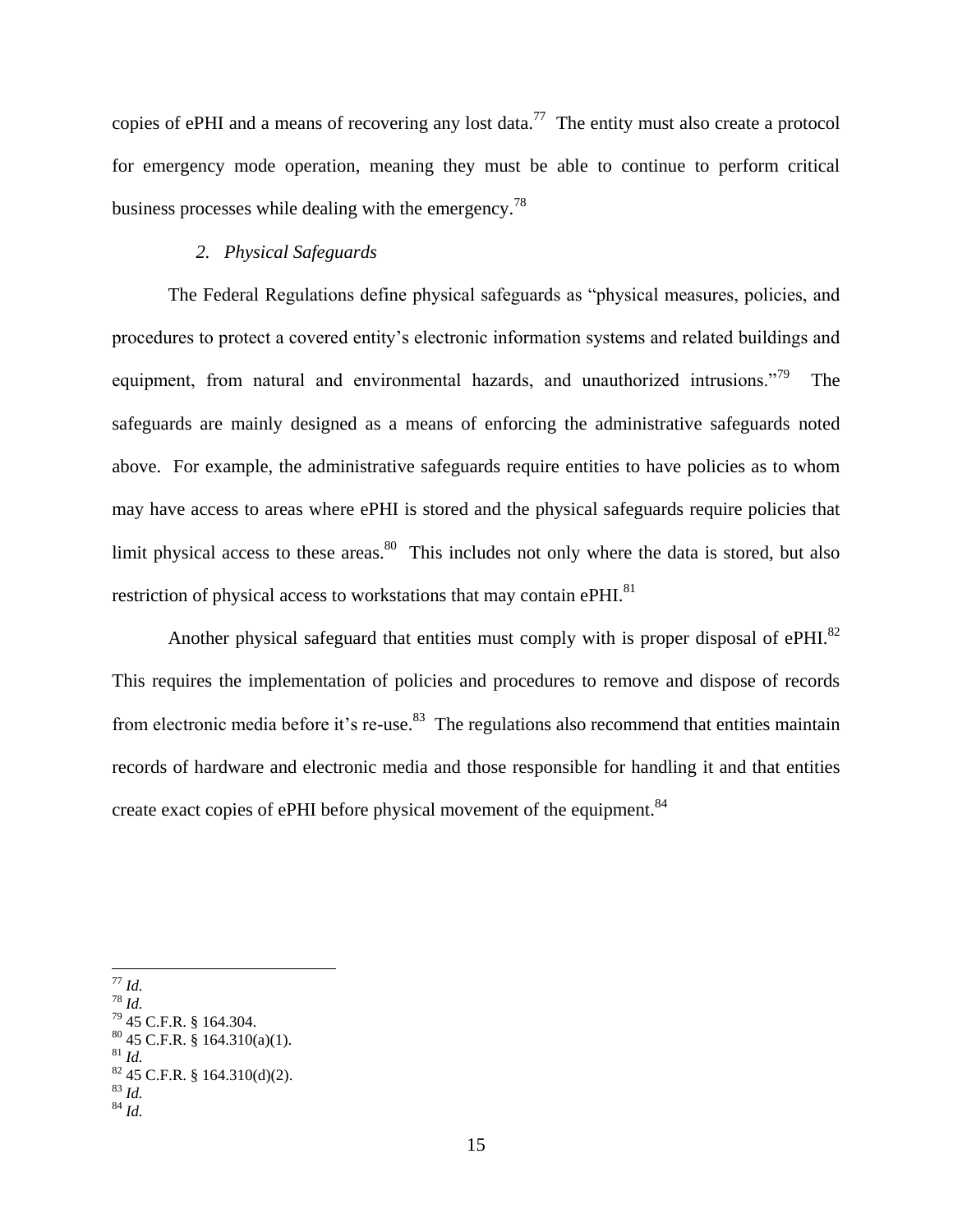The dangers of failing to ensure proper destruction of ePHI was experienced by the Brighton and Sussex University Hospitals NHS Trust in April of 2010 in the United Kingdom.<sup>85</sup> The hospital had employed a contractor, Sussex Health Informatics Service, to destroy approximately 1,000 hard drives that were no longer in use.<sup>86</sup> An employee of Sussex Health, who had access to the key code protected room holding the hard drives, removed at least 252 of the hard drives and sold at least  $232$  online.<sup>87</sup> The hard drives, which had been used in the HIV and Genito Urinary Medicine Department, contained extremely personal data including: "names; date of birth; occupations; sexual preferences; STD test results and diagnoses for 67,642 patients in readable format."<sup>88</sup> This resulted in a monetary fine of £325,000 from the Information Commission's Office under the Data Protection Act, taking account for the seriousness and highly sensitive nature of the data.<sup>89</sup>

A similar situation occurred stateside in 2009, when unencrypted hard drives were stolen from a closed call-center facility.<sup>90</sup> In that case, the call-center was leased by BlueCross BlueShield of Tennessee and the facility was not properly safeguarded upon closure.<sup>91</sup> 57 hard drives were stolen containing "member names, Social Security numbers, diagnoses codes, dates of birth and health plan identification numbers" and resulted in a \$1.5 million fine.<sup>92</sup>

 $\overline{a}$ 

<sup>91</sup> *Id.*

<sup>85</sup> *NHS Trust fined £325,000 following data breach affecting thousands of patients and staff*, INFORMATION COMMISSIONER'S OFFICE (June 1, 2012), http://www.ico.gov.uk/news/latest\_news/2012/nhs-trust-fined-325000 following-data-breach-affecting-thousands-of-patients-and-staff-01062012.aspx.

<sup>86</sup> Jeffrey Roman, *Largest UK Breach Penalty Appealed*, DATA BREACH TODAY (June 4, 2012), http://www.databreachtoday.asia/largest-uk-breach-penalty-appealed-a-4823.

 $87 \tilde{I}$ d.

<sup>88</sup> Press Release, Information Commission's Office, Data Protection Act 1998: Monetary Penalty Notice at 3 (May 28, 2012), *available at* http://www.ico.gov.uk/news/latest\_news/2012/nhs-trust-fined-325000-following-databreach-affecting-thousands-of-patients-and-staff-01062012.aspx.

<sup>89</sup> *Id.* at 8, 10.

<sup>90</sup> Howard Anderson, *BCBS of Tenn. Gets \$1.5 Million Penalty*, HEALTHCARE INFO SECURITY (Mar. 13, 2012), http://www.healthcareinfosecurity.com/bcbs-tenn-gets-15-million-penalty-a-4583.

 $^{92}$  *Id.*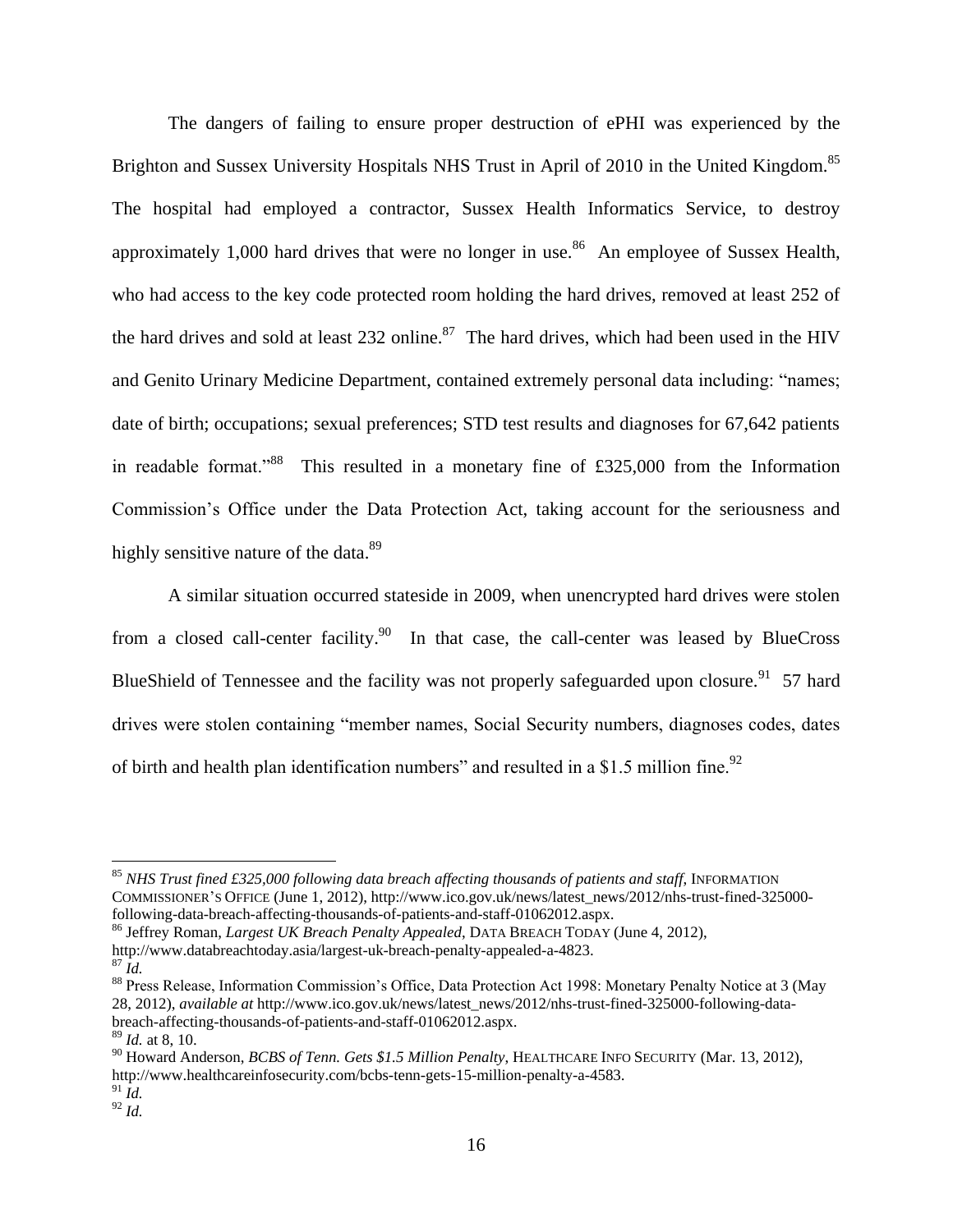These cases illustrate some of the precautions entities should take in destroying ePHI and cleaning the electronic media on which it was stored. Under HITECH, the third party responsible for removing and destroying the data in the Brighton and Sussex case would be governed as business associate. Covered entities would want to ensure that there is a contract between the entity and the third party, expressly designating the third party as a business associate.<sup>93</sup> As per the BlueCross BlueShield of Tennessee case, arrangements should have been made to destroy the data at the beginning of the foreclosure proceedings.

<span id="page-17-0"></span>The Department of Health and Human Services has specified the means to which health information should be destroyed.<sup>94</sup> If the data is in the form of paper, film, or other hard copy media it must be "shredded or destroyed such that the PHI cannot be read or otherwise cannot be reconstructed."<sup>95</sup> Electronic media must be "cleared, purged, or destroyed" so that it cannot be retrieved and meet the National Institute of Standards and Technology (NIST) requirements for Media Sanitation.<sup>96</sup> Like the other Federal Regulations, these are small steps that the entities should have accounted for in order to avoid breach and the resulting penalties.

### *3. Technical Safeguards*

The technical safeguards of the Code of Federal Regulations address specific concerns about the operability of software.<sup>97</sup> First, the software must assign unique identifiers to each user and track usage.<sup>98</sup> The software must also allow for emergency access to the data as necessary.<sup>99</sup>

 $93$  45 C.F.R. § 164.308(b)(1); see also 45 C.F.R. § 164.314.

<sup>&</sup>lt;sup>94</sup> Guidance Specifying the Technologies and Methodologies That Render Protected Health Information Unusable, Unreadable, or Indecipherable to Unauthorized Individuals for Purposes of the Breach Notification Requirements Under Section 13402 of Title XIII (Health Information Technology for Economic and Clinical Health Act) of the American Recovery and Reinvestment Act of 2009; Request for Information, 74 Fed. Reg. 19006 (Apr. 27, 2009) (45 CFR Parts 160 and 164) [hereinafter HHS Unusable Guidance].

 $\delta$ <sup>5</sup> *Id.* 

<sup>96</sup> *Id.* NIST Guidelines for Media Sanitation *available at* http://csrc.nist.gov/publications/drafts/800-88 rev1/sp800\_88\_r1\_draft.pdf.

 $97$  45 C.F.R. § 164.312.

 $98$  45 C.F.R. § 164.312(a)(2).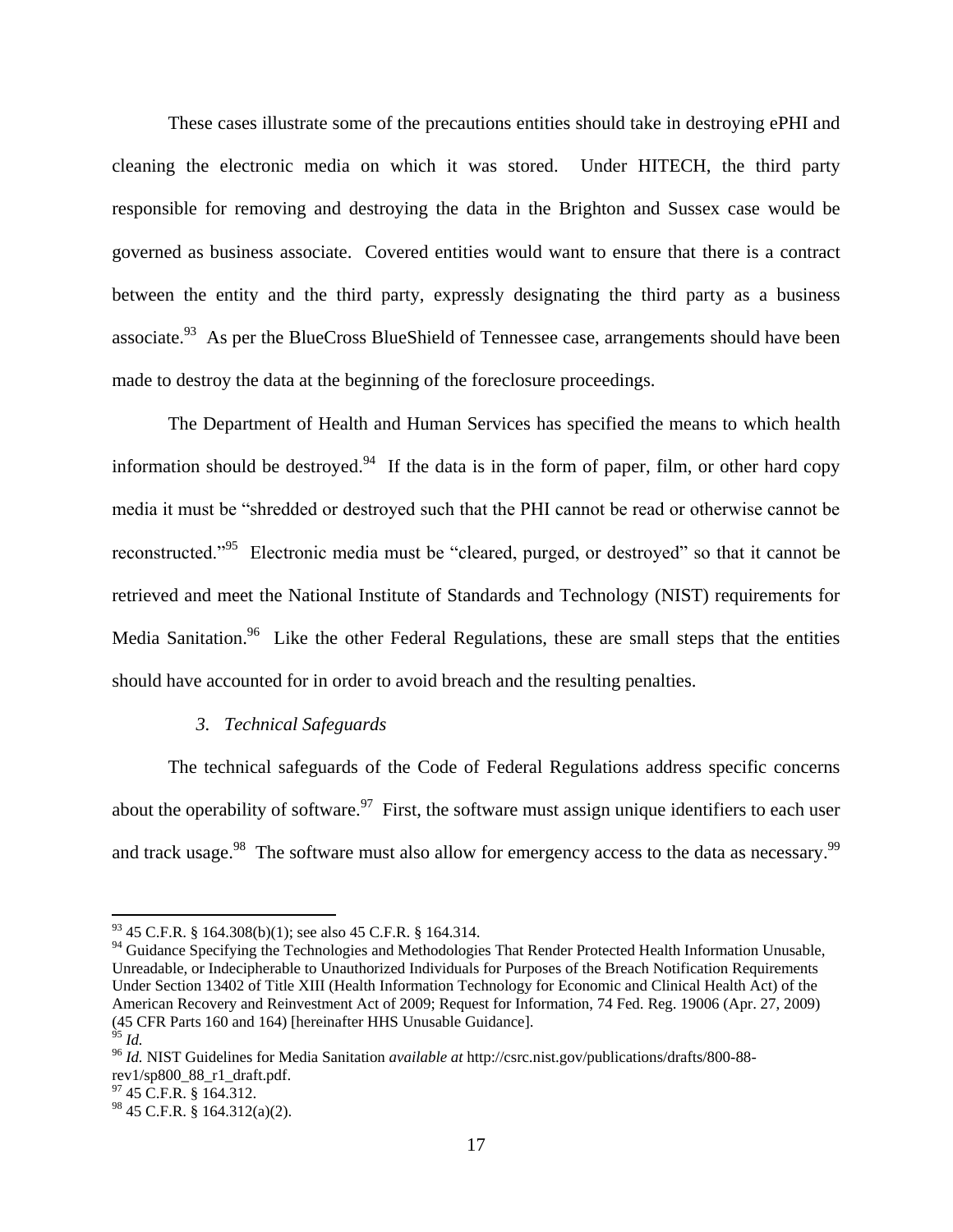The Regulations recommend that the software have an automatic log-off function to terminate access after a predetermined period of time, that unauthorized alterations to ePHI be detected, and that the software use encryption and decryption techniques.<sup>100</sup>

Like the guidance on destruction of data, HHS has also issued guidance on data encryption.<sup>101</sup> Meeting this standard is incredibly important because if the data is properly encrypted, it is rendered "unusable, unreadable, or indecipherable to unauthorized individuals" and is therefore not subject to the Breach Notification Rule.<sup>102</sup> The Regulations define encryption as "the use of an algorithmic process to transform data into a form in which there is a low probability of assigning meaning without use of a confidential process or key."<sup>103</sup> To meet the HIPAA standard the confidential process or key that enables decryption must not have been breached.<sup>104</sup> The encryption methods must meet NIST standards for data at rest and Federal Information Processing Standards (FIPS) for data in motion.<sup>105</sup>

# *B. Other Compliance Measures to Reduce Data Breaches*

There are a number of other ways for a covered entity to safeguard itself from breaches of health data. Some are more expensive than simply complying with the Federal Regulations above, but if properly implemented they could save a great deal of money in avoiding breach. Additionally, by taking these steps a covered entity would reduce the chance that HHS would levy fines against it in the event of a breach.

First, the covered entity should choose HIPAA compliant software when converting to or updating EHR. This should meet minimum encryption and password standards. Next, covered

<sup>99</sup> *Id.* 

<sup>100</sup> *Id.* 

<sup>101</sup> HHS Unusable Guidance, *supra* note [94.](#page-17-0)

<sup>102</sup> *Id.*

<sup>103</sup> 45 C.F.R. § 164.304.

<sup>&</sup>lt;sup>104</sup> HHS Unusable Guidance, supra note [94.](#page-17-0)

<sup>&</sup>lt;sup>105</sup> *Id.* The NIST standard is available at http://csrc.nist.gov/publications/fips/fips140-2/fips1402.pdf and the FIPS standard is available at http://csrc.nist.gov/publications/fips/fips140-2/fips1402.pdf.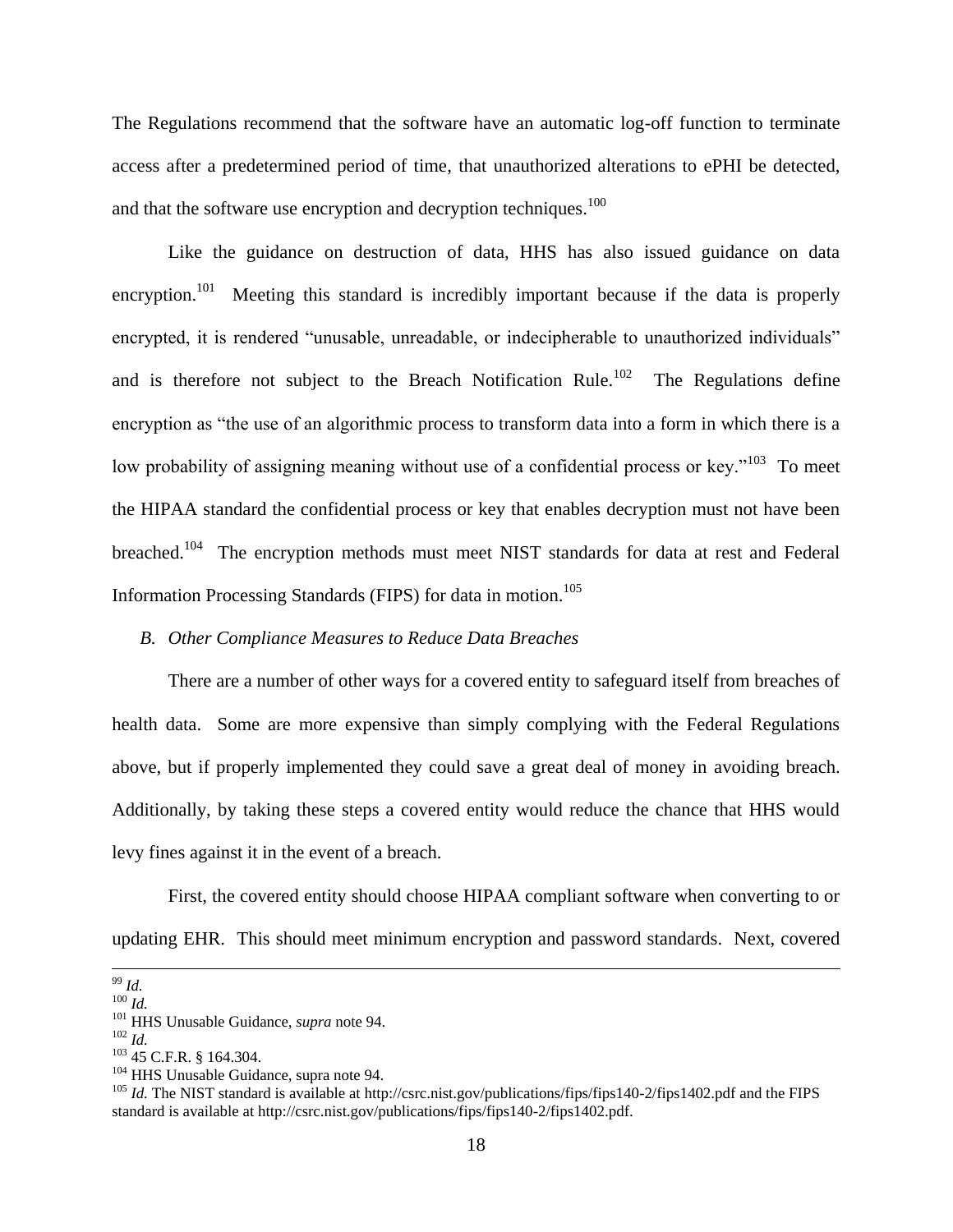entities should limit the access to data via portable devices and keep data stored on central hard drives accessed over the cloud. To help contrive and monitor the protocol, the covered entity should hire a compliance/security officer. This officer should then give regular training to employees about the Privacy and Security Rules, as well as developing incident response plans and performing risk assessments.

### V. THE INADEQUACY OF THE CURRENT CIVIL MONETARY PENALTIES

The number of data breaches that have occurred since the passage of HITECH is terribly alarming and tends to support the notion that the current regulation of personal health information is inadequate in deterring future breaches, especially when the breaches are caused by such preventable and identifiable causes. The most apparent issue is that the current monetary penalties are not significant enough to encourage a breaching entity to alter their standards and procedures and they are by no means strong enough to encourage other entities to do likewise. The resistance of covered entities is also the result of a lack enforcement of the Privacy and Security Rules. The probability of facing a monetary penalty following a breach is low so the potential costs to the entity are reduced by this likeliness.

The current statutory framework of the Breach Notification Rule grants two separate causes of action to address health data breaches: one to the Secretary of the Department of Health and Human Services and one to the attorney general of the state in which the breach occurred.<sup>106</sup> However, currently there is no federal private cause of action for aggrieved patients.

# *A. Actions Brought by the Department of Health and Human Services*

The penalties HHS may impose vary by degree of culpability (reasonable cause, willful neglect, unknowing) but all may reach a maximum of \$50,000 for each violation, not to exceed

<sup>106</sup> 42 U.S.C. § 1320d-5.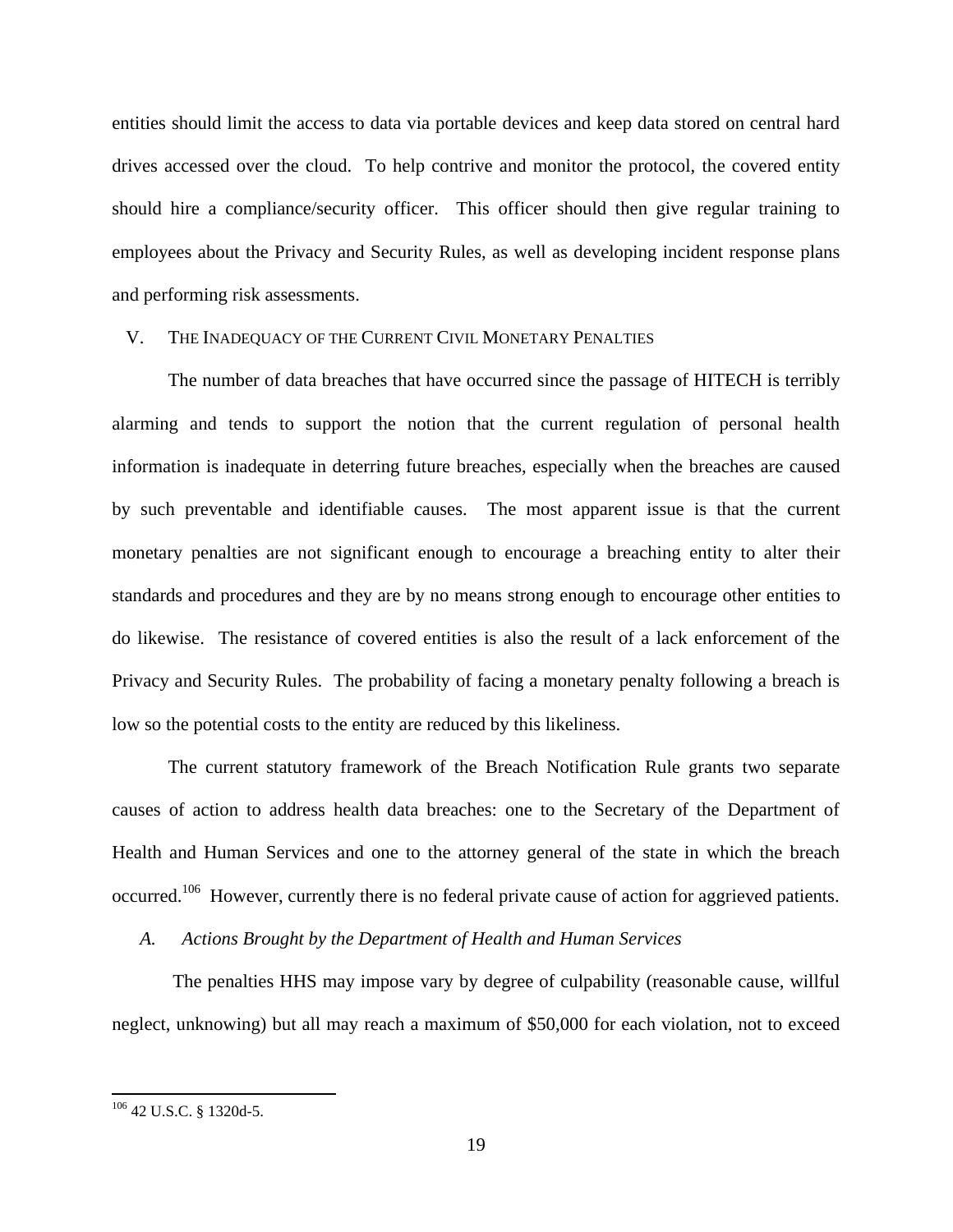\$1,500,000 for a single violation that occurs within a calendar year.<sup>107</sup> Generally, these suits are not brought before a court and are settled between the parties.<sup>108</sup> This allows for the parties to work together amicably in developing a resolution and avoid the time and money of going to court.

### *1. Corrective Action Plans*

The resolutions typically result in a Corrective Action Plan (CAP) that the entity must abide by by meeting specified security standards and issuing regular reports to the Office of Civil Rights. A good example of the process involved the Massachusetts Eye and Ear Infirmary (MEEI), who settled with HHS in September 2012.<sup>109</sup> Two years early, a neurologist of MEEI was traveling in South Korea and was the victim of a stolen laptop containing unencrypted information on over 3,500 patients. $110$  The doctor notified HHS and subsequently, OCR began its investigation of the breach and of the hospital's security practices.<sup>111</sup> Upon the investigation, OCR concluded that the hospital had failed to meet several elements of the Security Rule, Privacy Rule, and Breach Notification Rule.<sup>112</sup> In reaching a Resolution Agreement, the parties agreed that \$1,500,000 would be paid over three years and a Corrective Action Plan was developed to remedy the malfeasances and ensure future compliance.<sup>113</sup>

 $\overline{\phantom{a}}$ 

<sup>108</sup> *See Case Examples and Resolution Agreements*, U.S. DEPARTMENT OF HEALTH & HUMAN SERVICES, http://www.hhs.gov/ocr/privacy/hipaa/enforcement/examples/index.html (last visited Dec. 6, 2012).

 $107$  42 U.S.C. § 1320d-5(a).

<sup>109</sup> *Massachusetts provider settles HIPAA case for \$1.5 million*, U.S. DEPARTMENT OF HEALTH & HUMAN SERVICES, http://www.hhs.gov/ocr/privacy/hipaa/enforcement/examples/meei-agreement.html (last visited Dec. 6, 2012). <sup>110</sup> Marianna Kolbasuk McGee, *Another Big Fine After a Small Breach*, DATA BREACH TODAY (Sept. 17, 2012), http://www.databreachtoday.com/another-big-fine-after-small-breach-a-5116.

 $111$  Press Release, Department of Health & Human Services, Massachusetts provider settles HIPAA case for \$1.5 million (Sept. 17, 2012), *available at* http://www.hhs.gov/news/press/2012pres/09/20120917a.html. <sup>112</sup> *Id.*

<sup>&</sup>lt;sup>113</sup> Resolution Agreement between United States Department of Health and Human Services, Office for Civil Rights, and the Massachusetts Eye and Ear Infirmary and Massachusetts Eye and Ear Associates, Inc. (last visited Dec. 6, 2012), *available at* http://www.hhs.gov/ocr/privacy/hipaa/enforcement/examples/meei-agreement-pdf.pdf.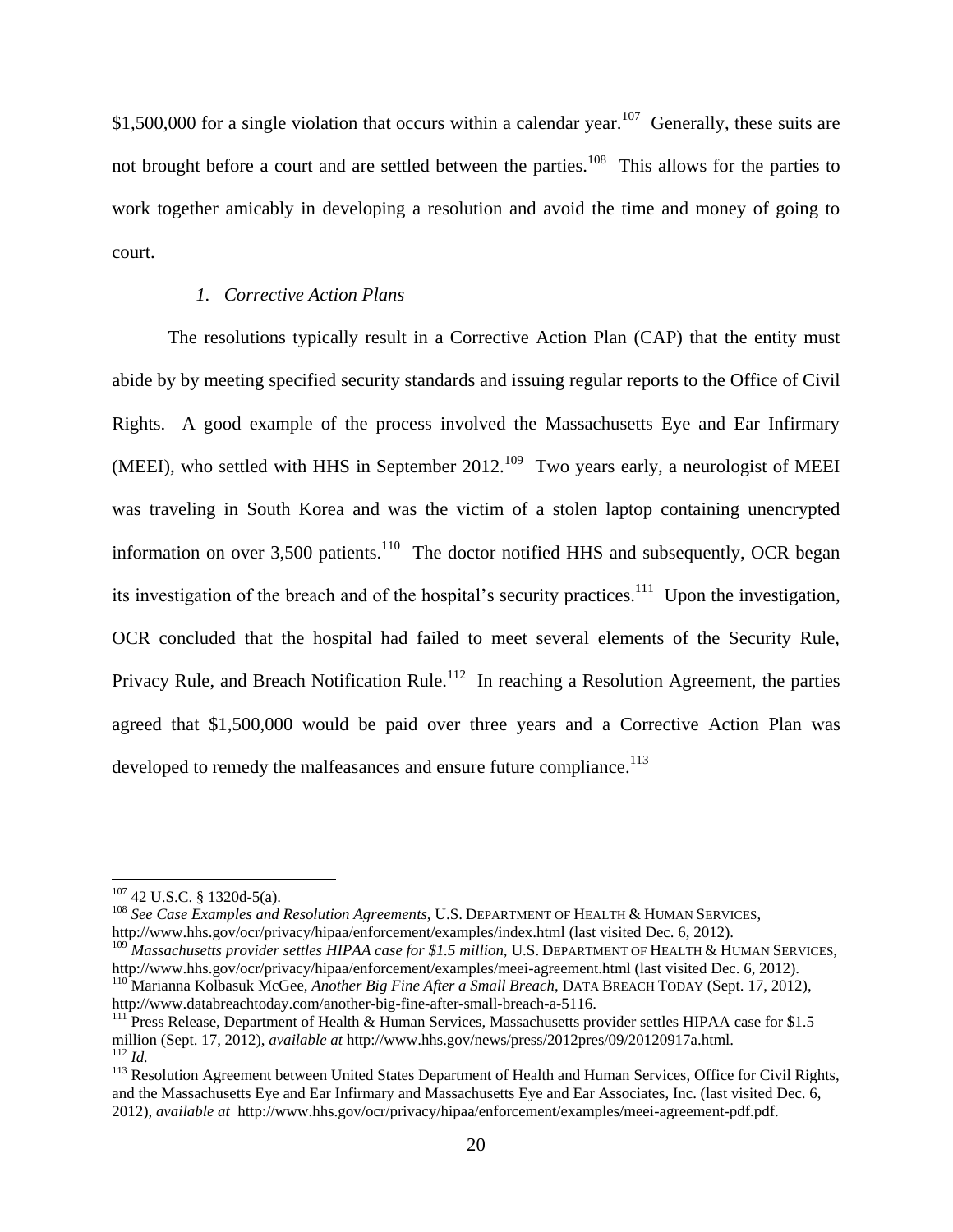The Resolution Agreement specified six areas of conduct that were in violation of HHS regulations.<sup>114</sup> These areas were: (1) failure to perform an on-going risk analysis, (2) insufficient security measures to secure confidentially of ePHI, (3) lack of an incident response plan, (4) lack of policies restricting use of portable devices only to those authorized, (5) lack of policies tracking receipt and removal of portable devices, and  $(6)$  failure to encrypt data.<sup>115</sup> These issues were taken into consideration in creating a three-year CAP requiring Annual Reports and document retention.<sup>116</sup>

First, the CAP requires that MEEI develop policies and procedures to meet the Federal standards and submit the plan to HHS for approval.<sup>117</sup> Second, the approved plan must be distributed to all members of MEEI's workforce that have access to ePHI, who must then sign a compliance certificate before re-accessing ePHI. $^{118}$  Next, MEEI must create additional procedures to investigate matters involving workforce members who fail to comply with the policies and procedures, along with providing required training.<sup>119</sup> Lastly, MEEI must designate an independent compliance officer with expertise in compliance of the Security Rule to monitor the implementation of the plan, including performing unannounced audits, reviewing document retention, and preparing reports to HHS, among other duties.<sup>120</sup> The Implementation Report and Annual Reports required to be submitted to HHS must include various certifications regarding the policies that have been implemented, copies of training materials, monitor findings, and a summary of any Reportable Events. $121$ 

 $\overline{a}$ 

<sup>118</sup> *Id.*

<sup>114</sup> *Id.* at 1-2.

<sup>115</sup> *Id.*

<sup>116</sup> *Id.* at A-2.

<sup>117</sup> *Id.* at A-3. The CAP includes a list of 10 factors that the plan must include into to gain approval. *Id* at A-4.

<sup>119</sup> *Id.* at A-5.

<sup>120</sup> *Id.* at A-5-A-7.

<sup>121</sup> *Id.* at A-8-A-9.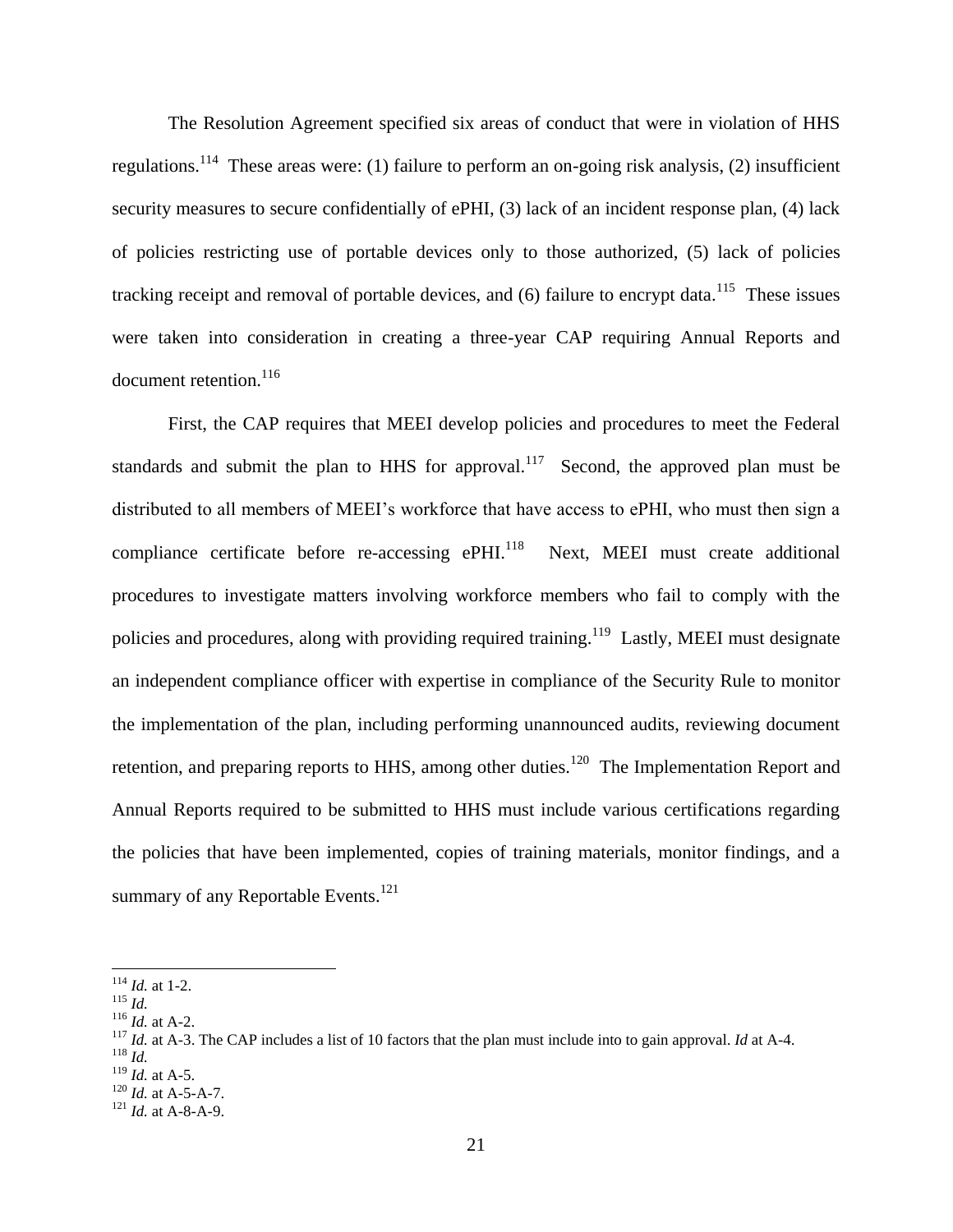The MEEI settlement is fairly representative of the enforcement taken by HHS upon a data breach by a covered entity or business associate. The Resolution Agreement allows HHS and the entity to develop a CAP that is particularized to the concerns of the entity. However, the requirements of the CAP are essentially nothing more than mandatory reporting. The plan that MEEI was required to implement is a culmination of provisions listed within the Federal Regulations, meaning they are rules that MEEI should already have been complying with.

#### *2. Lack of deterrence*

Another point that the MEEI case illustrates is that the CAP and monetary penalty do not sufficiently act as deterrence against future breaches. The breach discussed above was MEEI's second data breach in less than six months.<sup>122</sup> The first breach occurred in November 2009 when it was discovered that two employees were misappropriating patient credit cards.<sup>123</sup> The case was reported to HHS under the Breach Notification Rule and no further action was taken against MEEI.<sup>124</sup> After MEEI's second breach, but before the Resolution Agreement with HHS was reached, MEEI suffered from a third breach of patient data.<sup>125</sup> This breach, announced in April 2012, also resulted from employee misconduct.<sup>126</sup> In this instance the employee used patient names, Social Security Numbers, and dates of birth, possibly affecting as many as 3,600 patients.<sup>127</sup> MEEI subsequently gave one year of credit monitoring service to the patients, but

<sup>124</sup> *Id. See also* Michael Kline, *As the Breach Parade Passes 500 Marchers; Should There be a Posting on the HSS List for a Third Massachusetts Eye and Ear Infirmary Breach?*, HIPAA, HITECH & HIT (Oct. 28, 2012), http://hipaahealthlaw.foxrothschild.com/2012/10/articles/breaches/as-the-breach-parade-passes-500-marchers-

should-there-be-a-posting-on-the-hhs-list-for-a-third-massachusetts-eye-and-ear-infirmary-breach/.

 $^{126}$ *Id.* <sup>127</sup> *Id.*

<sup>122</sup> *Breaches Affecting 500 or More Individuals*, U.S. DEPARTMENT OF HEALTH & HUMAN SERVICES, http://www.hhs.gov/ocr/privacy/hipaa/administrative/breachnotificationrule/breachtool.html (last visited Dec. 6, 2012).

<sup>123</sup> Mary Leach, *Mass. Eye and Ear Alerts Patients to Data Breach*, MASSACHUSETTS EYE AND EAR (Jan. 4, 2010), http://www.masseyeandear.org/news/press\_releases/recent/important\_alert/data-breach/.

<sup>125</sup> Mary Leach, *Mass. Eye and Ear Alerts Patients to Data Breach*, MASSACHUSETTS EYE AND EAR (Apr. 16, 2012), http://www.masseyeandear.org/news/press\_releases/recent/data\_breach\_2012/.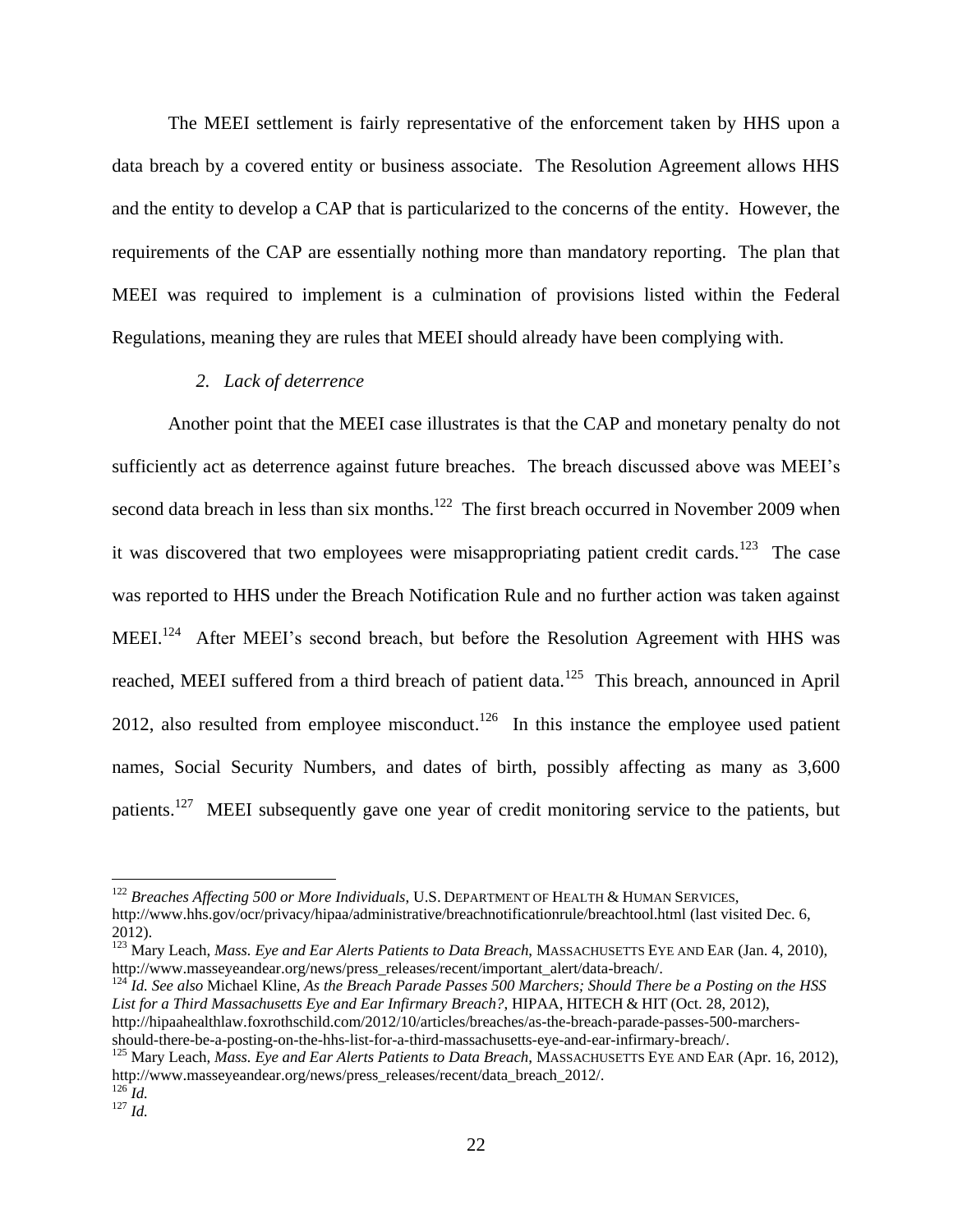there was no action brought by HHS and the breach was not addressed in the Resolution Agreement released in September 2012.<sup>128</sup>

This series of data breaches by a single entity emphasizes the lack of a deterrence function in the powers currently held by HHS. Only one of MEEI's three breaches was acted upon and each breach resulted from MEEI's failure to meet HIPAA security regulations. In applying this to other breaches, the odds of having a fine assessed against the covered entity is far less than one in three. Since HITECH was passed only a handful of covered entities or business associates have been assessed a civil monetary penalty by HHS, while the number of breaches requiring patient notice has climbed to over  $500$ .<sup>129</sup> HHS has worked with the entities to correct their noncompliance with the Privacy and Security Rules and has developed CAPs in the absence of a fine. $130$ 

Even so, the fines levied against the entity are generally insubstantial given the size of the entity and are unlikely to encourage other covered entities to adopt technical and procedural security measures.<sup>131</sup> Under the current law, covered entities are likely to wait for a breach to occur and deal with the resulting investigation than to spend on measures that would prevent the breach.

#### *B. Actions Brought by State Attorney Generals*

As noted above, the statutory framework also gives a cause of action to state attorney generals acting as *parens patriae* for the residents of the state. <sup>132</sup> The attorney general can seek damages of \$100 per each adversely affected patient, but the total may not exceed \$25,000 in a

<sup>128</sup> *Id.* 

<sup>129</sup> *See Case Examples and Resolution Agreements*, U.S. DEPARTMENT OF HEALTH & HUMAN SERVICES, http://www.hhs.gov/ocr/privacy/hipaa/enforcement/examples/index.html (last visited Dec. 6, 2012). <sup>130</sup> *Id.*

<sup>131</sup> Marianna Kolbasuk McGee, *Another Big Fine After a Small Breach*, DATA BREACH TODAY (Sept. 17, 2012), http://www.databreachtoday.com/another-big-fine-after-small-breach-a-5116.  $132$  42 U.S.C. § 1320d-5(d).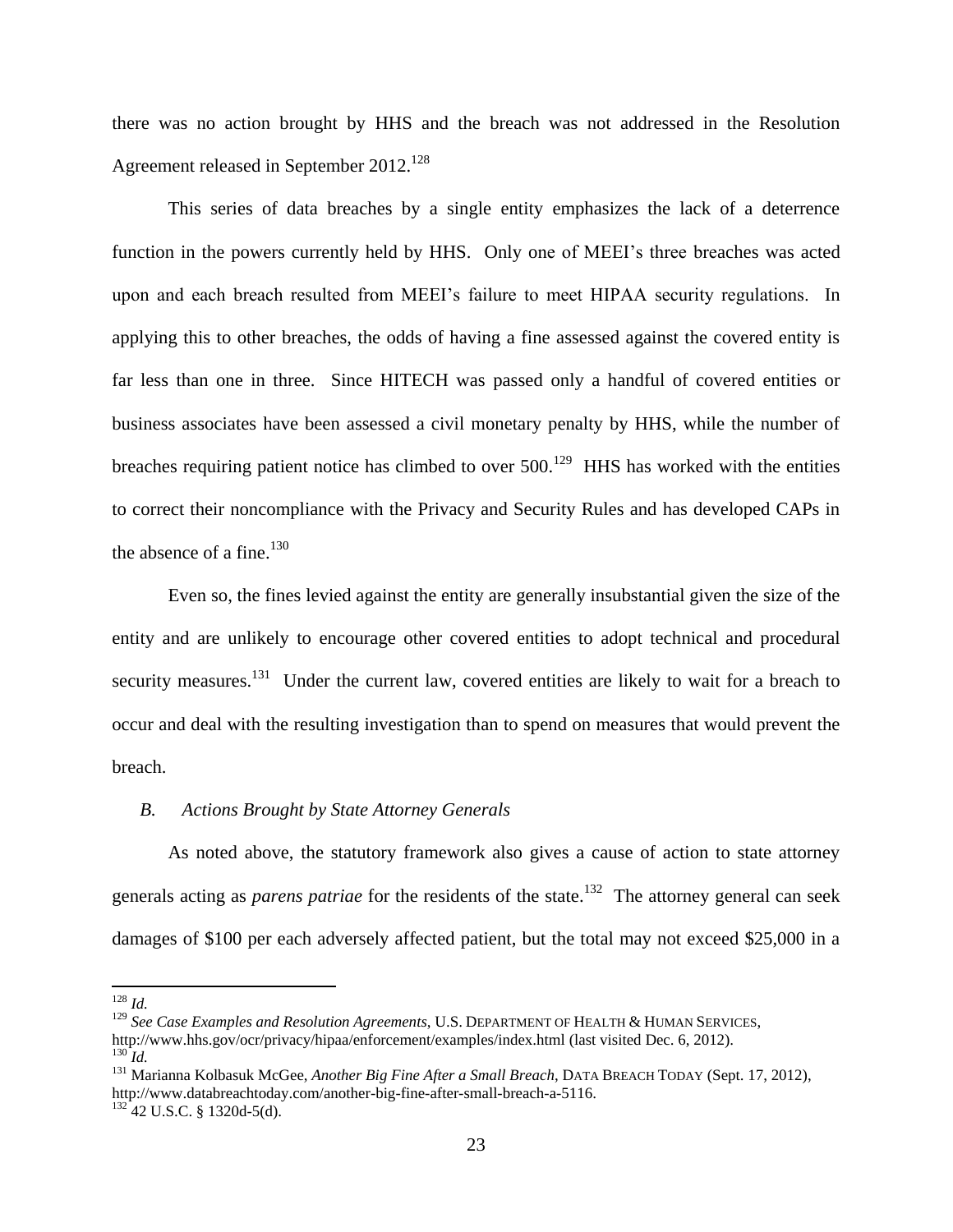single calendar year.<sup>133</sup> Like HHS enforcement, this cause of action generally results in settlement rather than trial.<sup>134</sup> Consequently, the attorney generals have more power than it would appear under the statute. As discussed *supra*, the Accretive settlement resulted from several violations in addition to data breach, including state law collections practices and the entity was barred from conducting business in Minnesota for a period of six years and fined \$2.5 million.

The first settlement reached under the HITECH Act also resulted in a fine over the statutory  $\text{limit.}^{135}$  The resolution was reached after a breach via a lost computer drive, affecting more than 500,000 Connecticut citizens. The settlement of \$250,000 included state law privacy protection violations, in addition to the HIPAA violations, and therefore could exceed the statutory damages cap.<sup>136</sup> A Corrective Action Plan was also required by the settlement, which is not an expressly written remedy under  $HIPAA$ .<sup>137</sup> As evidenced by these examples, the monetary penalties levied by state attorney generals, even when exceeding the statutory cap, is incapable of deterring future breaches by the breaching entity or other covered entities.

There are several reasons that may explain why the current level of enforcement by HHS and state attorney generals has not kept pace with the number of significant health data breaches that have occurred since the passage of HITECH. First, HHS may have allowed for leniency in penalizing breaching entities given the novelty of the amendment. HHS has discretion when deciding whether to issue a fine and may take into consideration the size of the breach, the

<sup>133</sup> 42 U.S.C. § 1320d-5(d)(2).

<sup>134</sup> *See* Paula Cotter, *Amendments to Health Privacy Law Grants States Enforcement Powers*, NATION ASSOCIATION OF ATTORNEYS GENERAL GAZETTE, http://www.naag.org/amendments-to-health-privacy-law-grant-statesenforcement-powers.php (last visited Dec. 6, 2012).

<sup>135</sup> *Health Net Settles With Connecticut Over Massive Security Breach*, CTWATCHDOG.COM (July 6, 2010) http://ctwatchdog.com/health/health-net-settles-with-connecticut-over-massive-security-breach.

<sup>&</sup>lt;sup>136</sup> Press Release, State of Connecticut Office of the Attorney General, Attorney General Announces Health Net Settlement Involving Massive Security Breach Compromising Private Medical and Financial Info (July 6, 2010) (available at http://www.ct.gov/ag/cwp/view.asp?A=2341&Q=462754). <sup>137</sup> *Id.*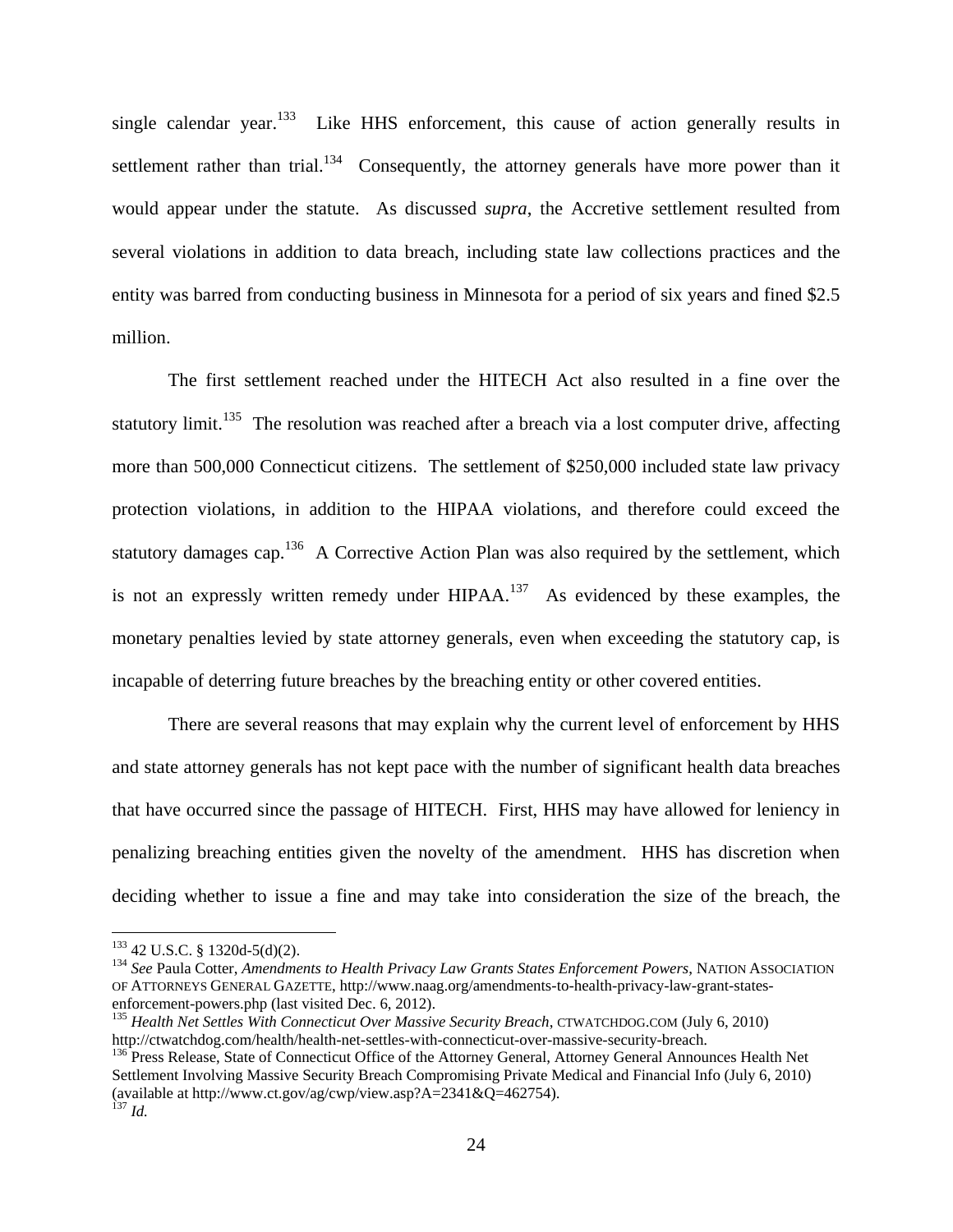amount of harm resulting from the breach, and how the entity responded to the breach. Additionally, the Breach Notification Rule, and parts of the Privacy and Security Rules, have not been finalized so it may be unreasonable to expect covered entities to spend on security when the measures they adopt may not be in compliance once a final rule is adopted.

Second, there may have been an internal decision that the limited resources of HHS and OCR are better allocated battling other areas of concern. For instance, HHS has recently implemented an overhauled auditing system to detect fraud in the Medicare and Medicaid context.<sup>138</sup> There are many instances of breach where there is no resulting harm to the patients and no intentional wrongdoing by the covered entity, so it would be reasonable for HHS to be focusing its efforts on instances of intentional fraud.

Lastly, state attorney generals may be ill-equipped to prosecute health data breach claims. An extensive, two-day training session was offered by HHS to interested state attorney generals in 2011, but the sophistication of the material could still have left the attorney generals feeling unprepared to bring a claim.<sup>139</sup> Moreover, given the \$25,000 statutory cap on damages, the attorney generals may have decided that federal enforcement of the Breach Notification Rule is more worthwhile, since state prosecutors also feel the effects of having limited resources and expectations from the public to prosecute egregious crimes.

#### VI. THE SUCCESS OF PRIVATE CAUSES OF ACTION

 $\overline{\phantom{a}}$ 

While there is no federal private cause of action for individuals who have been the victim of a health data breach, there are some state law protections that offer an opportunity for redress.

<sup>&</sup>lt;sup>138</sup> See generally Dr. Peter Budetti, Deputy Administrator and Director of the Center for Program Integrity, Centers for Medicare & Medicaid Services, *Saving Taxpayer Dollars By Curbing Waste and Fraud In Medicaid* before *Committee on Homeland Security and Government Affairs Subcommittee on Federal Financial Management, Government Information, Federal Services, and Internat*, 112th Cong. (June 14, 2012) *available at* http://www.hhs.gov/asl/testify/2012/06/t20120614a.html.

<sup>&</sup>lt;sup>139</sup> *HIPAA Enforcement Training for State Attorneys General*, U.S. DEPARTMENT OF HEALTH & HUMAN SERVICES, http://www.hhs.gov/ocr/privacy/hipaa/enforcement/sag/sagmoreinfo.html (last visited Dec. 6, 2012).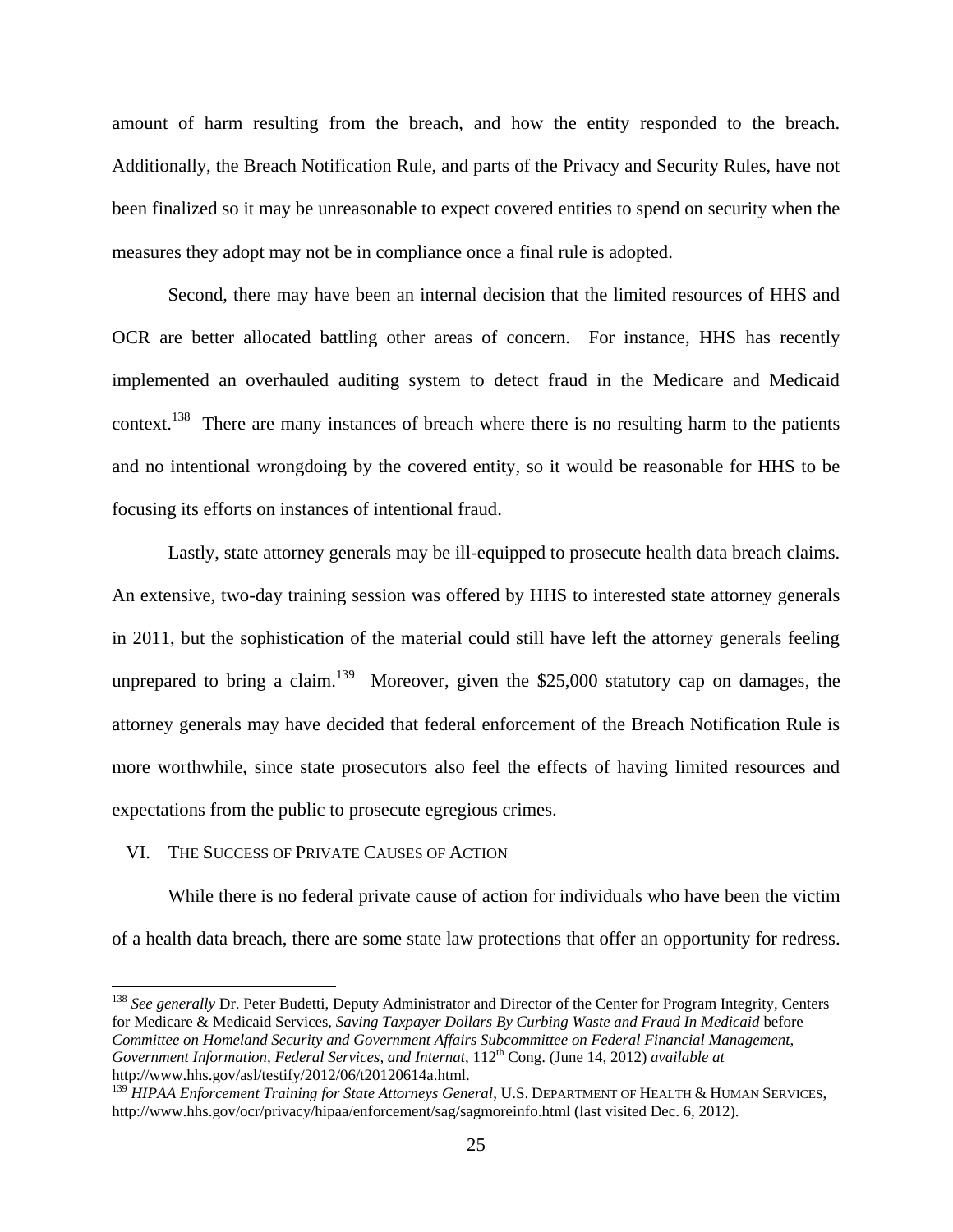Unfortunately, patients have had very little success on this endeavor, though a pending class action in the Eleventh Circuit may reverse this. If successful, it could stand as a model upon which a federal private cause of action could be developed because the damages sought are far greater than statutory caps of the Breach Notification Rule.

There are very few states that offer protection specifically for the breach of medical data, without other factors and many states preempt data disclosure statutes when they are governed by a federal body with similar regulations.<sup>140</sup> However, like actions brought by state attorney generals, there may be underlying state law violations that that are actionable. California currently has the most progressive medical breach statutes, which will be slightly restricted in  $2013$ <sup>141</sup> This statute and other pending lawsuits are addressed below.

## *A. California Confidentiality of Medical Information Act*

California's Confidentiality of Medical Information Act (CMIA) governs the wrongful disclosure of personal health information.<sup>142</sup> In this regard it is functionally similar to HIPAA, but the CMIA awards nominal damages of \$1,000 to aggrieved plaintiffs without a showing of actual damages, and without a statutory maximum.<sup>143</sup> This had led to a number of suits against health care providers, often for substantial sums of alleged damages.<sup>144</sup> There is a general sense that this cause of action will not exist for much longer.<sup>145</sup> The statute was enacted in 1981, prior to the digitalization of medical records, so data breaches involving a large number of plaintiffs

<sup>140</sup> *State Data Security Breach Notification Laws*, MINTZ LEVIN, http://www.mintz.com/newsletter/2007/PrivSec-DataBreachLaws-02-07/state\_data\_breach\_matrix.pdf (last visited Dec. 6, 2012). Site updated as of September 1, 2012.

<sup>&</sup>lt;sup>141</sup> Confidentiality of Medical Information Act, Cal. Civ. Code § 56 (West 2012).

<sup>142</sup> *Id.* 

<sup>&</sup>lt;sup>143</sup> Cal. Civ. Code § 56.36(1) (West 2012).

<sup>144</sup> Dan Verel, *Medial data breaches spur lawsuits*, NORTH BAY BUSINESS JOURNAL (Oct. 29, 2012, 6:15 AM), http://www.northbaybusinessjournal.com/63733/medical-data-breaches-spur-lawsuits/.

<sup>&</sup>lt;sup>145</sup> Taylor Armerding, *Law firms see big money in healthcare breach cases*, CSO SECURITY AND RISK (Apr. 16, 2012), http://www.csoonline.com/article/704288/law-firms-see-big-money-in-healthcare-breach-cases.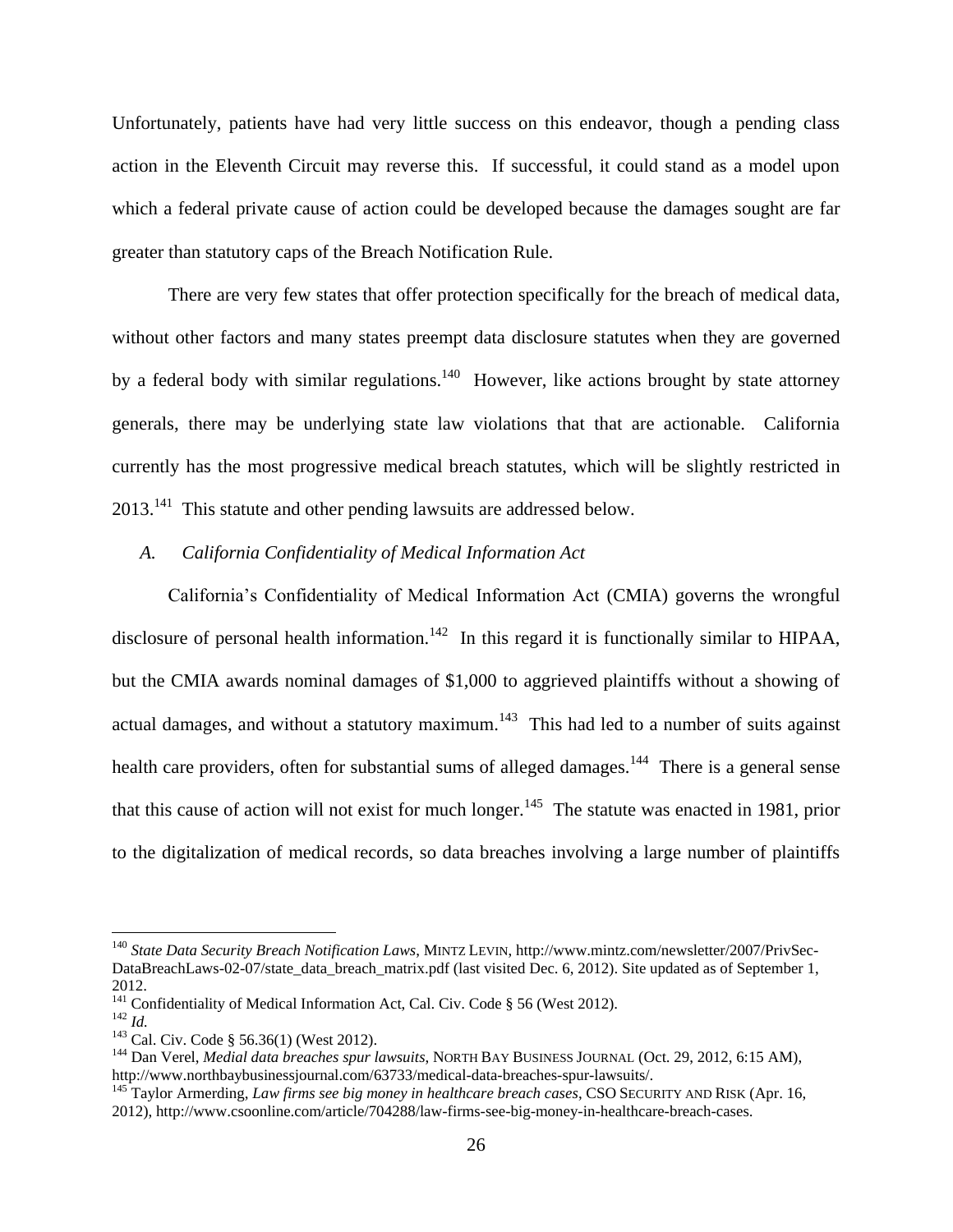were unprecedented.<sup>146</sup> Additionally, prior to breach notification laws patients would not have known about an improper disclosure of their health record unless they suffered a resulting harm. Now that plaintiffs must be notified, claims based on harmless data breaches have been filed and courts have been resistant to certify a class absent actual harm.

As of this writing, no cases have awarded damages for breach, but again, several class actions have been commenced, including one against IBM—as a business associate of Health Net—that is worth over a billion dollars under the statute.<sup>147</sup> The Health Net case was removed to a Federal District Court and later dismissed for lack of standing insofar as the plaintiffs were asserting conjectured harm.<sup>148</sup> The downfall of the plaintiffs was likely the removal to a federal court which applied a federal standing standard.

Another breach occurred in September 2011 at the UCLA Health System.<sup>149</sup> A hard drive was stolen from a physician's home with information on 16,000 patients and a class action was filed in the Superior Court of Los Angeles in December 2011.<sup>150</sup> On October 30, 2012, the plaintiff's complaint was filed with the court with the CMIA being the only cause of action and seeking the award of nominal damages for all parties to be named in the case.<sup>151</sup> This has the potential to result in damages of over \$16 million, a substantial amount greater than the \$1.5 million permitted under HIPAA.<sup>152</sup>

<sup>146</sup> *Id.*

<sup>147</sup> *Health Net & IBM Data Breach Class Action Lawsuit*, GIRARD GIBBS LLP,

HTTP://WWW.GIRARDGIBBS.COM/CASE/25/HEALTH-NET-IBM-PRIVACY-BREACH/ (last visited Dec. 6, 2012).

<sup>&</sup>lt;sup>148</sup> Whitaker v. Health Net of California, Inc., CIV S-11-0910 KJM-DAD 2012 WL 174961 (E.D. Cal. Jan. 20, 2012).

<sup>&</sup>lt;sup>149</sup> Daniel Riesenbach, *Class-action lawsuit against UCLA Health System for data breach fails to move forward*, UCLA DAILY BRUIN (Jan. 10, 2012, 4:56 AM),

http://www.dailybruin.com/index.php/article/2012/01/classaction\_lawsuit\_against\_ucla\_health\_system\_for\_data\_br each\_fails\_to\_move\_foward.

 $^{150}$  *Id.* 

<sup>&</sup>lt;sup>151</sup> Class Action Complaint at 9, Platter v. Regents of the Univ. of Cal. at Los Angeles Health Sys. (Cal. Super.) (No. BC494928), 2012 WL 5338750.

 $152$  *Id.*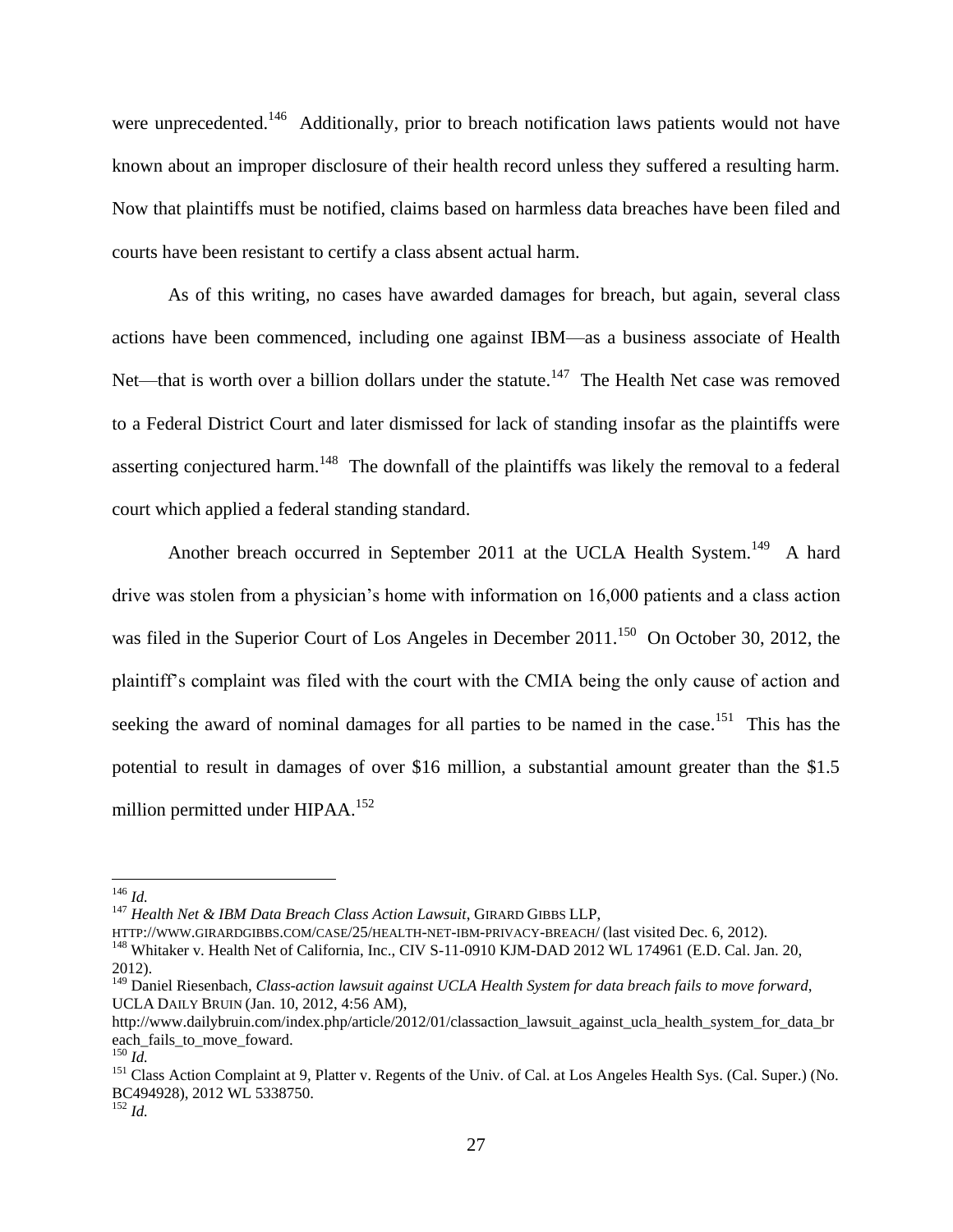This case and others against Sutter Health for \$4.25 billion,<sup>153</sup> St. Joseph Health System for \$31.8 million,<sup>154</sup> and Stanford Hospital & Clinics for \$20 million<sup>155</sup> should sufficiently put health care providers on notice of the need to properly secure their data, even if the damages are not awarded. Again, if these cases proceed they will result in far more damages than under HIPAA and will go towards the patients rather than HHS or the state. This begs the question: which is the better deterrent against personal health information? If an entity's greatest concern in updating their privacy and security measures is cost, then the higher recoveries are surely a better means of encouraging upgrades in systems and policies and meeting the minimums of the federal regulations. However, the size of the awards may be so detrimental to the entities that they would be less willing to shift to using ePHI to begin with.

The California legislature has taken the first steps in addressing the size of the class action suits by amending the current law to add an affirmative defense for the entity to take effect on January 1, 2013.<sup>156</sup> The affirmative defense is very limited in its coverage in that the disclosure of confidential information must have been made to another covered entity or business associate and may not have been an incident of medical theft.<sup>157</sup> In addition, the entity must have been complying with current best practices under HIPAA and properly responded to the breach.<sup>158</sup> Moreover, the entity that received the confidential information must have destroyed

<sup>153</sup> Kathy Robertson, *Hearing scheduled on Sutter data breach class action*, SACRAMENTO BUSINESS JOURNAL (Sept. 21, 2012, 6:33 AM), http://www.bizjournals.com/sacramento/news/2012/09/21/hearing-scheduled-sutter-datasuit.html?page=all.

<sup>154</sup> Taylor Armerding, *Law firms see big money in healthcare breach cases*, CSO SECURITY AND RISK (Apr. 16, 2012), http://www.csoonline.com/article/704288/law-firms-see-big-money-in-healthcare-breach-cases.

<sup>155</sup> *Lawsuit Filed Against Stanford Following Patient Data Breach*, CALIFORNIA HEALTHLINE (Oct. 4, 2011), http://www.californiahealthline.org/articles/2011/10/4/lawsuit-filed-against-stanford-following-patient-databreach.aspx.

<sup>156</sup> Michael Epshteyn , *California Adds Affirmative Defense to Medical Privacy Law*, CHRONICLE OF DATA PROTECTION (Oct. 4, 2012), http://www.hldataprotection.com/2012/10/articles/health-privacy-hipaa/california-addsaffirmative-defense-to-medical-privacy-law/#more.

<sup>157</sup> 2012 Cal. Legis. Serv. Ch. 437 (A.B. No. 439) (West). <sup>158</sup> *Id.*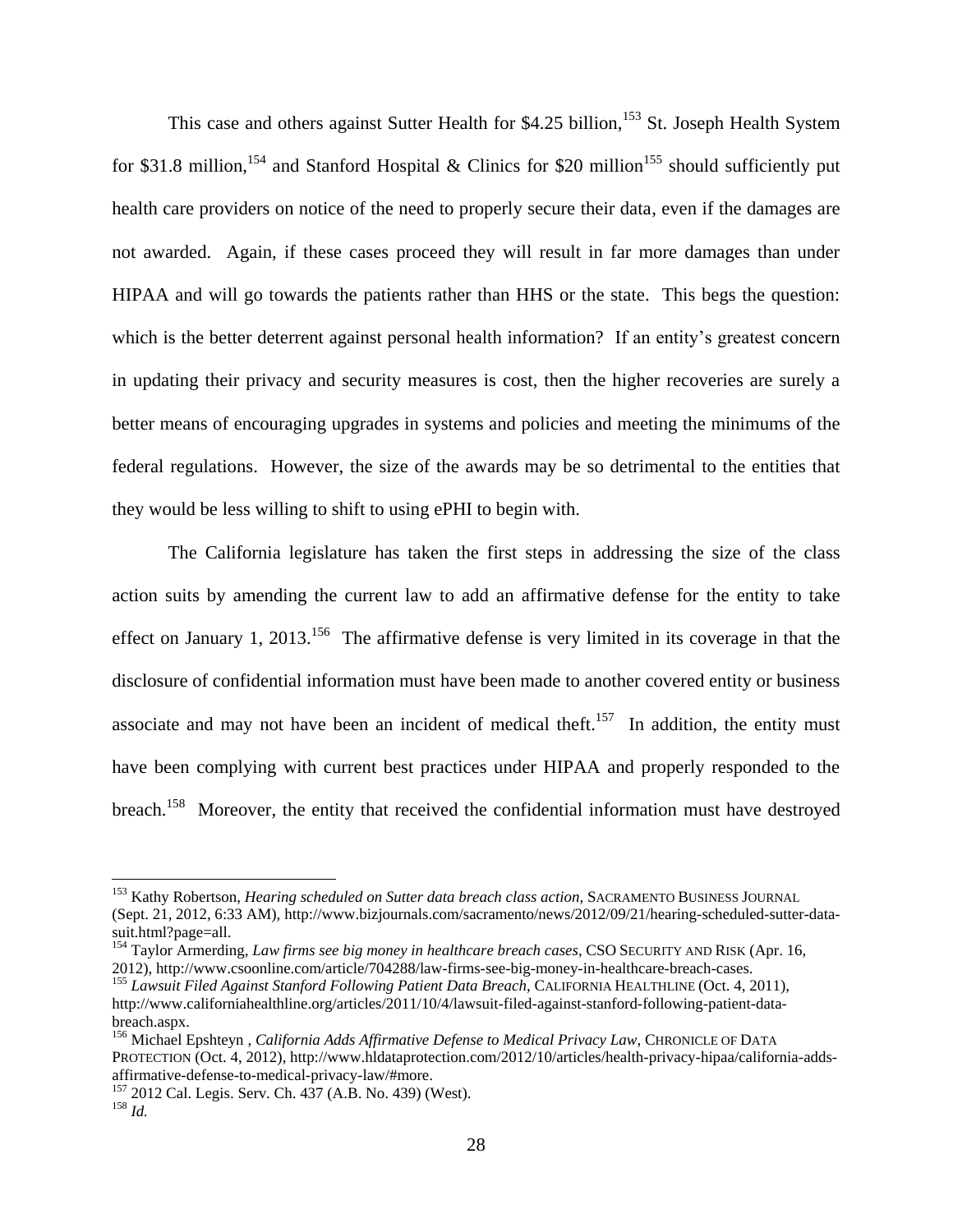or returned the records and not retained, used, or released them.<sup>159</sup> In effect, this amendment would do little to alter the current state of the pending class actions since several were the result of theft.<sup>160</sup> It may not be until one of these cases is finalized that the legislature decides to act on this, or they feel that this is a good law and support it.

# *B. Class Actions Under Non-medical State Disclosure Laws*

In addition to California's private cause of action for the breach of medical data, private causes of action may exist for the disclosure of personal information in the non-medical context that would allow patients to recover for the breach of their ePHI. Currently, there are pending cases surrounding three incidents of breach that may establish liability to health care providers. Previous cases have met resistance from the courts because the plaintiffs have failed to establish any actual harm.<sup>161</sup> In *Paul v. Providence Health Sys.-Oregon*, the Oregon Supreme Court affirmed the dismissal of a class action suit resulting from the negligent loss of computer disks containing the records of 365,000 patients.<sup>162</sup> The plaintiffs to the suit alleged negligence and sought the cost of credit monitoring services.<sup>163</sup> In dismissing, the Court held that the credit monitoring is a cost against a possible future harm and is not actionable under the state's Unfair Trade Practices Act absent a showing of actual harm.<sup>164</sup>

<sup>159</sup> *Id.*

<sup>160</sup> Daniel Riesenbach, *Class-action lawsuit against UCLA Health System for data breach fails to move forward*, UCLA DAILY BRUIN (Jan. 10, 2012, 4:56 AM),

http://www.dailybruin.com/index.php/article/2012/01/classaction\_lawsuit\_against\_ucla\_health\_system\_for\_data\_br each fails to move foward.

<sup>161</sup> Sang Lee, *Data Security Breach Costs: Emory Healthcare Sued For \$200 Million Over 10 CDs*, ALERTBOOT ENDPOINT SECURITY (June 16, 2012, 12:48 AM),

http://www.alertboot.com/blog/blogs/endpoint\_security/archive/2012/06/16/data-security-breach-costs-emoryhealthcare-sued-for-200-million-over-10-cds.aspx.

<sup>162</sup> 351 Or. 587, 589 (2012).

<sup>163</sup> *Id.* at 590.

<sup>164</sup> *Id.* at 603.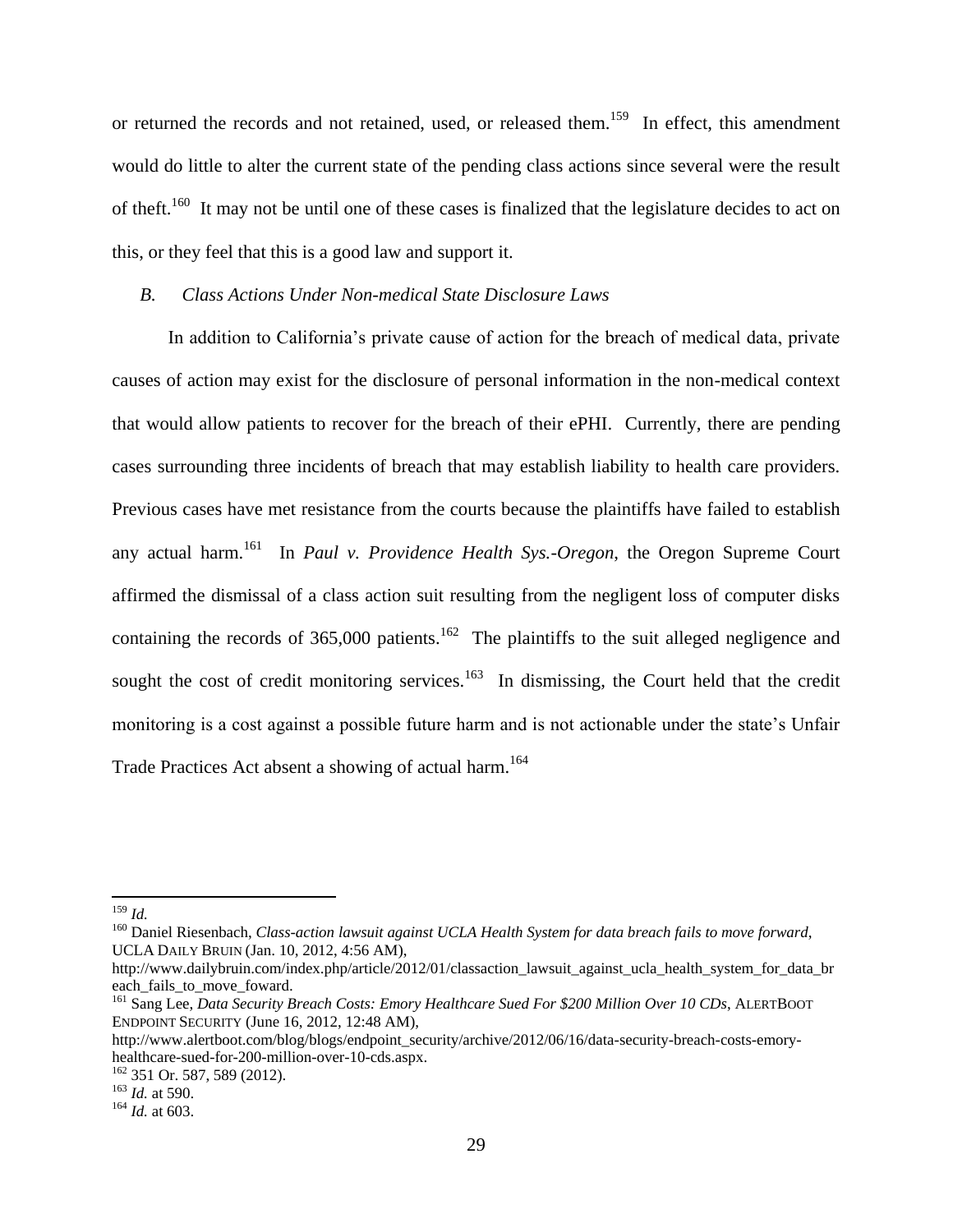A comparable case in a Georgia state court may face a similar fate.<sup>165</sup> In June 2012, a class action complaint was filed against Emory Healthcare Inc. in Fulton County Superior Court alleging violations of Georgia state laws.<sup>166</sup> The case stems from a February 2012 theft of computer disks with the confidential information of over 315,000 patients, including names and Social Security Numbers.<sup>167</sup> The complaint alleges causes of action for invasion of privacy, negligence, negligence *per se*, and breach of implied contract as tortious claims; and seeks nominal damages of \$1,000 per class member and three years of credit monitoring, along with actual damages and exemplary damages.<sup>168</sup> Without a statutory right to nominal damages, like the California statute, this class action is likely to fail for remoteness.<sup>169</sup>

A trio of other class action suits have resulted from the theft of computer tapes stolen from the vehicle of an employee of Science Applications International Inc. (SAIC) in September 2011, with the health information of 4.9 million patients.<sup>170</sup> TRICARE is the health care provider of active duty, retired, and family members of military personnel.<sup>171</sup> SAIC is a contractor of TRICARE and has been sued in California state court and a Texas District Court.<sup>172</sup> TRICARE and the United States Department of Defense have been sued in federal court in

<sup>165</sup> Sang Lee, *Data Security Breach Costs: Emory Healthcare Sued For \$200 Million Over 10 CDs*, ALERTBOOT ENDPOINT SECURITY (June 16, 2012, 12:48 AM),

http://www.alertboot.com/blog/blogs/endpoint\_security/archive/2012/06/16/data-security-breach-costs-emoryhealthcare-sued-for-200-million-over-10-cds.aspx.

<sup>&</sup>lt;sup>166</sup> Class Action Complaint at 1, Bombardieri v. Emory Healthcare Inc., 2012CV215883 (Ga. Super. 2012), *available at* http://docs.ismgcorp.com/files/external/Emory-Class-Action-Complaint.pdf. <sup>167</sup> *Id.* at 13-14.

<sup>&</sup>lt;sup>168</sup> *Id.* at 14-19.

<sup>169</sup> *See* Ga. Code Ann. § 51-12-8 (West 2012) defining remoteness as when the damage incurred is only the imaginary or possible result of a tortious act; such claim is then too remote to be the basis of recovery.

<sup>&</sup>lt;sup>170</sup> Bob Brewin, *Contractor Hit with Second Class Action Suit Over Tricare Data Theft*, NEXTGOV (Jan. 6, 2012), http://www.nextgov.com/health/2012/01/contractor-hit-with-second-class-action-suit-over-tricare-data-theft/50411/. *See also* Sabrina Rodak, *TRICARE Contractor Faces Second Lawsuit Over September Data Breach*, BECKER'S HOSPITAL REVIEW (Jan. 10, 2012), http://www.beckershospitalreview.com/healthcare-informationtechnology/tricare-contractor-faces-second-lawsuit-over-september-data-breach.html.

<sup>&</sup>lt;sup>171</sup> About TMA, TRICARE MANAGEMENT ACTIVITY, http://www.tricare.mil/tma/AboutTMA.aspx (last visited Dec. 6, 2012).

<sup>&</sup>lt;sup>172</sup> Bob Brewin, *Contractor Hit with Second Class Action Suit Over Tricare Data Theft*, NEXTGOV (Jan. 6, 2012), http://www.nextgov.com/health/2012/01/contractor-hit-with-second-class-action-suit-over-tricare-data-theft/50411/.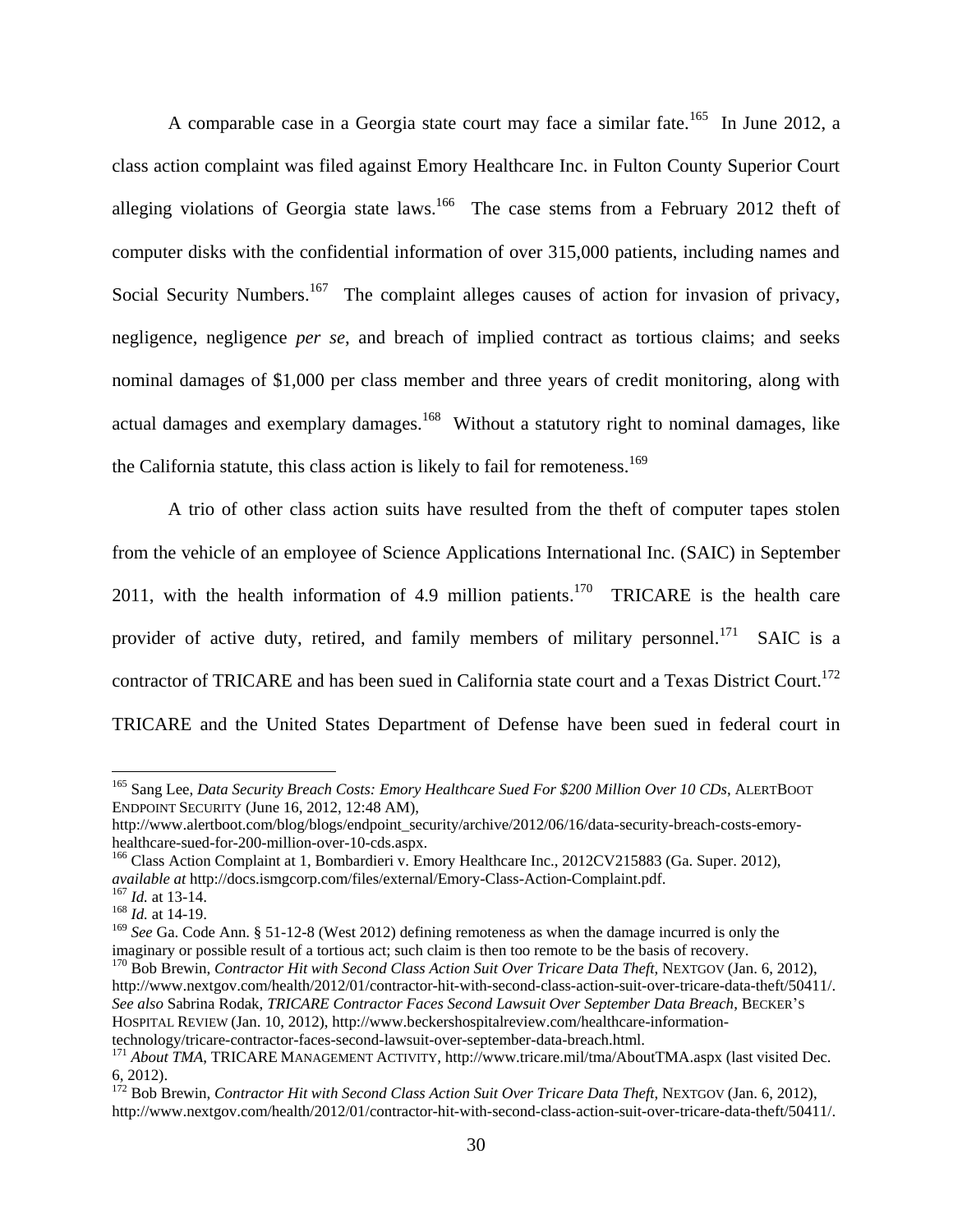Washington D.C.<sup>173</sup> Of particular concern to the existence of actual harm and the possible calculation of damages is the fact that after the breach, TRICARE initially stated that they would not be providing credit monitoring services because they viewed the risk of financial harm as low.<sup>174</sup> Later, TRICARE changed their stance on this decision and directed SAIC to provide credit monitoring. $175$ 

The California suit has been filed on behalf any of the 4.9 million patients that currently live in California.<sup>176</sup> The suit alleges three causes of action: violation of security requirements for consumer records under the Information Practices Act of 1977, common law negligence, and common law invasion of privacy.<sup>177</sup> The plaintiffs seek actual damages, to be proven at trial, for "credit monitoring and insurance, out of pocket expenses, anxiety, emotional distress, loss of privacy, and other economic and non-economic harm."<sup>178</sup> It seems unlikely that this will be granted class certification because invasion of privacy may present a "common question of fact" issue that is particularized to each plaintiff. Moreover, actual damages may be limited to credit monitoring services purchased before TRICARE directed SAIC to begin offering them, otherwise plaintiffs would have failed to mitigate their damages.

As stated, SAIC has been sued in a Texas federal court as well, in a suit that is also still pending.<sup>179</sup> This suit alleges that the class size includes all of the 4.9 million persons affected by

<sup>173</sup> *Id.*

<sup>174</sup> *As TRICARE Breach Case Illustrates, Credit Services Can Be a Very Contentious Issue*, 12.2 REPORT ON PATIENT PRIVACY (Feb. 13, 2012), *available at* http://aishealth.com/archive/hipaa0212-03. This also gravely understates the value of medical data, in comparison to financial data.

<sup>175</sup> Press Release, TRICARE Management Activity, *2011 SAIC Data Breach Statement and Q&A*; *available at*  http://www.rucker.amedd.army.mil/assets/documents/pdf/SAIC\_TRICARE\_%20Breach%20Statement-QA final 11\_18.pdf.

 $1^{76}$  Class Action Complaint at 3, Losack v. SAIC, Inc., (Cal. Super. 2011) 37-2011-00102318-CU-MT-CTL, *available at* http://www.contractormisconduct.org/ass/contractors/47/cases/1767/2639/saic-losack\_complaint.pdf. <sup>177</sup> *Id.* at 8-10.

 $178$  *Id.* at 10.

<sup>&</sup>lt;sup>179</sup> First Amended Class Action Complaint and Jury Demand at 1, Arellano v. SAIC, Inc., (W. TX. 2011) 5:11-cv-884-FB, *available at* http://www.govexec.com/pdfs/010512bb1b.pdf.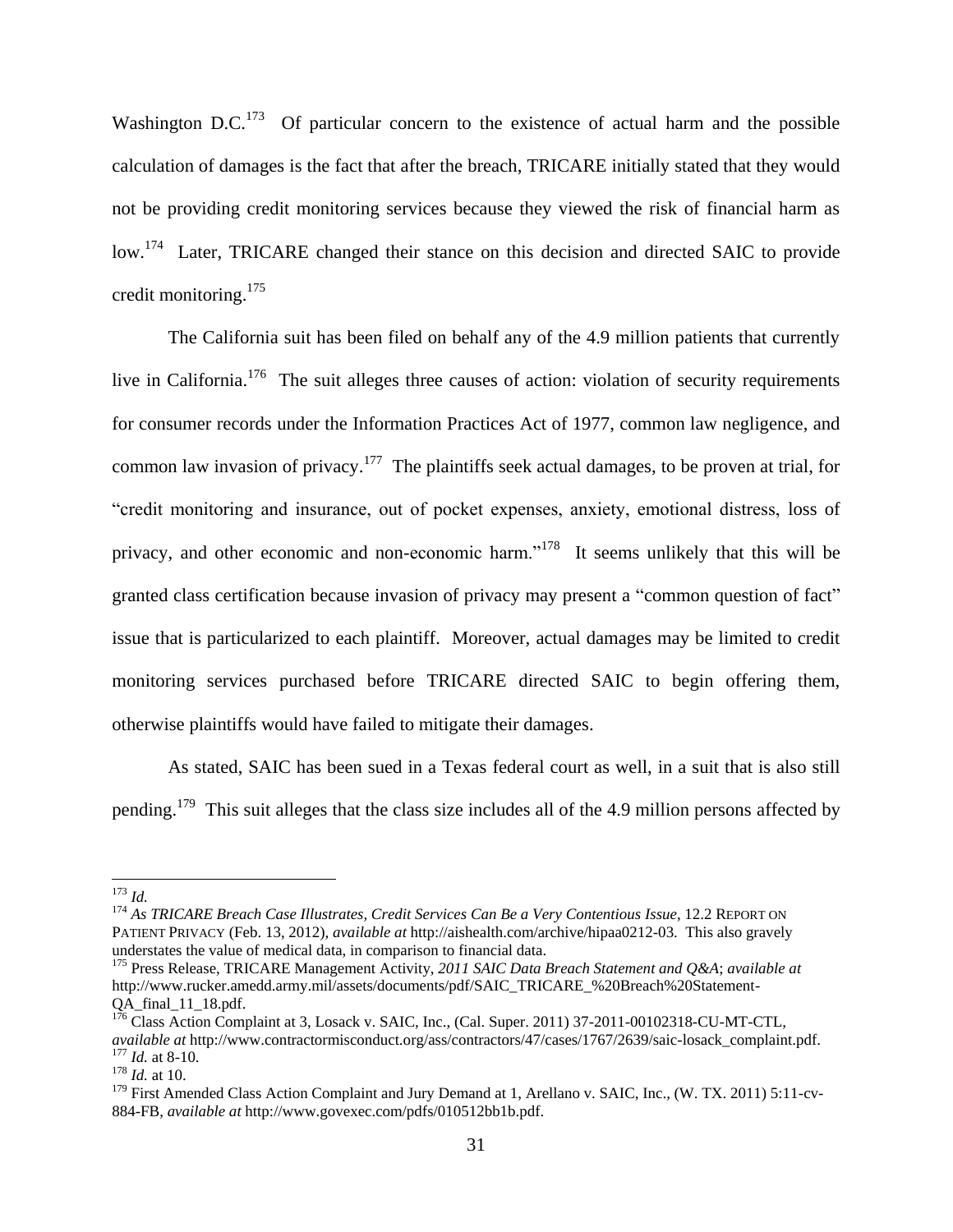the breach.<sup>180</sup> Unlike other medical data cases, the plaintiffs allege a violation of the Fair Credit Reporting Act, either willfully or negligently, stating that SAIC is a Consumer Reporting Agency under the statute.<sup>181</sup> The Act has similar privacy requirements to HIPAA, and the plaintiffs claim that there was a duty to adopt protective procedures that would have thwarted the theft of the computer tapes and could result in actual damages between \$100 and \$1,000 per class member.<sup>182</sup> On top of these claims the plaintiffs have also asserted causes of action for negligence, invasion of privacy, and violation of the Texas Deceptive Trade Practices-Consumer Protection Act.<sup>183</sup> Like the class action in California, the plaintiffs may have trouble calculating actual damages that stemmed from the breach, especially after the credit monitoring services were offered.

The last and most recently filed of this trio of actions was brought against TRICARE and the Department of Defense in the District Court in the District of Columbia, also representing all 4.9 million consumers.<sup>184</sup> This action includes sub-classes representing plaintiffs of 24 different states.<sup>185</sup> The suit brought nine federal causes of action, including violations of the Administrative Procedures Act, Privacy Act of 1974, and Fair Credit Reporting Act, among others.<sup>186</sup> The suit then brings a number of state-specific causes of action for the sub-classes.<sup>187</sup>

While the three TRICARE cases may face dismissal for failure to state a claim upon which relief can be granted, an  $11<sup>th</sup>$  Circuit appellate ruling may have given victims of medical

<sup>180</sup> *Id.* at 10.

<sup>181</sup> *Id.* at 13-15.

<sup>182</sup> *Id.* at 14. *See also* 15 U.S.C. § 1681n(a)(1)(A).

<sup>183</sup> *Id.* at 16-18.

<sup>&</sup>lt;sup>184</sup> Consolidated Amended Class Action Complaint at 1, In re SAIC Backup Data Theft Litigation, (D.D.C. 2012), Misc. Action No. 12-mc-347 (RLW) MDL No. 2360, *available at* 

http://www.coffmanlawfirm.com/sites/www.coffmanlawfirm.com/themes/CoffmanRichard/pdf/18%20- %20Consolidated%20Amended%20Complaint%2010.01.2012.pdf.

<sup>185</sup> *Id.* at 57-64.

<sup>186</sup> *Id.* at 67-75

<sup>187</sup> *Id.* at 76-103.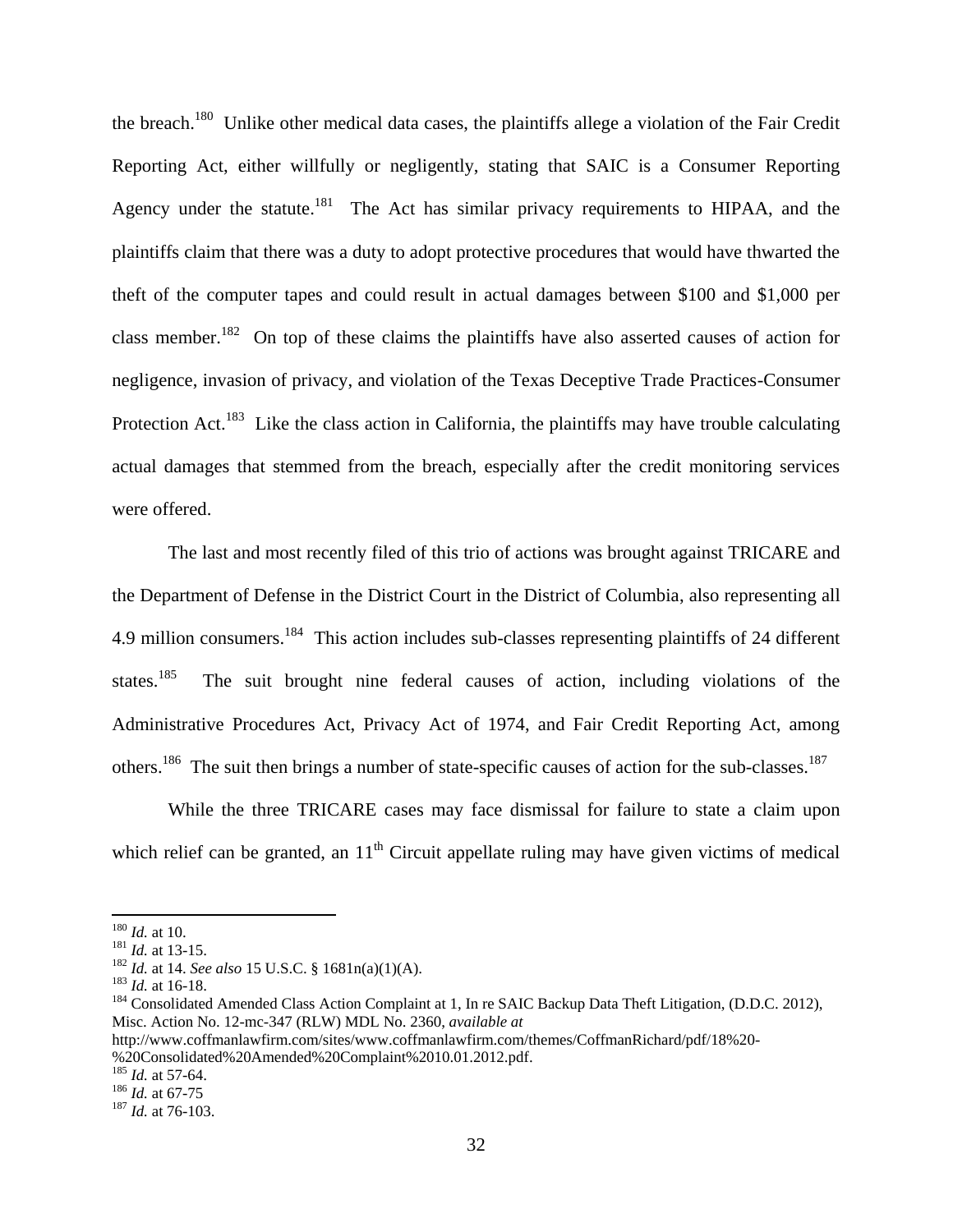data breach the greatest chance of recovery.<sup>188</sup> In December 2009, two unencrypted laptops were stolen from the corporate offices of AvMed Inc. in Gainesville, Florida resulting in a breach of 1.2 million health plan members.<sup>189</sup> One of the distinguishing aspects of this case is that two of the plaintiffs were victims of actual identity theft in the year following the breach, as their information was used to open a bank account and a brokerage account that were then overdrawn.<sup>190</sup> These plaintiffs were designated as a sub-class in the complaint.<sup>191</sup>

A Florida district court had ruled that the plaintiffs failed to state a cognizable injury, but the 11<sup>th</sup> Circuit Appellate Court overturned the dismissal allowing the case to go to trial.<sup>192</sup> The court held that actual identity theft is an injury in fact, and that it was fairly traceable to the breach.<sup>193</sup> The plaintiffs must still face class certification now that the case has been remanded; and if it reaches trial, it would be the first health data breach to do so in a federal court.<sup>194</sup> It may hurt the class's chances that only two plaintiffs have alleged actual identity theft, but the Appellate Court also overturned a motion to dismiss on a claim of unjust enrichment, holding that sufficient facts have been pleaded.<sup>195</sup> The complaint states that the monthly premiums paid to AvMed constitute a benefit conferred and should be recoverable because part of that premium was to go to data security.<sup>196</sup> Finding that the class has standing in a federal court may allow for the first trial over a medical data breach.

<sup>188</sup> Marianna Kolbasuk McGee, *Breach Class Action Suit Advances*, DATA BREACH TODAY (Sept. 19, 2012), http://www.databreachtoday.com/breach-class-action-suit-advances-a-5126.  $^{189}$ *Id.* 

<sup>190</sup> *Id.* 

<sup>&</sup>lt;sup>191</sup> First Amended Class Action Complaint at 22, Resnick v. AvMed, Inc., 2011 WL 1188356 (S.D. Fla.).

<sup>&</sup>lt;sup>192</sup> Resnick v. AvMed, Inc., 693 F.3d 1317, 1321 (11<sup>th</sup> Cir. 2012).

<sup>193</sup> *Id.* at 1323-1324.

<sup>194</sup> Marianna Kolbasuk McGee, *Breach Class Action Suit Advances*, DATA BREACH TODAY (Sept. 19, 2012), http://www.databreachtoday.com/breach-class-action-suit-advances-a-5126.

<sup>&</sup>lt;sup>195</sup> Resnick v. AvMed, Inc., 693 F.3d 1317, 1328 (11<sup>th</sup> Cir. 2012).

<sup>196</sup> *Id.*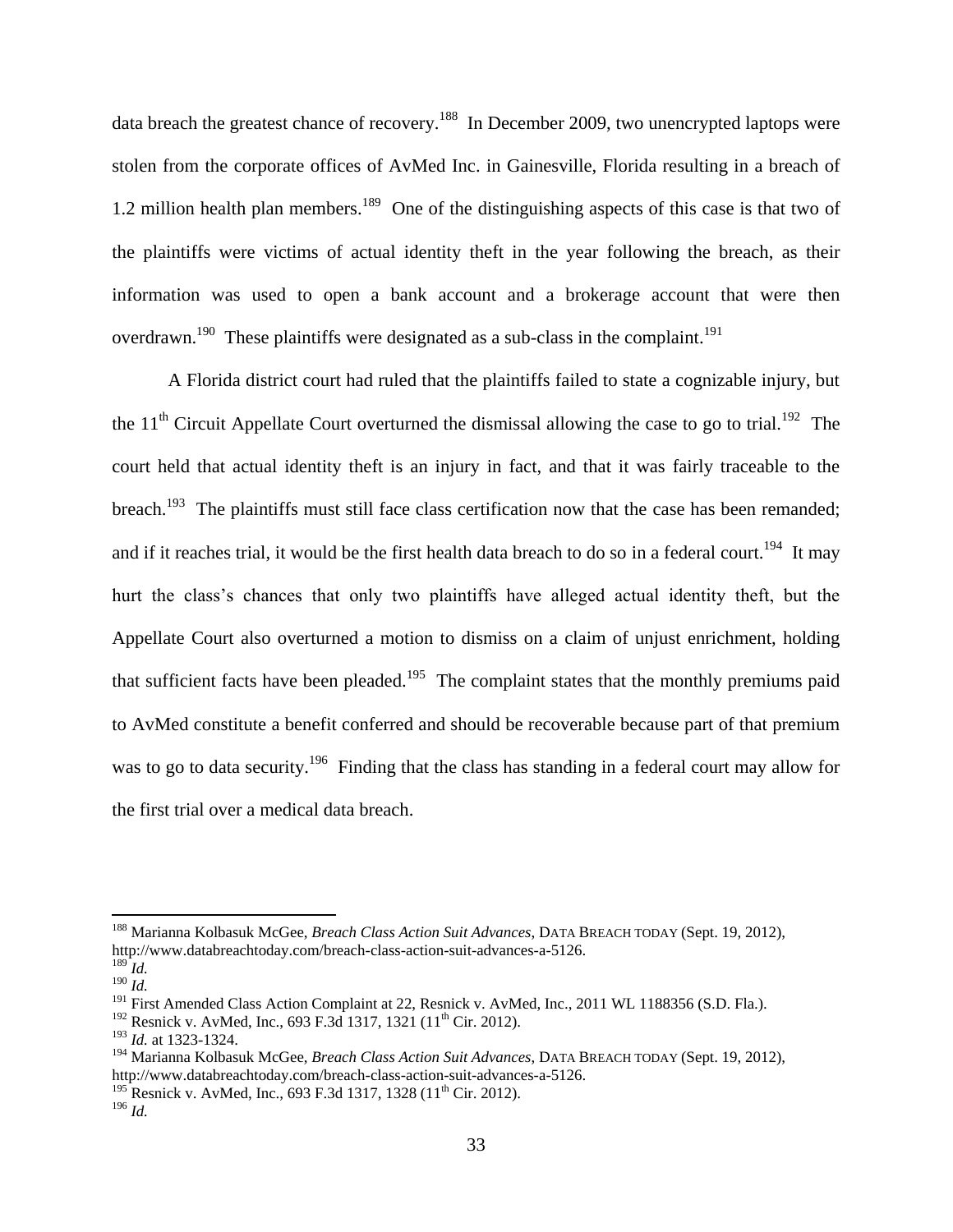If any of these class action suits were to go to trial or result in a significant settlement against a covered entity there would be substantial ramifications to HHS's enforcement of the Breach Notification Rule, the Privacy Rule, and the Security Rule. This would take enforcement out of the hands of governmental regulating bodies and give it to the private sector. A public policy concern that this may have is that monetary damages against covered entities will deter innovation in health information technology. Outside of the "meaningful use" incentives, a practice could decide to rely solely on paper records and take the most basic steps in preventing breach. On the other hand, a private cause of action could be very beneficial in deterring health data breaches. Once a breach is disclosed, HIPAA violations could be uncovered on discovery and the costs of litigation and/or settlement would not be placed on the government, so a lack of resources would no longer be an excuse. Of course, there would have to be some sort of limitations on these claims. A federal cause of action, preempting state claims, would eliminate much of the current confusion. Conversely, it would be unreasonable to expect a covered entity like TRICARE, who performs a public service, to payout \$4.9 billion in damages following a breach. While there may be no right answer as to the proper amount of a statutory cap on damages, it would need to be greater than the current limit under the Breach Notification Rule and prosecuted with more regularity and consistency, in order to properly deter breaches.

#### VII. ADDITIONAL PROPOSALS TO QUELL DATA BREACHES

While a private cause of action may be the most fiscally daunting means of deterring the number of health data breaches, there are additional regulations that could be considered to keep breaches from occurring. Among these are amendments to the current Breach Notification Rule that would increase security regulations and an enhancement to the current HHS/OCR auditing system of covered entities.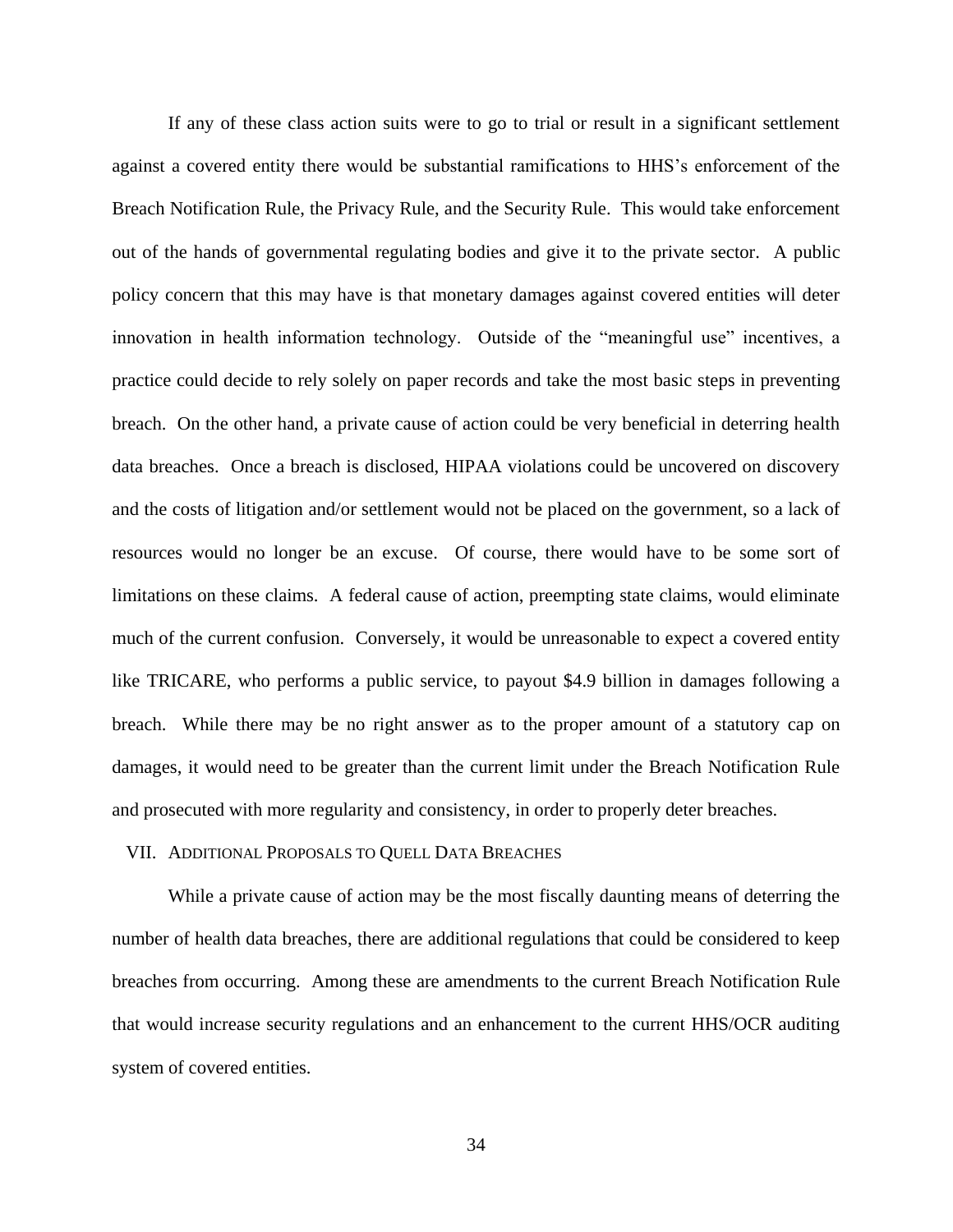# *A. Al Franken's Protect Our Health Privacy Act*

Al Franken is the Senate representative for the state of Minnesota and the Chairman of the Subcommittee on Privacy, Technology, and Law.<sup>197</sup> Franken has addressed the insufficiency of the current laws, and specifically the lack of enforcement by  $HHS$ .<sup>198</sup> A panel discussion before the subcommittee partly attributed this to an inadequacy of regulations, most notably the delay in the issuing of a final HITECH rule.<sup>199</sup> While the panel did not come to any definitive resolutions, Franken has introduced a bill to the Senate to amend the current rule, called the Protect Our Health Privacy Act.<sup>200</sup>

The bill, which has been submitted to a committee for review, would require additional reports on complaints of health data breaches and how HHS and state attorney generals handle the complaints.<sup>201</sup> The reports would detail the number of informal resolutions and instances of declined enforcement in relation to the number of settlements and fines.<sup>202</sup> The purpose of this is to determine if HHS is enforcing the rule to the best of their ability and to see if there are areas in need of improvement.

In addition, the bill would expressly include portable media under the encryption rule, requiring the data to be "unusable, unreadable, or indecipherable to unauthorized individuals.<sup>203</sup> This would be an attempt to reduce the number of breaches that result from lost or stolen laptops. Lastly, the bill would extend federal regulations governing covered entities to business

<sup>198</sup> Your Health and Your Privacy: Protecting Heath Information in a Digital World: Hearing Before the Subcomm. *On Privacy, Technology, and the Law, 112<sup>th</sup> Cong. (2011), <i>available at* http://www.judiciary.senate.gov/hearings/hearing.cfm?id=9b6937d5e931a0b792d258d9b332c04d.  $199$ <sup> $-$ </sup>*Id.* 

<sup>197</sup> Rachel Grunberger, *Senate Hearings Focus on Lack of HIPAA Enforcement, Final HITECH Rule*, INSIDEPRIVACY (Dec. 22, 2011), http://www.insideprivacy.com/senate-hearings-focus-on-lack-of-hipaaenforcement-final-hitech-rule/.

<sup>&</sup>lt;sup>200</sup> Protect Our Health Privacy Act, S. 3351,  $112<sup>th</sup>$  Cong. (2012).

<sup>201</sup> *Id.* at § 2.

<sup>202</sup> *Id.* 

<sup>203</sup> *Id.* at § 3.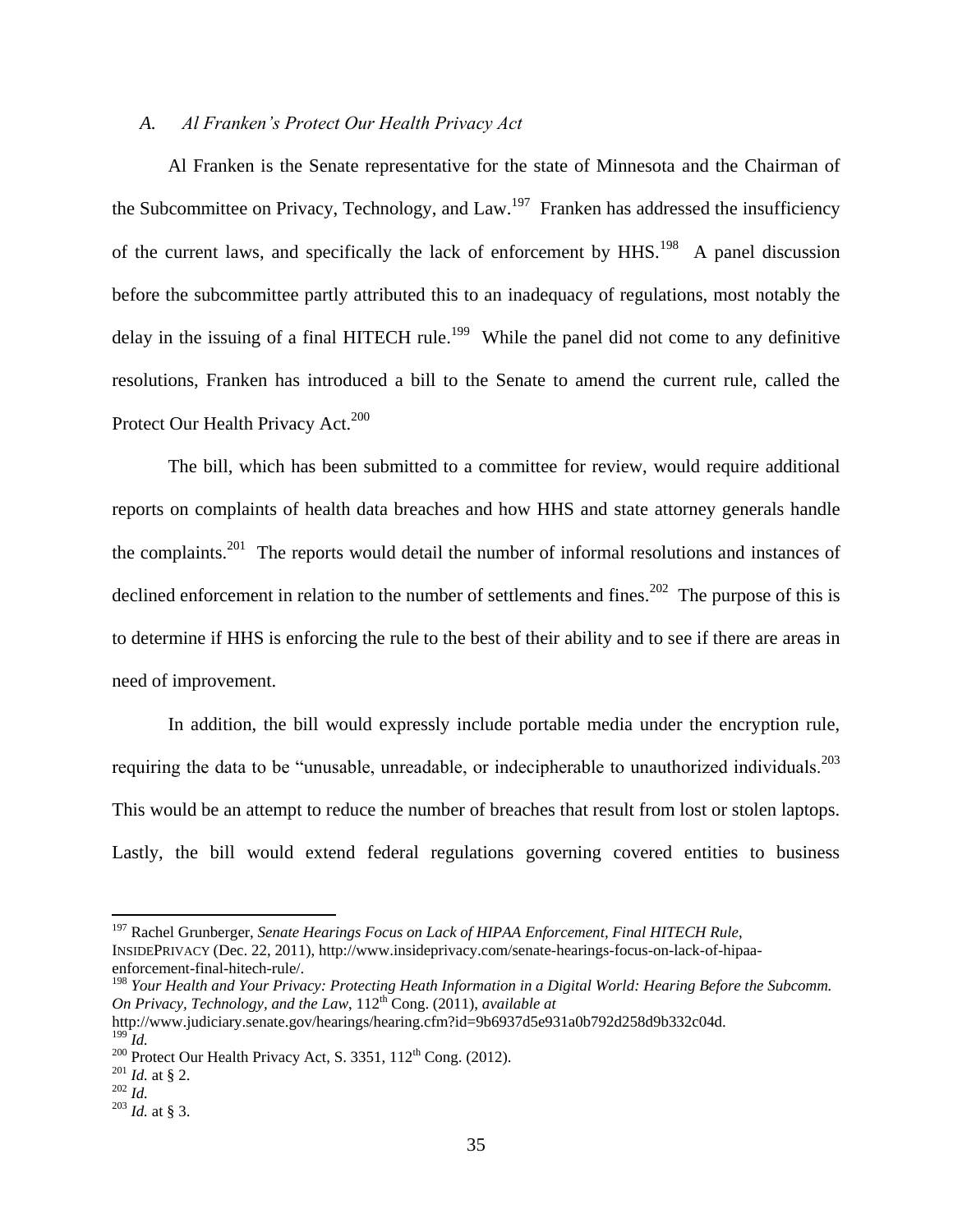associates, as well as requiring that agreements between the two must limit the scope of use of the data to only that which is necessary for the performance of the function.<sup>204</sup> Although the bill does not increase monetary penalties or regulation, it may at least put covered entities on notice of the regulations and be the stepping stone for the release of a final HITECH rule.

#### *B. Auditing*

A final means of ensuring compliance of the Security and Privacy Rules and reducing the number of health data breaches would be to increase the amount of auditing of covered entities and business associates. HITECH provides HHS with a statutory grant to perform periodic audits.<sup>205</sup> OCR has undertaken the duty of performing the audits and began a pilot program in November  $2011^{206}$  HHS proclaims the audits to be "comprehensive" in scope of the investigation, but OCR only audited 115 covered entities in the first year of the pilot program.<sup>207</sup>

One potential way of increasing the number of and effectiveness of audits is to develop a covered entity-to-covered entity auditing program. This could require health IT employees and/or administrators to travel to other covered entities and perform an audit based on HHS guidelines. This audit could then be submitted to HHS, who could determine whether or not to further investigate covered entities after negative audits. An entity based auditing system would increase the total number of covered entities that are inspected and require the entities to be in compliance with the mandatory federal regulations.

Another possible auditing system that would ensure that entities are being inspected properly would be to require accreditation from a third party auditor. Covered entities could be

<sup>204</sup> *Id.* at § 4.

 $205$  42 U.S.C. § 17940.

<sup>206</sup> *HIPAA Privacy & Security Audit Program*, U.S. DEPARTMENT OF HEALTH & HUMAN SERVICES, http://www.hhs.gov/ocr/privacy/hipaa/enforcement/audit/index.html (last visited Dec. 6, 2012). <sup>207</sup> *Id.*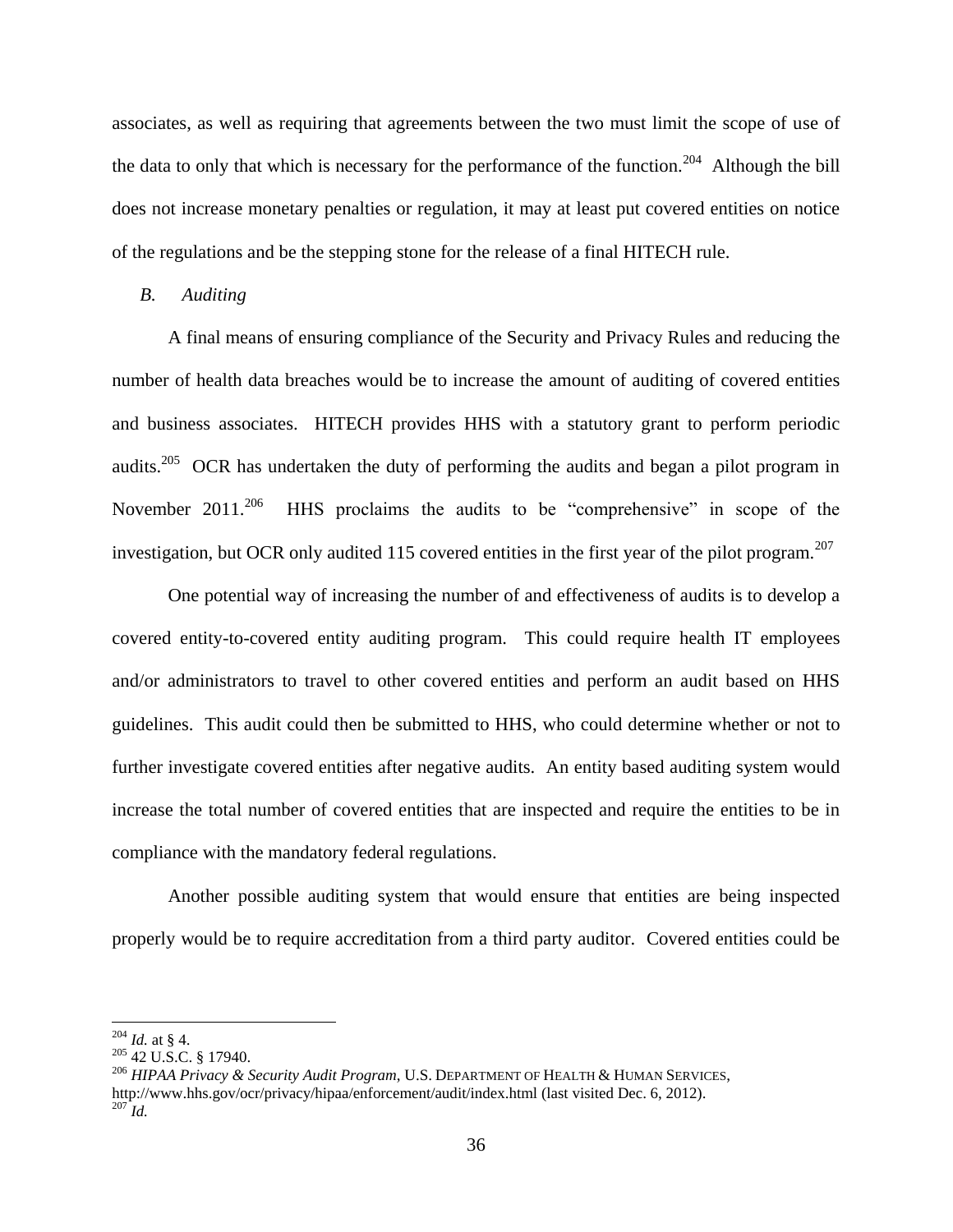required meet a certain standard, such as the gold standard from The Joint Commission.<sup>208</sup> This could then be tied to government kickbacks, like those related to "meaningful use." An auditing system like this is more likely to ensure compliance than the risk of facing monetary penalties following a breach of health data.

#### **CONCLUSION**

As HITECH "meaningful use" requirements push more health data records into ePHI, patients become more and more susceptible to data breach. This issue has been recognized by the HHS and OCR, but not properly addressed or enforced. The number of large-scale data breaches has grown to over 500 since the Breach Notification Rule was signed into law. While the Rule takes the first step in making patients aware of potential privacy concerns, it has not done enough to stop the breaches from happening.

In order to reduce the number of breaches, HHS must make known to covered entities and business associates that breaches will not be taken lightly, especially when there are additional privacy and security violations. Plaintiffs have faced a substantial amount of resistance in bringing private claims under state laws and a federal, private cause of action under the Breach Notification Rule could resolve much of the current confusion. Another way of reducing the number of breaches would be to increase enforcement of the Federal Regulations. Unfortunately, this is not a top priority for HHS, or may be beyond their means, and this could be addressed through the implementation of a more structured auditing system. Entity-to-entity auditing or accreditation auditing systems would take much the enforcement costs from HHS and place it in the hands of the entities, while ensuring greater compliance. While there may be no

<sup>208</sup> *What is Accreditation?*, THE JOINT COMMISSION ,

http://www.jointcommission.org/accreditation/accreditation\_main.aspx (last visited Dec. 6, 2012).